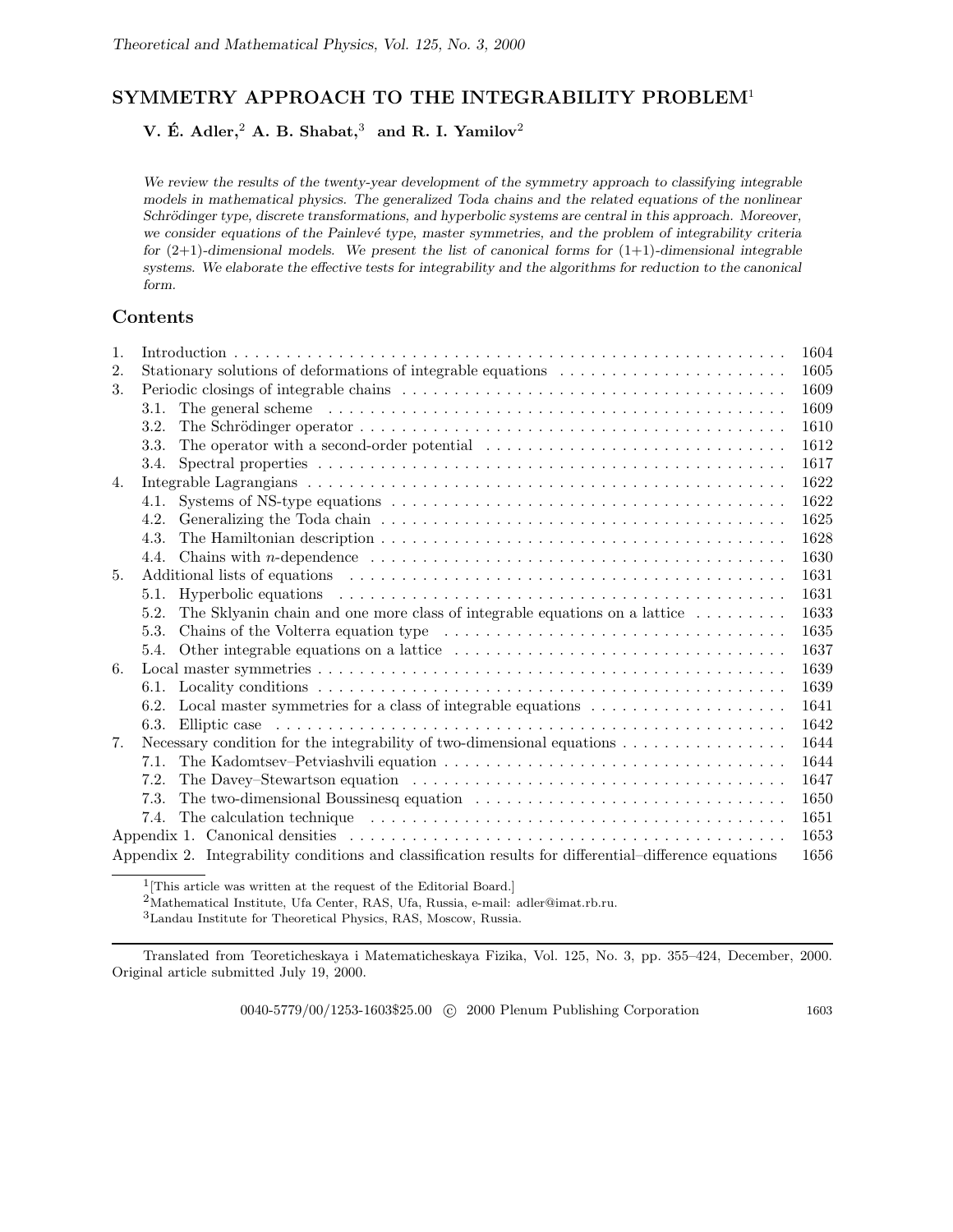## **1. Introduction**

Classifying integrable equations, we obtain key equations of a given type, whose list is itself interesting. When considering a list, one often wants to change the integrability definition to a "more reliable" or "more elementary" one, but this results in an additional verification, not a change, of the list. We discuss this using the example of the key solitonic equations.

We begin with the known list of six second-order ordinary differential equations (ODEs) that satisfy the Painlevé test,

$$
y'' = a(x, y)y'^{2} + b(x, y)y' + c(x, y).
$$

First, we refer to this list in connection with the discrete symmetry theory developed in [1–3] for the spectral problem

$$
\Psi_{xx} = U(x,\lambda)\Psi
$$
\n(1.1)

with the potential U of the second order in  $\lambda$ . This theory, whose simplest variant results in the Toda chain, allows reformulating Eqs.  $(P_3)$ – $(P_6)$  (see below) as the conditions for the invariance of the spectral problem w.r.t. the chain of Darboux transformations (Sec. 3). Second, we demonstrate that Eqs.  $(P_1)$ – $(P_5)$  can be considered as the stationary equations for the master symmetries of the Korteweg–de Vries (KdV) and nonlinear Schrödinger (NS) equations (Sec. 2). We recall that the equations determining the symmetries and master symmetries of the evolution equation  $u_t = G$  can be formally written in the form

$$
[D_{t'}, D_t] = 0, \t\t [[D_{\tau}, D_t], D_t] = 0,
$$
\t(1.2)

where the evolutionary differentiation  $D_t$  pertains to the equation itself and  $D_{t'}$  and  $D_{\tau}$  to its symmetry and master symmetry. The corresponding infinitesimal symmetries of spectral problem (1.1) are determined by the common formula

$$
D_{\tau}(\Psi) = A(x,\lambda)\Psi_x + B(x,\lambda)\Psi,
$$

where  $D_{\tau} = \partial_{\tau} + \omega(\lambda)\partial_{\lambda}$  and  $A(x, \lambda) = a_1(x)\lambda + a_0(x)$ . In other words, we obtain the KdV or NS equations for  $\omega = 0$  (the isospectral case) and their master symmetries for  $\omega \neq 0$  (cf. [4–7]).

Master symmetries for many equations (e.g., for the KdV, NS, and Toda chain equations) are nonlocal. However, the Landau–Lifshitz model, which is a universal equation in the NS class, has a local master symmetry [8]. In Sec. 6, we present the general locality criterion and find local master symmetries for the universal equations of other classes.

In this paper, we introduce the new notion of B-integrable equations for which there exists a change of variables relating the equation to its master symmetry. In the  $(1+1)$ -dimensional case, this is not very useful, because it leads to Burgers-type equations. In contrast, master symmetries of  $(1+2)$ -dimensional equations are often just trivial deformations. We observe this in Sec. 7 in the examples of Kadomtsev– Petviashvili and Davey–Stewartson equations. This property may be useful for classifying two-dimensional integrable equations. We note that definition (1.2) of symmetries and master symmetries does not assume the existence of the L–A pair.

Except for infinitesimal symmetries, a useful classification criterion is discrete symmetries (or the Bäcklund–Darboux transformations). In Secs. 4 and 5, we use this theory to classify integrable generalizations of the Toda chain. Their connection with the equations of the NS type, with hyperbolic systems of the Pohlmeyer–Lund–Regge type, and with analogues of the Ablowitz–Ladik chain then becomes obvious. The Sklyanin chain also appears naturally within this approach.

Twenty years of classifying integrable evolution equations with one spatial variable has resulted in the list of integrable equations, in the formulation of effective integrability tests, and in the development of algorithms for reducing equations to the canonical form (see  $[9-14]$ ). In Secs. 4 and 5 and in the appendices, we present the lists of integrable equations from the most interesting classes (the classes of KdV, NS, Boussinesq, Toda, and Volterra equations) and the corresponding integrability conditions (necessary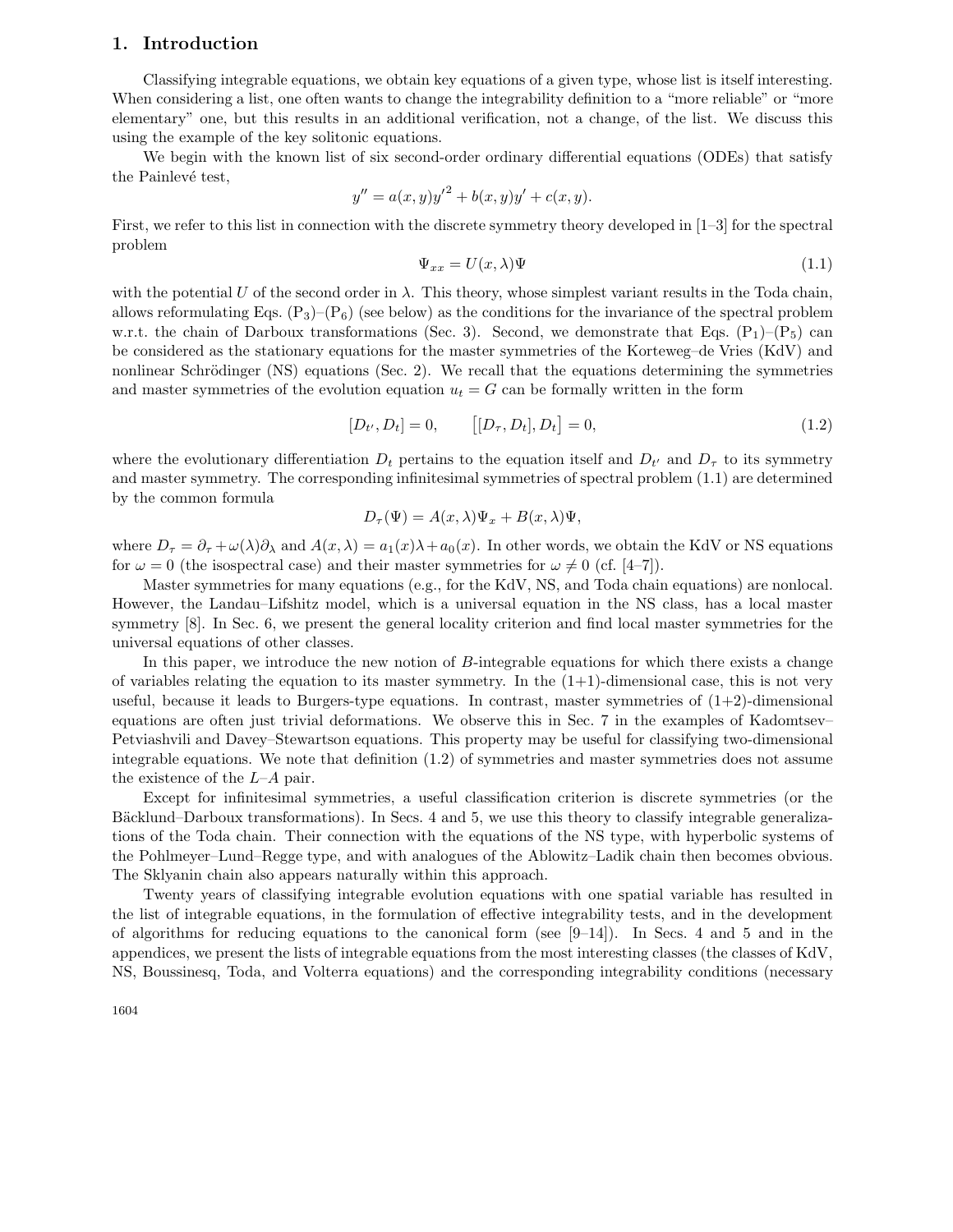conditions for the existence of higher symmetries and conservation laws). We also briefly discuss the general problem of classifying scalar evolution equations of an arbitrary order in Appendix 2.

**Notation.** Because equations on a lattice are important for us, we use a special notation for them, writing u, u<sub>1</sub>, and u<sub>-1</sub> instead of u<sub>n</sub>, u<sub>n+1</sub>, and u<sub>n-1</sub>; for double discrete equations, we write u, u<sub>1,1</sub>, and  $u_{0,-1}$  instead of  $u_{m,n}$ ,  $u_{m+1,n+1}$ , and  $u_{m,n-1}$ , etc., unless it can lead to a discrepancy as it does for formulas with an explicit dependence on a discrete variable and for summation formulas. An analogue of the total derivative operator  $D_x$  is the shift operator  $T_n: u_n \mapsto u_{n+1}$ .

We label equations by Latin letters with indices, e.g., we use  $(P_i)$ ,  $i = 1, 2, \ldots$ , for the Painlevé equations and refer to the complete list as (P).

### **2. Stationary solutions of deformations of integrable equations**

In this section, we discuss the relation between deformations<sup>4</sup> of integrable equations and the Painlevé equations

$$
y'' = 6y^2 + x,\tag{P_1}
$$

$$
y'' = 2y^3 + xy + \alpha,\tag{P_2}
$$

$$
y'' = \frac{(y')^2}{y} - \frac{y'}{x} + \frac{1}{x}(\alpha y^2 + \beta) + \gamma y^3 + \frac{\delta}{y},\tag{P_3}
$$

$$
y'' = \frac{(y')^2}{2y} + \frac{3}{2}y^3 + 4xy^2 + 2(x^2 - \alpha)y + \frac{\beta}{y},
$$
\n(P<sub>4</sub>)

$$
y'' = \left(\frac{1}{2y} + \frac{1}{y-1}\right)(y')^2 - \frac{y'}{x} + \frac{(y-1)^2}{x^2}\left(\alpha y + \frac{\beta}{y}\right) + \gamma \frac{y}{x} + \delta \frac{y(y+1)}{y-1},
$$
(P<sub>5</sub>)

$$
V = \frac{1}{2} \left( \frac{1}{y} + \frac{1}{y-1} + \frac{1}{y-x} \right) (y')^2 - \left( \frac{1}{x} + \frac{1}{x-1} + \frac{1}{y-x} \right) y' +
$$
  
+ 
$$
\frac{y(y-1)(y-x)}{x^2 (x-1)^2} \left( \alpha + \beta \frac{x}{y^2} + \gamma \frac{x-1}{(y-1)^2} + \delta \frac{x(x-1)}{(y-x)^2} \right).
$$
 (P<sub>6</sub>)

We now demonstrate that stationary solutions of the deformations of the NS equation,

$$
u_t = c_1 (x(u_{xx} + 2u^2v) + 2u_x + 2uD_x^{-1}(uv)) + c_2(u_{xx} + 2u^2v) + c_3(xu_x + u) + c_4xu + c_5u_x,
$$
  
\n
$$
v_t = -c_1 (x(v_{xx} + 2uv^2) + 2v_x + 2vD_x^{-1}(uv)) - c_2(v_{xx} + 2uv^2) + c_3(xv_x + v) - c_4xv + c_5v_x,
$$
\n(2.1)

and of the KdV equation,

 $y'$ 

$$
q_t = c_1 \left( x(q_{xxx} - 6qq_x) + 4q_{xx} - 8q^2 - 2q_x D_x^{-1}(q) \right) + c_2 (q_{xxx} - 6qq_x) + c_3 (xq_x + 2q) + c_4,
$$
\n(2.2)

result in Eqs. (P<sub>1</sub>)–(P<sub>5</sub>) depending on the choice of the coefficients  $c_i$ . For  $c_1 = 0$  and  $c_2 \neq 0$ , these deformations are trivial because they can be reduced by pointwise transformations (scaling, shift, and Galileo transformations) to the initial NS or KdV equation. Their stationary solutions then become automodel solutions either of the NS equation (described by Eqs.  $(P_2)$  and  $(P_4)$  [15]) or of the KdV equation  $((P_1)$  and  $(P_2)$ [6, 16]). In the general case where  $c_1 \neq 0$ , the problem can be therefore considered the generalization of the

 $4$ We use the notation in [5, 7].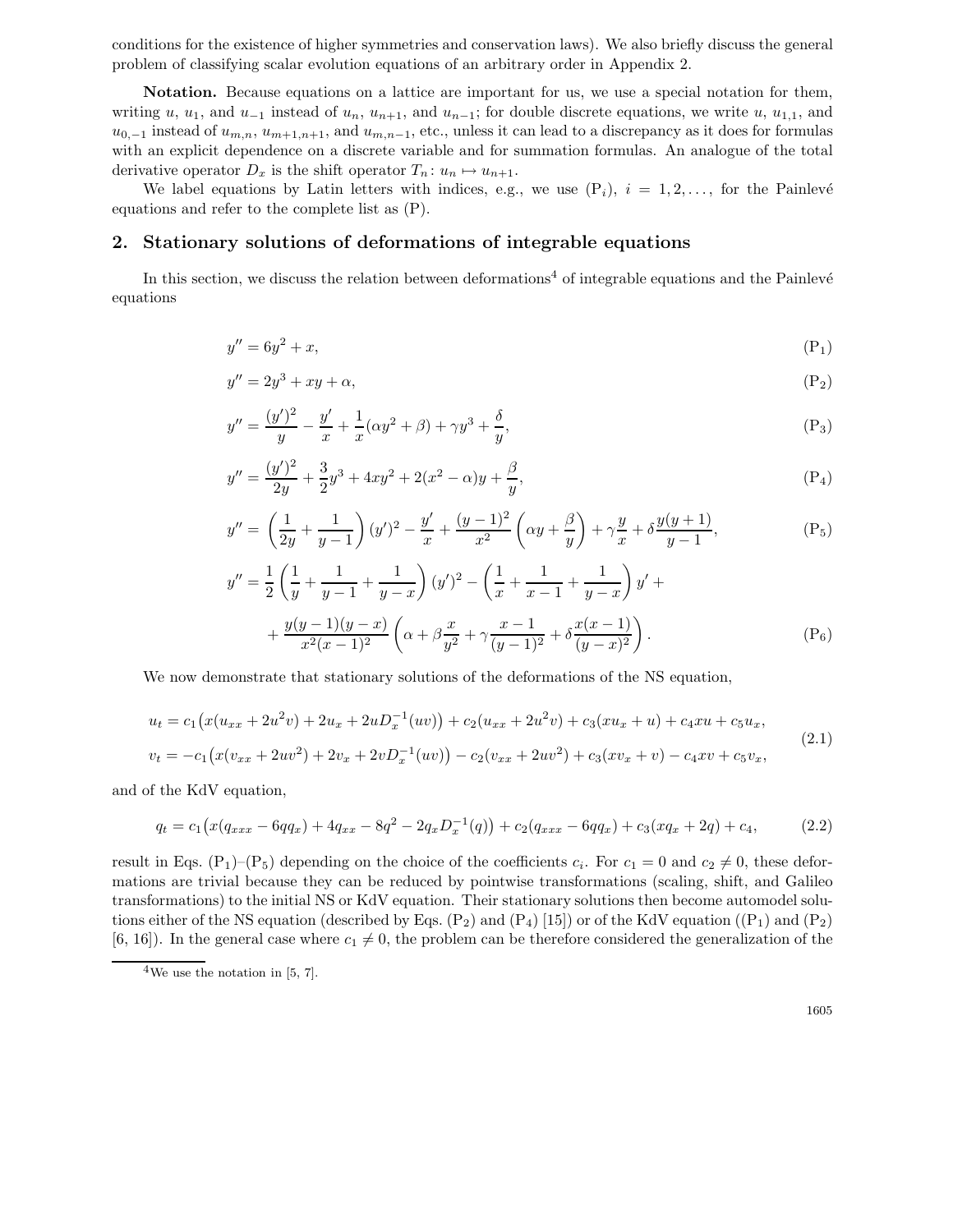well-known problem of enumerating automodel reductions. We then obtain additional equations (P<sub>3</sub>) and (P5) with arbitrary parameters for the NS equation and the same equations with degenerate parameters for the KdV equation.

These results can be uniformly formulated as follows. The compatibility condition for the linear problems

$$
\Psi_{xx} = U(x,\lambda)\Psi, \qquad D_t(\Psi) = A(x,\lambda)\Psi_x + B(x,\lambda)\Psi \tag{2.3}
$$

results in the relation  $2B_x + A_{xx} = 0$  and the equation

$$
2D_t(U) = 4UA_x + 2U_x A - A_{xxx}.
$$
\n(2.4)

We consider a potential U of at most the second order in  $\lambda$ ; the case  $U = q - \lambda$  corresponds to the Schrödinger spectral problem,

$$
\psi_{xx} = (q - \lambda)\psi,\tag{2.5}
$$

and the KdV hierarchy, while the case  $U = q - 2\lambda z + \lambda^2$  corresponds to the spectral problem

$$
\psi_{xx} + (z - \lambda)\psi_x + p\psi = 0,\tag{2.6}
$$

which is gauge equivalent to the spectral Zakharov–Shabat problem, and the hierarchy related to the NS hierarchy by a differential substitution. If the spectral parameter depends on  $t$ , i.e.,

$$
D_t = \partial_t + \omega(\lambda)\partial_\lambda,
$$

then Eq. (2.4) determines the deformations of these hierarchies. These deformations are classical symmetries of the Galileo transformation and dilation and master symmetries. Deformed equations are nonlocal in general, i.e., they can contain the integration over  $x$ .

Stationary solutions of deformations (2.4) are ODEs that admit a representation of the form

$$
2\omega U_{\lambda} = 4UA_x + 2U_x A - A_{xxx}.
$$
\n
$$
(2.7)
$$

It is well known that stationary equations for the KdV and NS hierarchies are Liouville integrable and determine finite-gap and solitonic solutions [17–20] because a set of first integrals

$$
4UA^2 + A_x^2 - 2AA_{xx} = \Lambda(\lambda) \tag{2.8}
$$

appears at  $\omega = 0$ , which allows reducing the order of the equation and eventually expressing the solutions in theta functions. Some of these integrals are also preserved in the case  $\omega \neq 0$  because the relation

$$
4\omega U_{\lambda}A = D_x(4UA^2 + A_x^2 - 2AA_{xx})
$$

implies that if  $\lambda_0$  is a zero of order r of the function  $\omega(\lambda)$ , then the quantities

$$
\frac{d^k}{d\lambda^k} (4UA^2 + A_x^2 - 2AA_{xx})|_{\lambda = \lambda_0}, \quad k = 0, \dots, r - 1,
$$
\n(2.9)

are constants. However, the number of these first integrals is insufficient to ensure Liouville integrability.

In the simplest case  $A = a_1 \lambda + a$ , we reproduce the Garnier result, presented in Table 1. There and in what follows, the star means that a parameter can be arbitrary, and the unity means that a parameter can be arbitrary but must be nonzero (we recall that the parameter values in Eqs.  $(P_3)$  and  $(P_5)$  can be changed by scaling). Comparing the first and second rows in Table 1, we note that a potential of the second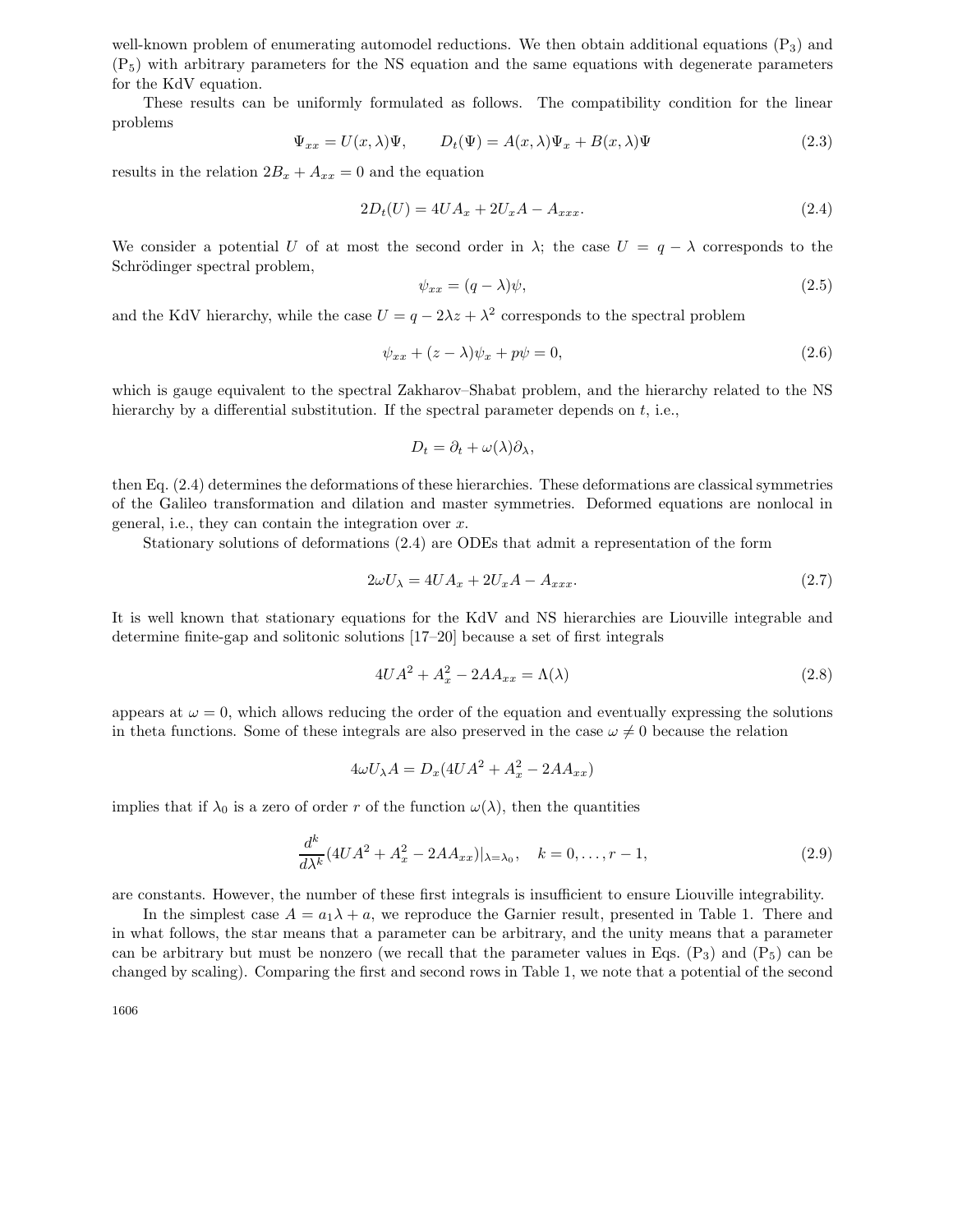order in  $\lambda$  results in the Painlevé equations with the arbitrary parameters and a linear potential results in degenerate cases.

|                          |                  |            |                  | Table 1                      |
|--------------------------|------------------|------------|------------------|------------------------------|
| $\omega(\lambda)$        |                  |            |                  | $\lambda(\lambda-\lambda_0)$ |
| $q-2\lambda z+\lambda^2$ | $(\mathrm{P}_2)$ | $(P_4)$    | $(P_3(*,*,1,*))$ | $(P_3(*,*,*,1))$             |
| $q - \lambda$            | $\mathrm{P}_1$   | $(P_{34})$ | $(P_3(1, *0,*)$  | $(P_5(*,*,1,0))$             |

Auxiliary linear problems for the Painlevé equations

Spectral problem (2.3) with a potential of the second order in  $\lambda$  therefore suffices for constructing almost the entire list of Painlevé equations. In Fuchs representation (2.7) for Eq. ( $P_6$ ), the potential U and the function A are rational in  $\lambda$ .

**Theorem 1.** If  $A = a_1\lambda + a$  and  $\omega = w_2\lambda^2 + w_1\lambda + w_0$ , then Eq. (2.7) with a potential U of the *second order in*  $\lambda$  *results in Painlevé equations*  $(P_1)$ – $(P_5)$  *according to Table* 1*.* 

**Proof.** The proof is a direct consideration of eight possible cases. We first consider a potential of the type  $U = q - 2\lambda z + \lambda^2$ ; Eq. (2.7) is then equivalent to the system

$$
a'_1 = w_2, \t a' = (za_1)' + w_1,
$$
  
\n
$$
4za' + 2z'a - 2qa'_1 - q'a_1 - 2w_1z + 2w_0 = 0,
$$
  
\n
$$
a''' = 4qa' + 2q'a + 4w_0z
$$
\n(2.10)

(here and hereafter, the prime denotes the derivative w.r.t.  $x$ ). Analyzing its solutions, we obtain the following results. The choice

$$
\omega = 1,
$$
\n $U = \frac{3}{4}y^2 + \frac{x}{4} - \lambda y + \lambda^2,$ \n $A = 8\lambda + 4y$ 

results in Eq.  $(P_2)$ . In other cases, we set  $w_0 = 0$  without lack of generality; the potential U is expressed through  $A$  by the formulas

$$
q = \frac{2aa'' - (a')^2 - c_1}{4a^2}, \qquad z = \frac{1}{a_1}(a - w_1x + c_2).
$$

To decrease the order of the equation w.r.t. the function a, we use the additional first integral of form (2.9). Choosing

$$
\omega = -\lambda
$$
,  $a_1 = 1$ ,  $a = \frac{y}{2}$ ,  $c_2 = 0$ ,

we obtain Eq. (P<sub>4</sub>) with the arbitrary parameters  $\alpha$  and  $\beta = 2c_1$ . Choosing

$$
\omega = w_2 \lambda^2, \qquad a_1 = w_2 x
$$

and substituting  $a(x) = \tilde{x}y(\tilde{x})$  and  $x = \tilde{x}^2$ , we obtain Eq. (P<sub>3</sub>) with the arbitrary parameters  $\alpha = 16c_2/w_2^2$ ,  $\beta$ , and  $\delta = 4c_1$  and the nonzero parameter  $\gamma = 16/w_2^2$ . Eventually, choosing

$$
\omega = \lambda(\lambda - \lambda_0),
$$
  $a_1 = x,$   $a = -\frac{\lambda_0 xy}{y - 1},$ 

we obtain Eq. (P<sub>5</sub>) with the nonzero parameter  $\delta = -2\lambda_0^2$  and the arbitrary parameters  $\alpha$ ,  $\beta = -c_1/\delta$ , and  $\gamma = 4\lambda_0 c_2.$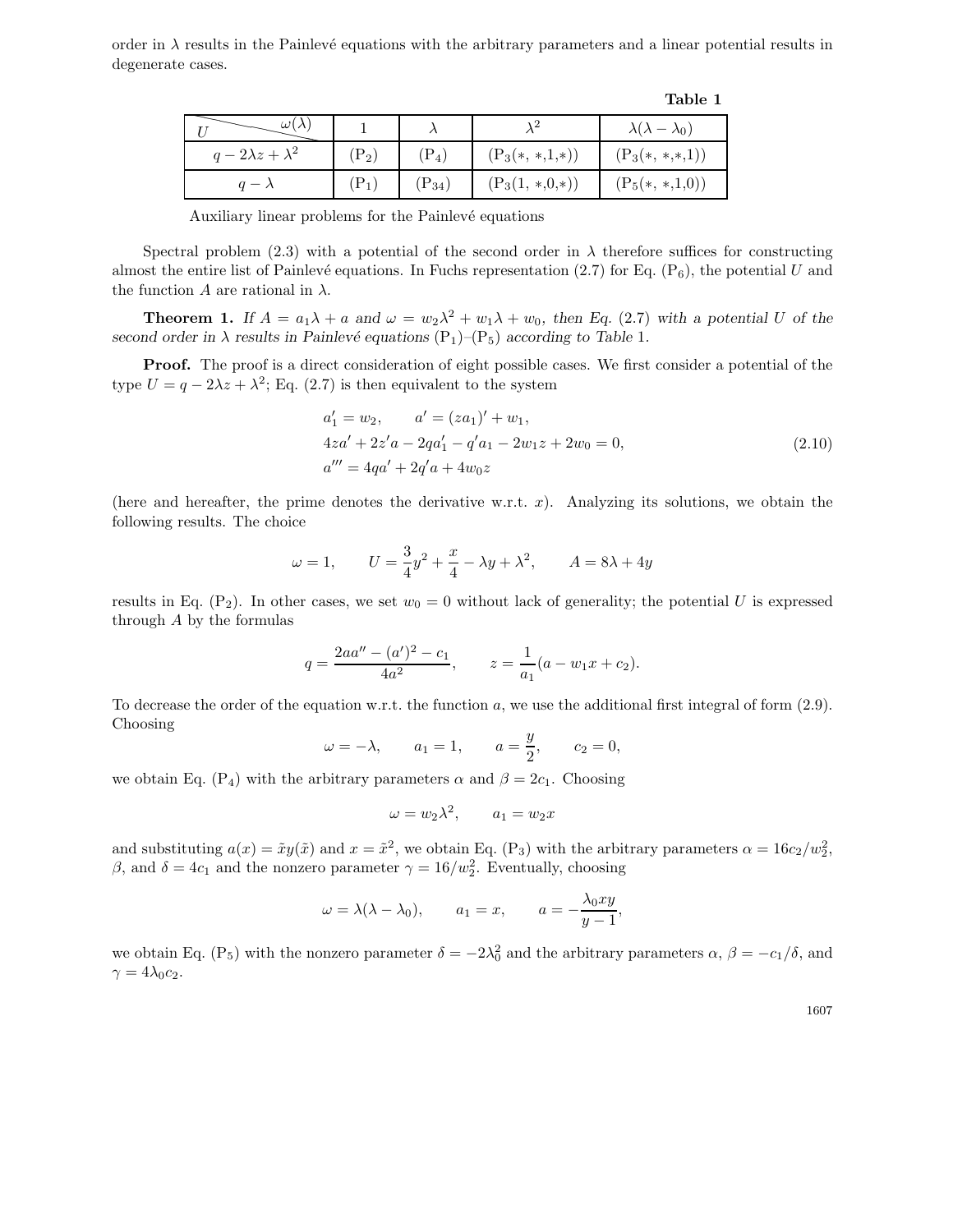We thus obtain the first row in Table 1. Further, in the case of the Schrödinger operator, we have  $U = q - \lambda$ , and Eq. (2.7) becomes equivalent to the system

$$
2a'_1 = w_2, \qquad 2a' = 2qa'_1 + q'a_1 + w_1, \qquad a''' = 4qa' + 2q'a + 2w_0. \tag{2.11}
$$

Equation (P<sub>1</sub>) is obtained for  $w_2 = w_1 = 0$ ,

$$
\omega = 1, \qquad U = 2y - \lambda, \qquad A = 2(\lambda + y).
$$

In the other cases, taking the shift of  $\lambda$  into account, we can set  $w_0 = 0$ , which allows integrating the last equation of system (2.11) once more and reducing it to the form

$$
4a' = 2w_2q + (w_2x + c)q' + 2w_1, \qquad 2aa'' - (a')^2 = 4qa^2 + c_1.
$$
\n(2.12)

We can integrate the first equation for  $w_2 = 0$  to obtain  $4a = cq + 2w_1x + c_2$ ; making the linear transformations

$$
\omega = \lambda, \qquad U = u - \frac{x}{2} - \lambda, \qquad A = 2\lambda + u,
$$

we obtain

$$
u'' = \frac{(u')^2 - k^2}{2u} + 2u^2 - xu.
$$
 (P<sub>34</sub>)

If  $w_2 \neq 0$ , then we can set  $w_2 = 1$  without lack of generality. To express q through a, we use the second equation in system (2.12), which gives

$$
U = \frac{2aa'' - (a')^2 - c_1}{4a^2} - \lambda, \qquad A = \frac{x\lambda}{2} + a.
$$

We can decrease the order of the equation w.r.t. the function  $a$  by using the additional first integral of form (2.9). For the root  $\omega = \lambda^2$  of higher order, this function satisfies the degenerate equation  $(P_3(1, *, 0, *)$ with the parameters  $\alpha = 4$  and  $\gamma = 0$  and arbitrary  $\beta$  and  $\delta = c_1$ .

To reduce the equation to the canonical form in the most complex case  $\omega = \lambda(\lambda - 1)$ , we substitute

$$
2a(x) = x(y(x^{2}) - 1)^{-1}.
$$

The function  $y(x)$  thus determined satisfies the degenerate equation  $(P_5(*,*,1,0))$  with the parameters  $\alpha = -c_1/2$ ,  $\gamma = -1/2$ , and  $\delta = 0$ .

We recall that Eq.  $(P_{34})$  is related to  $(P_2)$  through the differential substitutions

$$
y = \frac{u' \pm k}{2u}, \qquad \alpha = \mp k - \frac{1}{2},
$$
  

$$
u = y^2 \pm y' + \frac{x}{2}, \qquad k = \alpha \pm \frac{1}{2},
$$

and, analogously, Eq.  $(P_5(*,*,1,0))$  is related to Eq.  $(P_3(*,*,1,1))$  by a differential substitution [21].

To relate the obtained results to the NS and KdV equations, we consider nonstationary equation (2.4). In a simpler case  $U = q - \lambda$ , it is equivalent to the system

$$
2a_{1,x} = w_2, \t 2a_x = 2qa_{1,x} + q_x a_1 + w_1,
$$
  

$$
2q_t = -a_{xxx} + 4qa_x + 2q_x a + 2w_0.
$$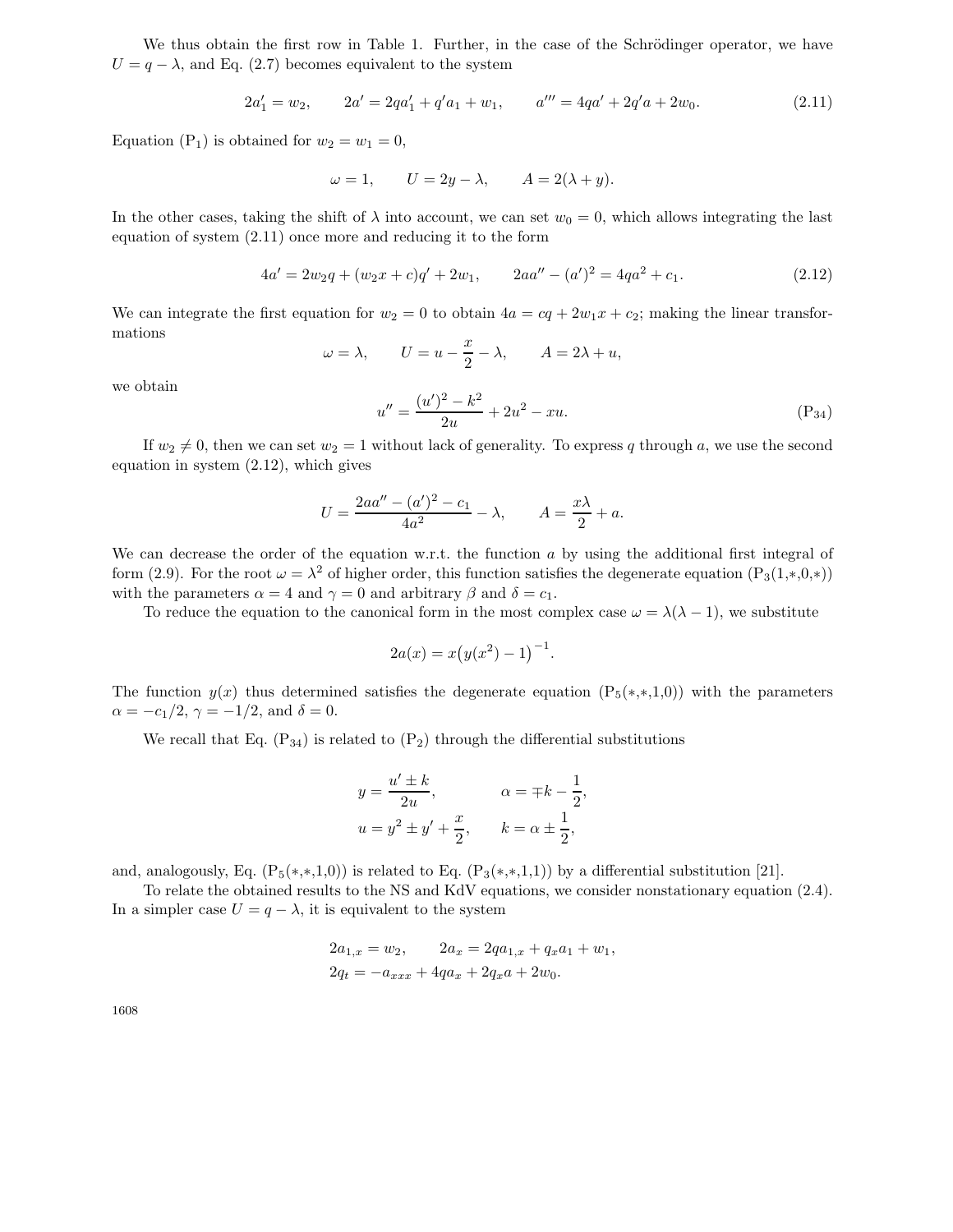Using the first two equations to express a and  $a_1$  through q, we obtain Eq. (2.2) up to a redefinition of the coefficients.

In the case  $U = q - 2\lambda z + \lambda^2$ , Eq. (2.4) is equivalent to the system

$$
a_{1,x} = w_2, \t a_x = (za_1)_x + w_1,
$$
  
\n
$$
2z_t = 4za_x + 2z_xa - 2qa_{1,x} - q_xa_1 - 2w_1z + 2w_0,
$$
  
\n
$$
2q_t = -a_{xxx} + 4qa_x + 2q_xa + 4w_0z,
$$

where the first two equations can be integrated to obtain  $a_1 = w_2x + 2k_2$  and  $a = za_1 + w_1x + k_1 - w_2/2$  and the last two equations become an evolution system. This system becomes a deformation of NS equation (2.1) upon the substitution

$$
z = -\frac{v_x}{2v},
$$
  $q = -uv - \frac{1}{2} \left( \frac{v_{xx}}{v} - \frac{3v_x^2}{2v^2} \right),$ 

which relates the equation  $\Psi_{xx} = U\Psi$  to the Zakharov–Shabat spectral problem

$$
\begin{pmatrix} \psi_1 \\ \psi_2 \end{pmatrix}_x = \begin{pmatrix} -\lambda & -v \\ u & \lambda \end{pmatrix} \begin{pmatrix} \psi_1 \\ \psi_2 \end{pmatrix},
$$
  
\n
$$
\psi_1 = v^{1/2} \Psi, \qquad \psi_2 = -v^{-1/2} (\Psi_x + (\lambda - z) \Psi).
$$

### **3. Periodic closings of integrable chains**

**3.1. The general scheme.** The Darboux transformation of spectral problem (2.3) is

$$
\overline{\Psi} = A\Psi_x + B\Psi, \tag{3.1}
$$

where A and B are polynomials in  $\lambda$ . We now show that the condition for invariance w.r.t. the combination of the Darboux transformation and the shift of the spectral parameter

$$
\overline{U}(\lambda) = U(\lambda + \varepsilon) \tag{3.2}
$$

again results in the Painlevé equations and their higher analogues. To make the presentation less cumbersome, we only formally derive the Painlevé equations using the chain technique, which determines the representation of a general Darboux transformation as a product of elementary transformations (with linear A and B), in Secs. 3.2 and 3.3. In Sec. 3.4, we use several examples to investigate the spectral properties of the obtained potentials.

The compatibility condition for  $(3.1)$  and  $(2.3)$  results in the equations

$$
(\overline{U} - U)A = 2B_x + A_{xx}, \qquad AB_x - A_xB + UA^2 - B^2 = \mu(\lambda),
$$
\n(3.3)

where  $\mu(\lambda)$  is the integration constant. In the case  $\overline{U} = U$ , we again obtain Eq. (2.8), i.e., the class of solutions invariant w.r.t. the Darboux transformation coincides with the class of stationary solutions [1, 20]. Condition (3.2) determines the difference analogue of stationary solutions of deformations (2.7). Depending on the power of the polynomials  $A$  and  $B$ , we obtain several known exactly solvable quantum mechanical models and potentials expressed through the Painlevé transcendents, which can be therefore treated as the generalizations of these models.

**Example 1: Harmonic oscillator.** In the case

$$
U = q - \lambda, \qquad A = a_1 \lambda + a, \qquad B = b_1 \lambda + b, \qquad \mu = m_3 \lambda^3 + m_2 \lambda^2 + m_1 \lambda + m_0,
$$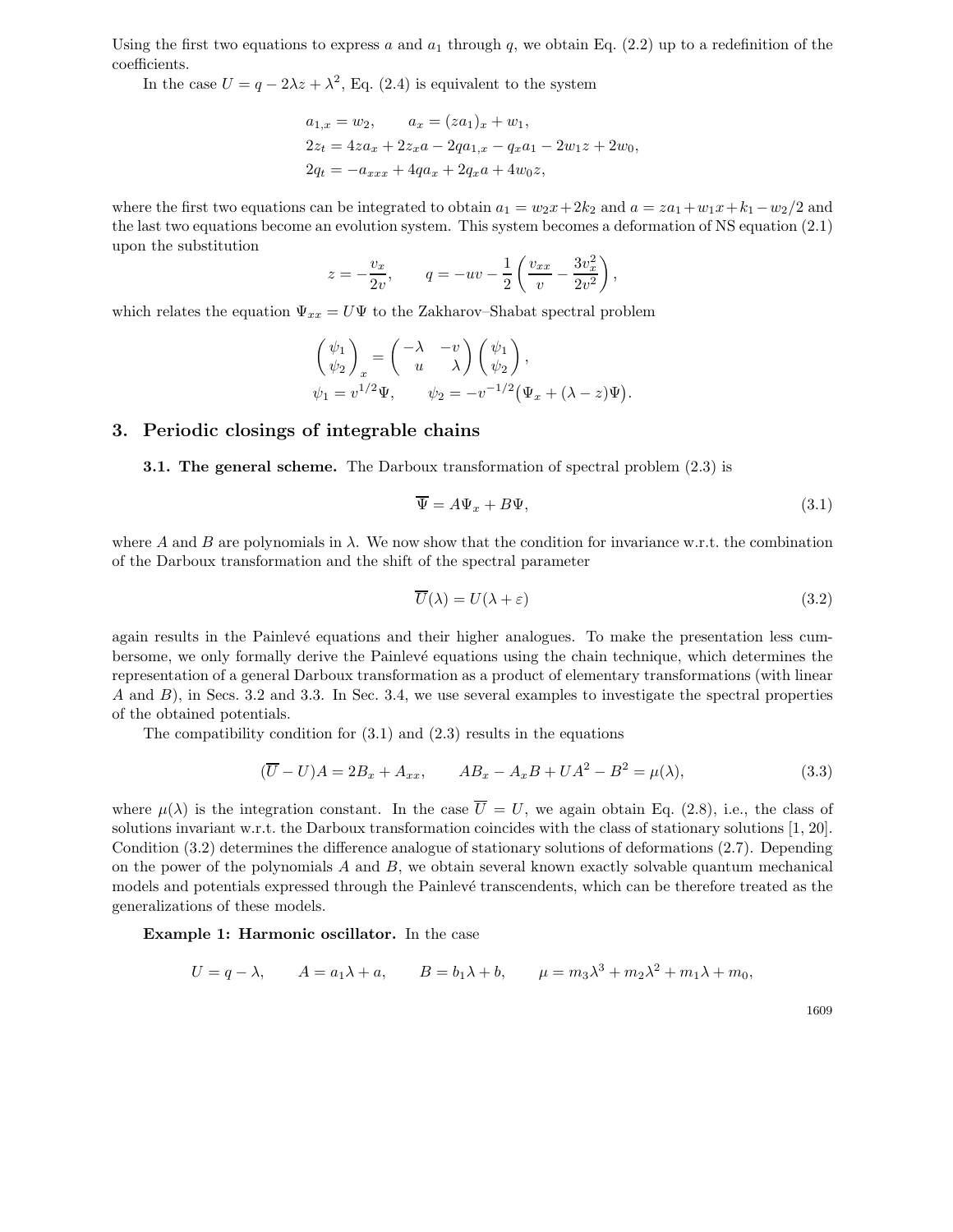Eqs.  $(3.3)$  and  $(3.2)$  result in the system

$$
a_1^2 = -m_3, \t 2b'_1 = -\varepsilon a_1, \t a'' + 2b' = -\varepsilon a,
$$
  
\n
$$
a_1b'_1 = b_1^2 + 2a_1a - a_1^2q + m_2,
$$
  
\n
$$
a_1b' + ab'_1 - a'b_1 = 2b_1b + a^2 - 2a_1aq + m_1,
$$
  
\n
$$
ab' - a'b = b^2 - a^2q + m_0.
$$
\n(3.4)

For  $a_1 = m_3 = 0$  and  $a \neq 0$ , we can easily solve this system and obtain (up to linear changes of x and  $\lambda$ )

$$
\mu = -\lambda^2 + \lambda + m_0
$$
,  $\varepsilon = -2$ ,  $A = -x$ ,  $B = \lambda - \frac{x^2}{2}$ ,  $q = \frac{x^2}{4} - \frac{1}{2} + \frac{m_0}{x^2}$ .

**Example 2: The fourth Painlevé equation.** In the case  $a_1 \neq 0$ , we set

$$
\varepsilon = -2
$$
,  $\mu = -\lambda(\lambda - \mu_1)(\lambda - \mu_2)$ ,  $a_1 = 1$ ,  $b_1 = x$ ,

without lack of generality. System (3.4) is then reduced to Eq. (P<sub>4</sub>) in the variable  $y = b/a - x$  with the parameters  $\alpha = (\mu_1 + \mu_2)/2 - 1$  and  $\beta = -(\mu_1 - \mu_2)^2/2$ . We then obtain

$$
q = (y + x)^{2} - y' - 1, \qquad 2a = q + 1 - x^{2} - \mu_{1} - \mu_{2}.
$$

**Example 3: The Morse potential.** Given a potential  $U = q - 2\lambda z + \lambda^2$  of the second order in  $\lambda$ , in the simplest case

$$
A = a, \qquad B = b_1 \lambda + b, \qquad \mu = m_2 \lambda^2 + m_1 \lambda + m_0,
$$

we obtain the system

$$
a2 - b12 = m2, \t b'1 = \varepsilon a, \t a'' + 2b' = -2\varepsilon az + \varepsilon2 a,ab'1 - a'b1 = 2a2 z + 2bb1 + m1, \t ab' - a'b = b2 - a2 q + m0.
$$
\t(3.5)

Hence,

$$
q = \frac{b^2}{a^2} - \left(\frac{b}{a}\right)' + \frac{m_0}{a^2}, \qquad z = -\frac{b'}{\varepsilon a},
$$

where we have

$$
a' = \sigma \varepsilon a
$$
,  $b_1 = \sigma a$ ,  $b = ka - \frac{\sigma m_1}{4a}$ ,  $\sigma = \pm 1$ 

in the case  $m_2 = 0$  and

$$
a' = \varepsilon b_1
$$
,  $b'_1 = \varepsilon a$ ,  $b_1^2 = a^2 - 1$ ,  $b = ka + \frac{1}{2}(m_1 - \varepsilon)b_1$ 

in the case  $m_2 = 1$ .

**3.2. The Schrödinger operator.** In our scheme, it is convenient to represent the general Darboux transformation as a product of elementary transformations, which results in representing the Painlevé equations as periodic closings of integrable chains. We can show that an arbitrary Darboux transformation for the potential  $U = q - \lambda$  can be factored into elementary transformations determined by formulas (3.1) and (3.3) with  $A = 1$  and  $B = f(x)$ , which gives

$$
\bar{q} = q + 2f', \qquad f' - f^2 + q = \mu. \tag{3.6}
$$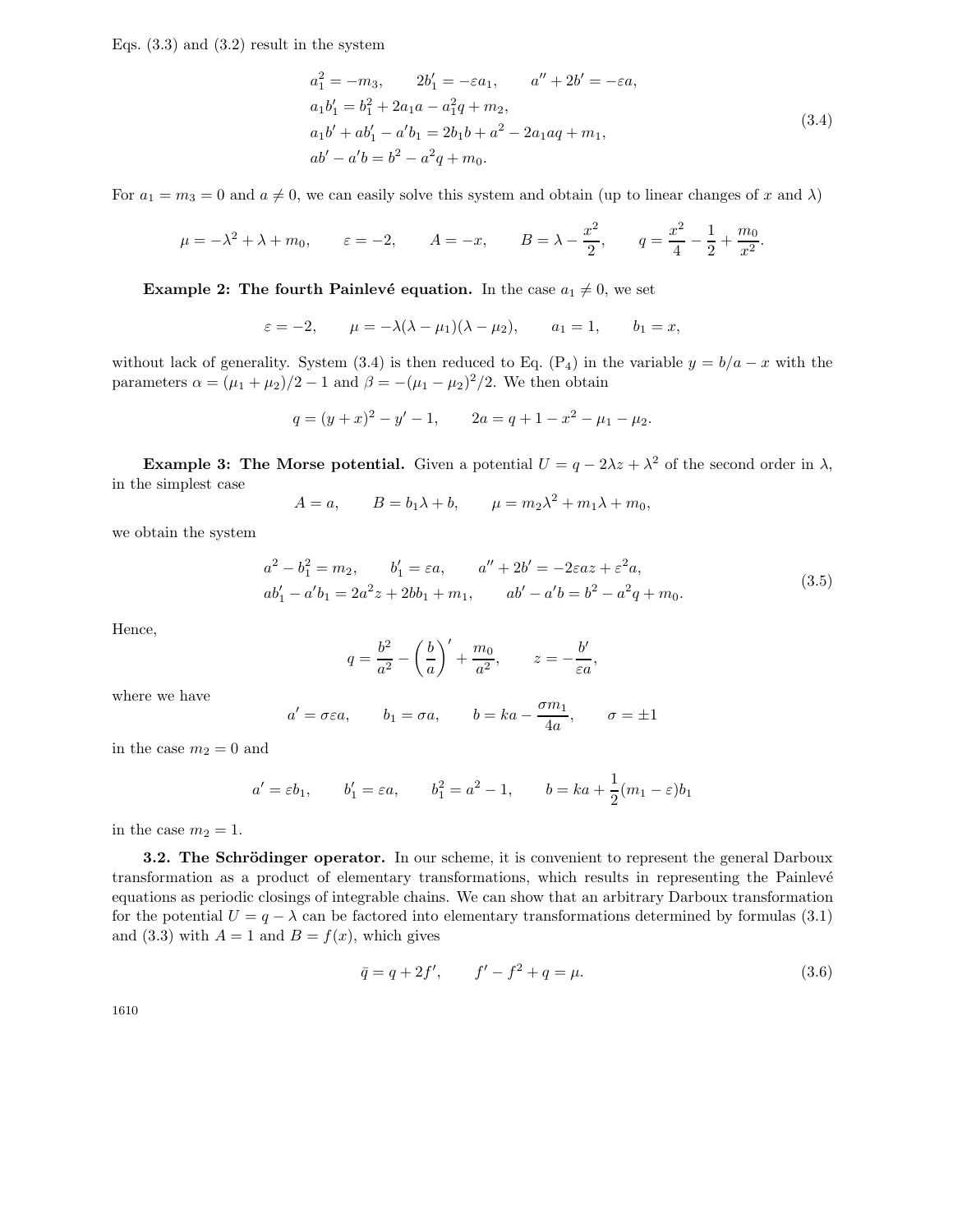Applying this transformation to the potential  $q_1 = q N$  times, we obtain the potential

$$
q_{N+1} = q_1 + 2(f_1 + \cdots + f_N)'
$$

where  $f_1' - f_1^2 + q_1 = \mu_1$  and the functions  $f_n$  are related by the chain of equations

$$
f'_{n+1} + f'_n = f_{n+1}^2 - f_n^2 + \nu_n,\tag{3.7}
$$

where  $\nu_n = \mu_{n+1} - \mu_n$ . The closing condition  $q_{N+1} = q_1 + \varepsilon$  is equivalent to the periodicity condition

$$
f_{N+1} = f_1, \qquad \nu_{N+1} = \nu_1, \qquad \nu_1 + \dots + \nu_N = \varepsilon,\tag{3.8}
$$

which transforms this chain into a finite-dimensional dynamic system.

For  $N = 2$  and  $N = 3$ , we obtain the respective potentials in Examples 1 and 2 (Sec. 3.1). It is instructive to repeat the calculations for  $N = 3$  because we can then consider system (3.7), (3.8) as a convenient form of Eq.  $(P_4)$ .

To reduce the system to the normal form, it is convenient to pass to the variables  $g_n = f_{n+1} + f_n$ . We then obviously have

$$
g_1' = g_1(g_2 - g_3) + \nu_1, \qquad g_2' = g_2(g_3 - g_1) + \nu_2, \qquad g_3' = g_3(g_1 - g_2) + \nu_3,\tag{3.9}
$$

where we can set  $\varepsilon = -2$  and  $g_1 + g_2 + g_3 = -2x$  without lack of generality. Excluding  $g_2$  and  $g_3$ , we find that the function  $y = g_1$  satisfies Eq. (P<sub>4</sub>), where  $2\alpha = \nu_2 - \nu_3$  and  $2\beta = -\nu_1^2$ .

Deriving the fifth Painlevé equation, which corresponds to the case  $N = 4$ , is more involved. Properties of system  $(3.7), (3.8)$  strongly depend on the evenness of N. For even N, this system cannot be resolved w.r.t. derivatives, and its solutions may even contain a functional arbitrariness, as in the example of the reduction  $f_j = -f_{N+1-j}$ , which results in a nonclosed chain of length  $N/2$ . However, this is due to occasional coincidence of the parameters  $\nu_i$ ; in the general case, taking the constraint

$$
2(f_1^2 - f_2^2 + \dots - f_N^2) = \nu_1 - \nu_2 + \dots - \nu_N = K
$$
\n(3.10)

into account allows obtaining a closed dynamic system (in particular, the system is always well defined for  $\varepsilon \neq 0$ ). It is convenient to introduce the auxiliary variable  $p = f_N - f_1$  in what follows. All the variables  $f_i$  are obviously linearly expressed through  $g_i$  and p; in particular, for  $N = 4$ , we obtain the equations

$$
g'_1 = g_1 p + \nu_1
$$
,  $g'_2 = -g_2(g_2 - g_1 + p) + \nu_2$ 

in  $g_1$  and  $g_2$ ; constraint (3.10) (with the relation  $\sum g = -\varepsilon x$  taken into account) becomes

$$
2\varepsilon xp + (2g_1 + \varepsilon x)(4g_2 + \varepsilon x) = 2K.
$$

Excluding p and  $g_2$  from these three equations, we obtain a second-order equation in the variable  $g_1$ . The substitution

$$
2g_1(x) = \frac{\varepsilon x}{y(x^2) - 1}
$$

reduces it to Eq.  $(P_5)$ , whose parameters are expressed through the parameters  $\nu_i$ ,

$$
\alpha = \frac{\nu_1^2}{2\varepsilon^2},
$$
\n $\beta = -\frac{\nu_3^2}{2\varepsilon^2},$ \n $\gamma = \frac{\nu_4 - \nu_2}{4},$ \n $\delta = -\frac{\varepsilon^2}{32},$ 

and are subject to the single restriction  $\delta \neq 0$ .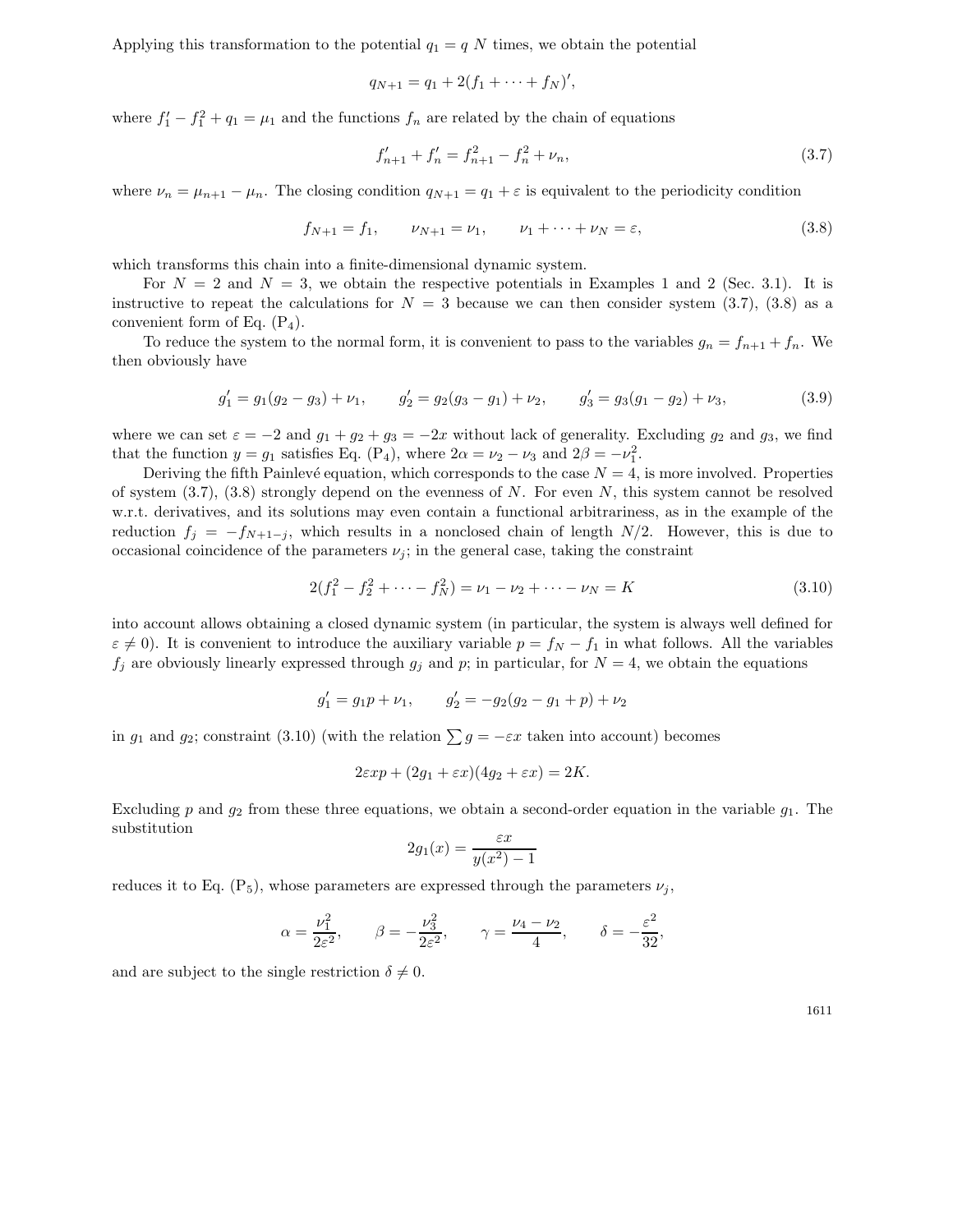

**Fig. 1.** Painlevé equations and periodic closings of Eqs.  $(3.14)$  and  $(4.11)$ .

**3.3.** The operator with a second-order potential. In contrast to the Schrödinger operator, the Dirac operator admits a pair of essentially different Darboux transformations whose iterations generate the two-dimensional lattice in Fig. 1. We enumerate its sites such that the shifts along the axes  $m$  and  $n$  are on an equal footing and are equivalent to the shift in the relativistic Toda lattice (RTL), while the shift in the direction  $m + n = 0$  is described by the standard Toda lattice (TL). A two-dimensional lattice admits much more variants of closing than the dressing chain does. We show that the periodic closing when one of the sites lying in a side of the  $4\times4$  square in Fig. 1 is identified with the central site results in Eqs. (P<sub>3</sub>) (with both degenerate and arbitrary parameters),  $(P_5)$ , and  $(P_6)$ .

Lattice variables are related not only through differential but also purely algebraic equations, which can be interpreted as a nonlinear superposition principle for two Darboux transformations. The condition of periodic closing transforms these equations into difference analogues of the Painlev´e equations, which are labeled as (dP) in Fig. 1. This scheme was partially realized in [22, 23].

For convenience, we consider the spectral problem

$$
\psi'' + (z - \lambda)\psi' + p\psi = 0
$$

or

$$
\Psi' = U\Psi, \qquad \Psi = \begin{pmatrix} \psi \\ \psi' \end{pmatrix}, \qquad U = \begin{pmatrix} 0 & 1 \\ -p & \lambda - z \end{pmatrix}
$$

in the matrix form. An arbitrary Darboux transformation can be factored into the product of elementary transformations

$$
\Psi_{-1,1} = W\Psi, \qquad \Psi_{1,0} = M\Psi,
$$

where the matrices  $W$  and  $M$  are

$$
W = \begin{pmatrix} \lambda - z & -1 \\ p_{-1,1} & 0 \end{pmatrix}, \qquad M = \begin{pmatrix} 1 & \frac{1}{f} \\ -g & \frac{\lambda - \mu - g}{f} \end{pmatrix}.
$$

We label the transformed wave functions with indices; this is convenient for further constructing a twodimensional lattice in which all variables are enumerated by the pair of integers  $m$ ,  $n$ . We usually use the concise notation for shifts:  $u = u_{m,n}$ ,  $u_{i,j} = u_{m+i,n+j}$ .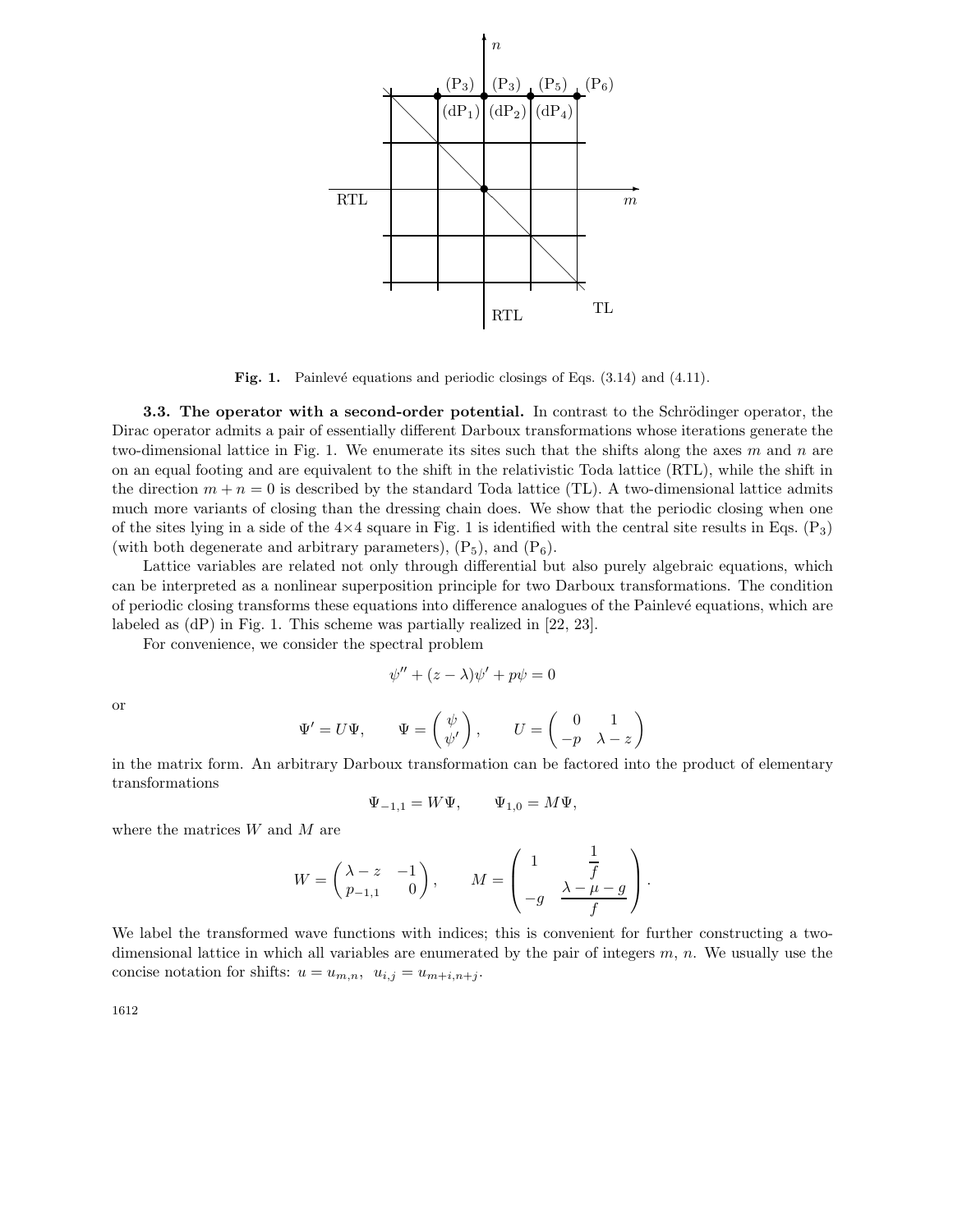#### The compatibility conditions

$$
W' = U_{-1,1}W - WU, \qquad M' = U_{1,0}M - MU
$$

are equivalent to the relations

$$
z' = p - p_{-1,1}, \qquad p'_{-1,1} = p_{-1,1}(z - z_{-1,1}), \tag{3.11}
$$

$$
f' = f2 + (\mu - z)f + p, \qquad g = \frac{p}{f}, \qquad z_{1,0} = f + g + \mu, \qquad p_{1,0} = g' + p. \tag{3.12}
$$

The first Darboux transformation is therefore explicitly given; its iterations generate the Toda chain

$$
q'' = e^{q_{1,-1}-q} - e^{q-q_{-1,1}}, \qquad z = q', \qquad p = e^{q_{1,-1}-q}.
$$
\n(3.13)

The second transformation is reduced to solving the Riccati equation for the function  $f = -(\psi'/\psi)|_{\lambda=\mu}$ . Iterating this equation with the variables  $z$  and  $p$  excluded from formulas (3.12), we obtain the chain

$$
f' = f(f + g - f_{-1,0} - g_{-1,0} + \nu), \qquad g' = f_{1,0}g_{1,0} - fg,\tag{3.14}
$$

where  $\nu = \mu - \mu_{-1,0}$ , which is one representation of the relativistic Toda chain.

The commutativity of the Darboux transformations,

$$
W_{1,0}M = M_{-1,1}W,
$$

results in the constraints

$$
fg = f_{0,-1}g_{-1,0}, \qquad f_{1,0} + g_{0,1} + \nu_1 = f + g, \qquad \mu_{-1,1} = \mu,
$$
\n(3.15)

which we must take into account when rewriting chain  $(3.14)$  either in the symmetric form,

$$
f' = fg - f_{0,1}g_{0,1}, \qquad g' = g(f_{0,-1} + g_{0,-1} - f - g - \nu), \tag{3.16}
$$

or in the form of the doubled Volterra chain,

$$
f' = f(g - g_{-1,1}), \qquad g' = g(f_{1,-1} - f). \tag{3.17}
$$

Chain (3.16) is generated by the Darboux transformation

$$
\Psi_{0,1} = N\Psi,
$$
\n $N = W_{1,0}M = \begin{pmatrix}\n\lambda - \mu - f & -1 \\
fg_{-1,1} & g_{-1,1}\n\end{pmatrix},$ 

whereas the equation  $N' = U_{0,1}N - NU$  is equivalent to the relations

$$
f' = f2 + (\mu - z)f + p, \t g-1,1 = z - f - \mu,
$$
  
\n
$$
p0,1 = fg-1,1, \t z0,1 = f + g-1,1 + \mu - g'-1,1.
$$

The parameter set  $\mu$  is actually one-dimensional, and we can therefore label them with a single index,  $\mu_{i,j} = \mu_{i+j}$  and  $\nu_{i,j} = \nu_{i+j}$ .

The periodic closings  $f_{m-i,n+i} = f$  and  $g_{m-i,n+i} = g$  in Volterra chain (3.17) as a rule result in solutions expressed through theta functions. However, we can organize a quasi–classical closure directly in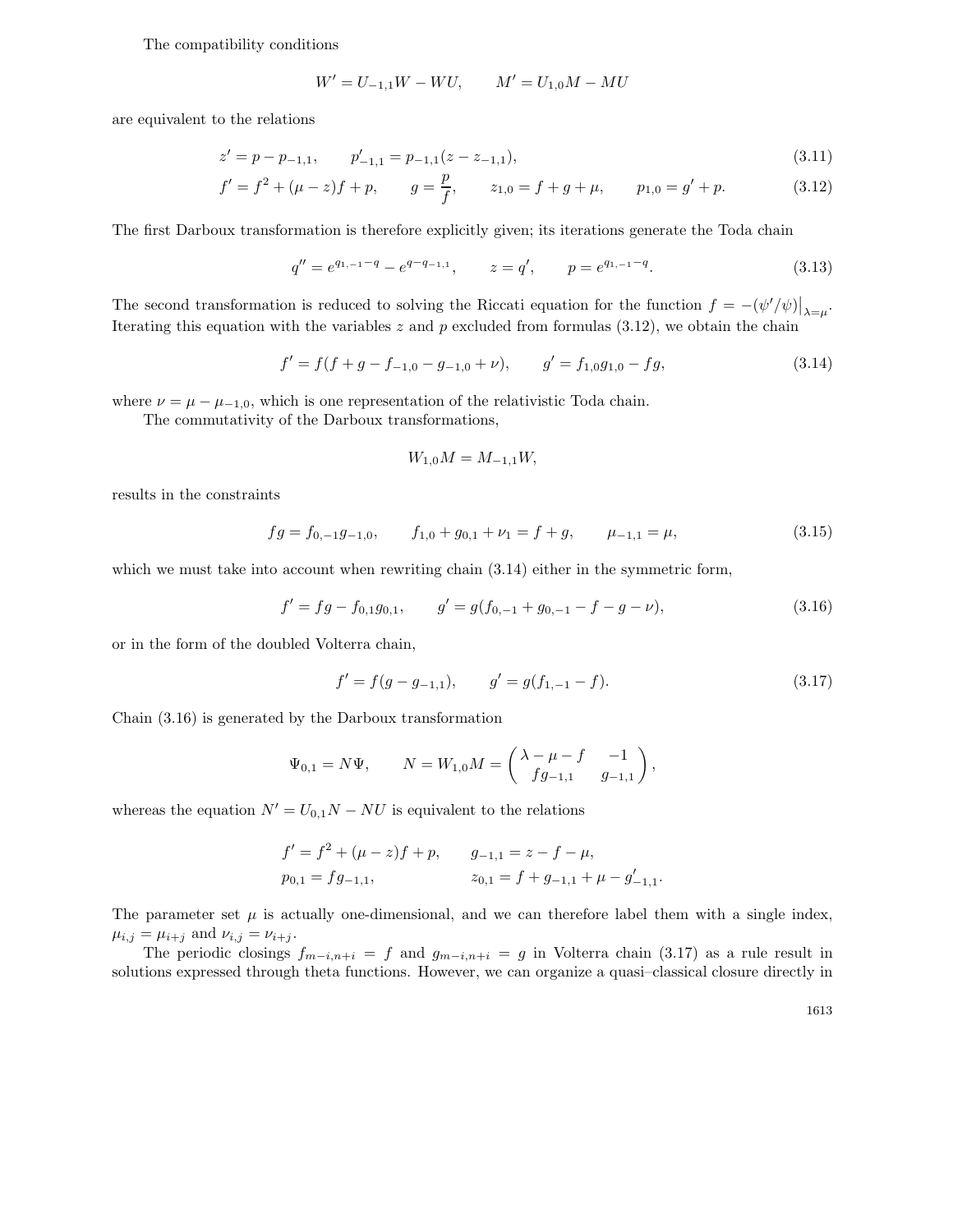Toda chain (3.13) as soon as we set  $q_{m+i,n-i} = q + 2\varepsilon x$ , then obtaining the Painlevé-type equations. In the simplest nontrivial case  $i = 2$ , we obtain the equation

$$
u'' = 2e^{2\varepsilon x - u} - 2e^u
$$

in the function  $u = q_{1,-1} - q$ , which can be reduced by the substitution  $e^u(x) = e^{\varepsilon x} y(e^{\varepsilon x})$  to the degenerate equation  $(P_3)$  with the parameter values

$$
\alpha = -2\varepsilon^{-2}, \qquad \beta = 2\varepsilon^{-2}, \qquad \gamma = \delta = 0.
$$

We now consider the periodic closings

$$
f_{m+i,n+2} = f_{m,n}, \qquad g_{m+i,n+2} = g_{m,n}, \qquad \nu_{m+i+2} = \nu_m, \quad i = -1, 0, 1, 2 \tag{3.18}
$$

(obviously, we can restrict the consideration to the upper side of the square in Fig. 1 because the axes  $m$ and n are symmetric). These four cases were previously considered in different notations:  $i = -1, 0$  in [22],  $i = 0, 1$  in [23], and  $i = 0, 2$  in [2]; however, only a discrete variable dynamics was considered in [23], while a continuous variable dynamics was considered in [2, 22].

*First-order closings.* It is instructive to consider the simplest closings pertaining to the  $2 \times 2$  square:

$$
f_{m+i,n+1} = f_{m,n},
$$
  $g_{m+i,n+1} = g_{m,n},$   $\nu_{m+i+1} = \nu_m,$   $i = 0, 1.$ 

For  $i = 0$ , Eqs. (3.16) imply  $f' = 0$  and  $g' = -\nu g$ , and we obtain  $g_{1,0} = g$  and  $f_{1,0} = f - \nu$  from (3.15). Analogously, using Eqs.  $(3.14)$  and  $(3.16)$  for  $i = 1$ , we have

$$
f - g_{0,1} = c = \text{const},
$$
  $\frac{f}{g_{0,1}} = E,$   $E' = \varepsilon E,$   $\varepsilon = \nu + \nu_1,$ 

while Eq. (3.15) implies the equalities  $T_n(E) = E$  and  $T_n(c) = c + \nu$ , whence  $c_{2k} = c_0 + k\varepsilon$  and  $c_{2k+1} =$  $c_0 + k\varepsilon + \nu$ .

As is shown below, in all cases (3.18), the order of the ODE systems can be decreased to the second order. As above, this can be done using a pair of first integrals, one of which does not depend on x but depends linearly on the discrete variable while the second depends exponentially on x and is invariant w.r.t. shifts.

*Equation* (P<sub>3</sub>(\*,1,1,0)). Using Eqs. (3.14), (3.16), and (3.17) in the simplest case  $i = -1$ , we obtain the system

$$
f' = fg - f_{0,1}g_{0,1}, \t g' = g(f_{0,1} - f),
$$
  
\n
$$
f'_{0,1} = f_{0,1}(g_{0,1} - g), \t g'_{0,1} = g_{0,1}(f + g - f_{0,1} - g_{0,1} - \nu),
$$

with the two first integrals

$$
f + f_{0,1} + g = c = \text{const},
$$
  $gg_{0,1}f_{0,1} = E^2,$   $2E' = -\nu E.$ 

Using these integrals, we can reduce the system to the equivalent system

$$
f' = fg - \frac{E^2}{g}
$$
,  $g' = g(c - g - 2f)$ .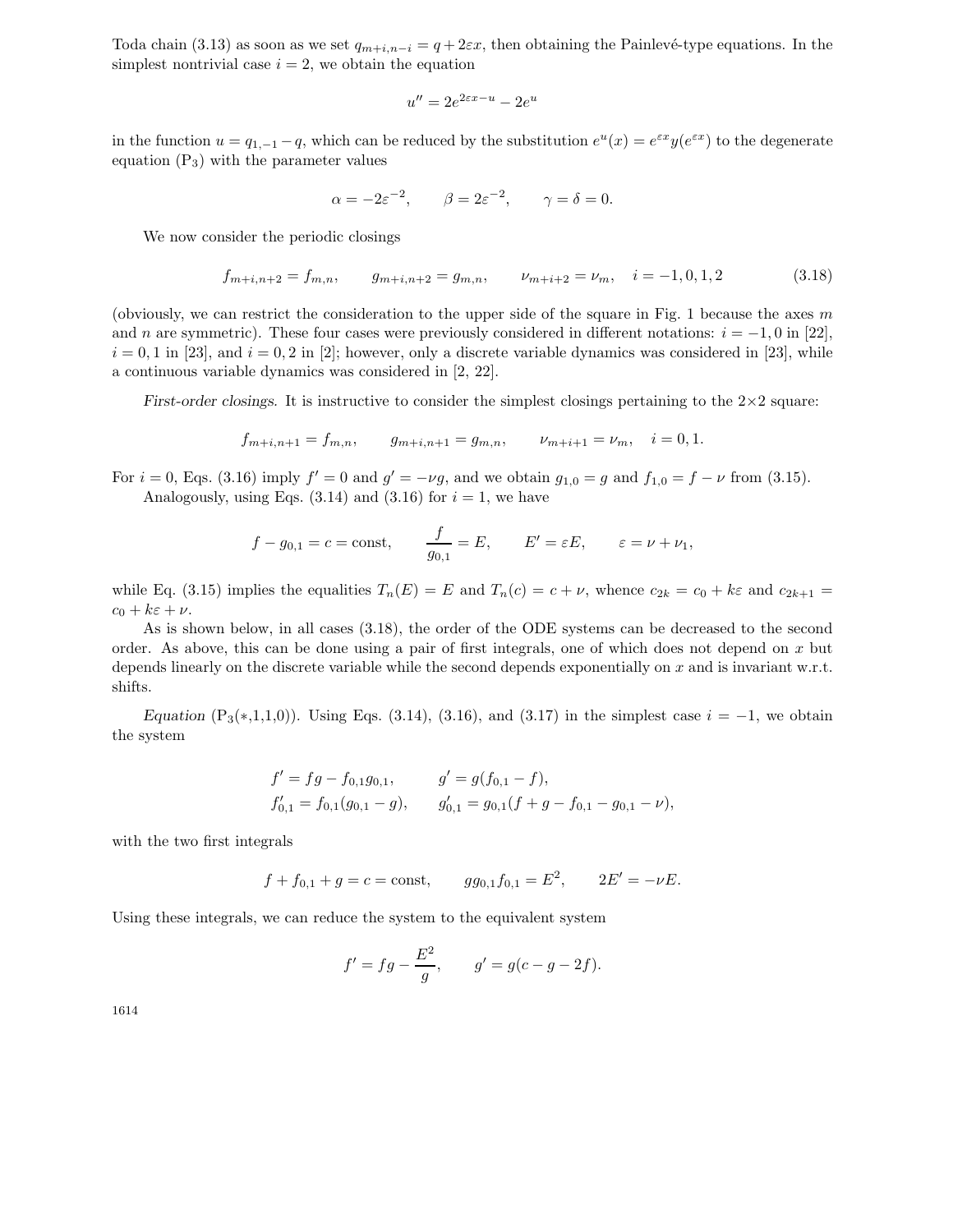Excluding f and substituting  $q(x) = Ey(E)$ , we obtain Eq. (P<sub>3</sub>) with the parameters

$$
\alpha = -4c\nu^{-2}
$$
,  $\beta = 8\nu^{-2}$ ,  $\gamma = 4\nu^{-2}$ ,  $\delta = 0$ .

We now consider the evolution in the discrete time  $n$ . It is given by the system

$$
f_{0,2}g_{0,2} = f_{0,1}g, \qquad f_{0,2} + g_{0,1} + \nu = f + g,
$$

while the quantities c and  $E$  determine the first integrals of this system as well:

$$
T_n(c) = c - \nu, \qquad T_n(E^2) = E^2.
$$

Using these first integrals, we can exclude the variables  $f_{0,2}$  and f from the second equation in the system and then set  $c_n = c_0 - \nu n$  and substitute  $g = E/u$ , which results in the difference equation

$$
u_{n+1} + u_{n-1} = \frac{c_0 - \nu n}{u_n} - \frac{x}{u_n^2},\tag{3.19}
$$

known as the discrete equation  $(P_1)$  [22, 24].

*Equations* (P<sub>3</sub>(\*,\*,1,1)) *and* (P<sub>5</sub>(\*,\*,1,0)). The closing  $f = f_{0,2}$  and  $g = g_{0,2}$  results in the system

$$
f' = fg - f_{0,1}g_{0,1}, \t g' = g(f_{0,1} + g_{0,1} - f - g - \nu),
$$
  
\n
$$
f'_{0,1} = f_{0,1}g_{0,1} - fg, \t g'_{0,1} = g_{0,1}(f + g - f_{0,1} - g_{0,1} - \nu_1),
$$

with the first integrals

$$
f + f_{0,1} = c
$$
,  $gg_{0,1} = E^2$ ,  $2E' = -\varepsilon E$ ,  $\varepsilon = \nu + \nu_1$ .

Using these integrals to excluding the variables  $f_{0,1}$  and  $g_{0,1}$ , we obtain the system

$$
f' = fg + \frac{E^2(f - c)}{g}, \qquad g' = E^2 - (2f + \nu - c)g - g^2,\tag{3.20}
$$

which can be reduced to Eq. (P<sub>3</sub>) by the substitution  $g(x) = Ey(E)$ , while

$$
\alpha = 4(\nu - c)\varepsilon^{-2}
$$
,  $\beta = 4(c - \nu_1)\varepsilon^{-2}$ ,  $\gamma = 4\varepsilon^{-2}$ ,  $\delta = -4\varepsilon^{-2}$ .

Another substitution,  $f(x)g(x) = E^2/(1 - y(E^2))$ , reduces system (3.20) to the degenerate equation (P<sub>5</sub>) with the parameters

$$
\alpha = \frac{c^2}{2\varepsilon^2}, \qquad \beta = -\frac{\nu_1^2}{2\varepsilon^2}, \qquad \gamma = -\frac{2}{\varepsilon^2}, \qquad \delta = 0.
$$

Because Eqs.  $(P_3(*,*,1,1))$  and  $(P_5(*,*,1,0))$  are related to the same system, we can obtain the transformation that connects these equations [21].

The evolution in the discrete time  $m$  is determined by the system

$$
f_{1,0}g_{1,0} = f_{1,1}g,
$$
  
\n
$$
f_{1,0} + g_{0,1} + \nu_1 = f + g,
$$
  
\n
$$
f_{1,1}g_{1,1} = f_{1,0}g_{0,1},
$$
  
\n
$$
f_{1,1} + g + \nu = f_{0,1} + g_{0,1},
$$

by virtue of which,

$$
T_m(c) = c - \varepsilon, \qquad T_m(E^2) = E^2.
$$

Using the first equation of the system and the relation  $f_{1,0} + f_{1,1} = c - \varepsilon$  to exclude the variables f and substituting as in the continuous case, we obtain the discrete equation  $(P_2)$  [22, 24] in the form

$$
\frac{c_{m+1}y_{m+1}}{y_{m+1} + y_m} + \frac{c_m y_m}{y_m + y_{m-1}} = x \left( \frac{1}{y_m} - y_m \right) + c_m - \nu, \qquad c_m = c_0 - \varepsilon m. \tag{3.21}
$$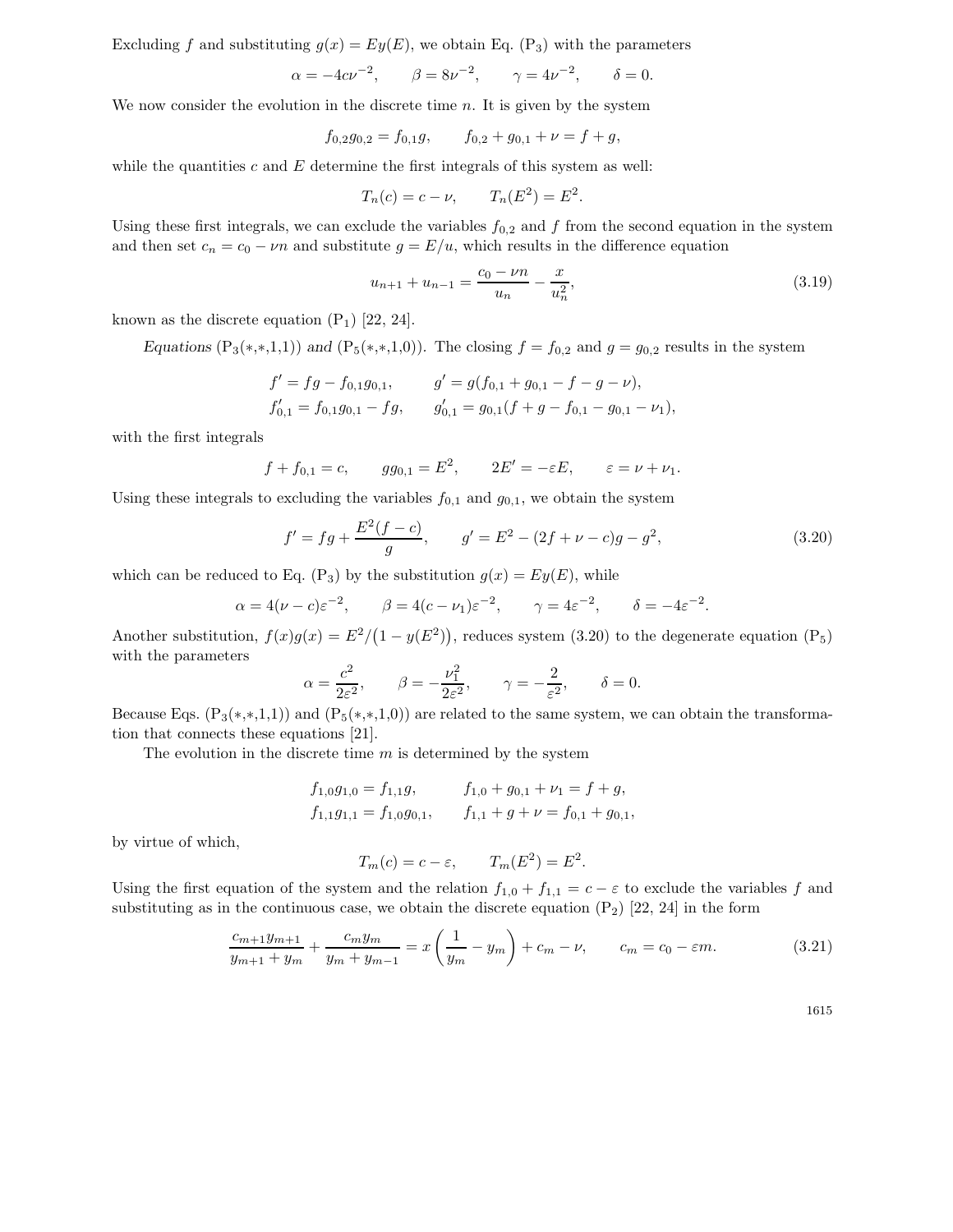*Equation* (P<sub>5</sub>(\*,\*,\*,1)). The closing  $f = f_{1,2}$  and  $g = g_{1,2}$  results in the equations

$$
f' = fg - f_{0,1}g_{0,1}, \qquad g' = g(f_{1,1} + g_{1,1} - f - g - \nu),
$$
  
\n
$$
f'_{1,1} = f_{1,1}g_{1,1} - fg, \qquad g'_{0,1} = g_{0,1}(f + g - f_{0,1} - g_{0,1} - \nu),
$$

where the "unnecessary" variables  $f_{0,1}$ ,  $g_{1,1}$ ,  $f_{1,0}$ , and  $g_{0,2}$  are excluded using constraints (3.15),

$$
f_{1,1}g_{1,1} = f_{1,0}g_{0,1}, \t f_{1,0} + g_{0,1} + \nu_1 = f + g,
$$
  
\n
$$
fg = f_{1,1}g_{0,2}, \t f_{1,1} + g_{0,2} + \nu_2 = f_{0,1} + g_{0,1}.
$$

The variables  $f_{1,1}$  and  $g_{0,1}$  can be excluded using the first integrals

$$
f + f_{1,1} - g_{0,1} = c
$$
,  $gg_{0,1} = Ef_{1,1}$ ,  $E' = -\varepsilon E$ ,  $\varepsilon = \nu + \nu_1 + \nu_2$ ,

which results in the system

$$
f' = (g - E)f - \frac{E}{g - E}(c - f)(c - f + \nu_2),
$$
  
\n
$$
g' = -2fg - g^2 + g(E + c - \nu) + (c - \nu_1)E.
$$

Excluding f and substituting  $g(x) = Ey(E)/(y(E) - 1)$ , we obtain Eq. (P<sub>5</sub>) with the parameters

$$
\alpha = \frac{\nu_2^2}{2\varepsilon^2}
$$
,  $\beta = -\frac{(c - \nu_1)^2}{2\varepsilon^2}$ ,  $\gamma = \frac{c - \nu}{\varepsilon^2}$ ,  $\delta = -\frac{1}{2\varepsilon^2}$ .

The discrete evolution is governed by the system

$$
g_{0,2} = \frac{fg}{f_{1,1}}, \qquad f_{0,1} = f_{1,1} + g_{0,2} - g_{0,1} + \nu_2,
$$

while

$$
T_n(E) = E
$$
,  $T_n(c) = c + \nu_2$ ,  $T_n^2(c) = c + \nu_2 + \nu$ ,  $T_n^3(c) = c + \varepsilon$ ,

whence

$$
c_n = c_0 + \varepsilon k + \begin{cases} 0, & n = 3k, \\ \nu_2, & n = 3k + 1, \\ \nu + \nu_2, & n = 3k + 2. \end{cases}
$$

Using the first integrals to exclude the variables  $f$ , we obtain

$$
g_{n+1} + g_{n-1} = E\left(1 + \frac{c_{n-1}}{g_n}\right)
$$

for the first equation in the system (the index  $m$  can be dropped). The form of this equation is similar to equation  $(dP_1)$ , but the former is distinguished because its set of the parameters  $c_n$  comprises three arithmetic progressions, not just one. This equation was first obtained in [23], where its equivalence to Eq.  $(dP_4)$  was also found.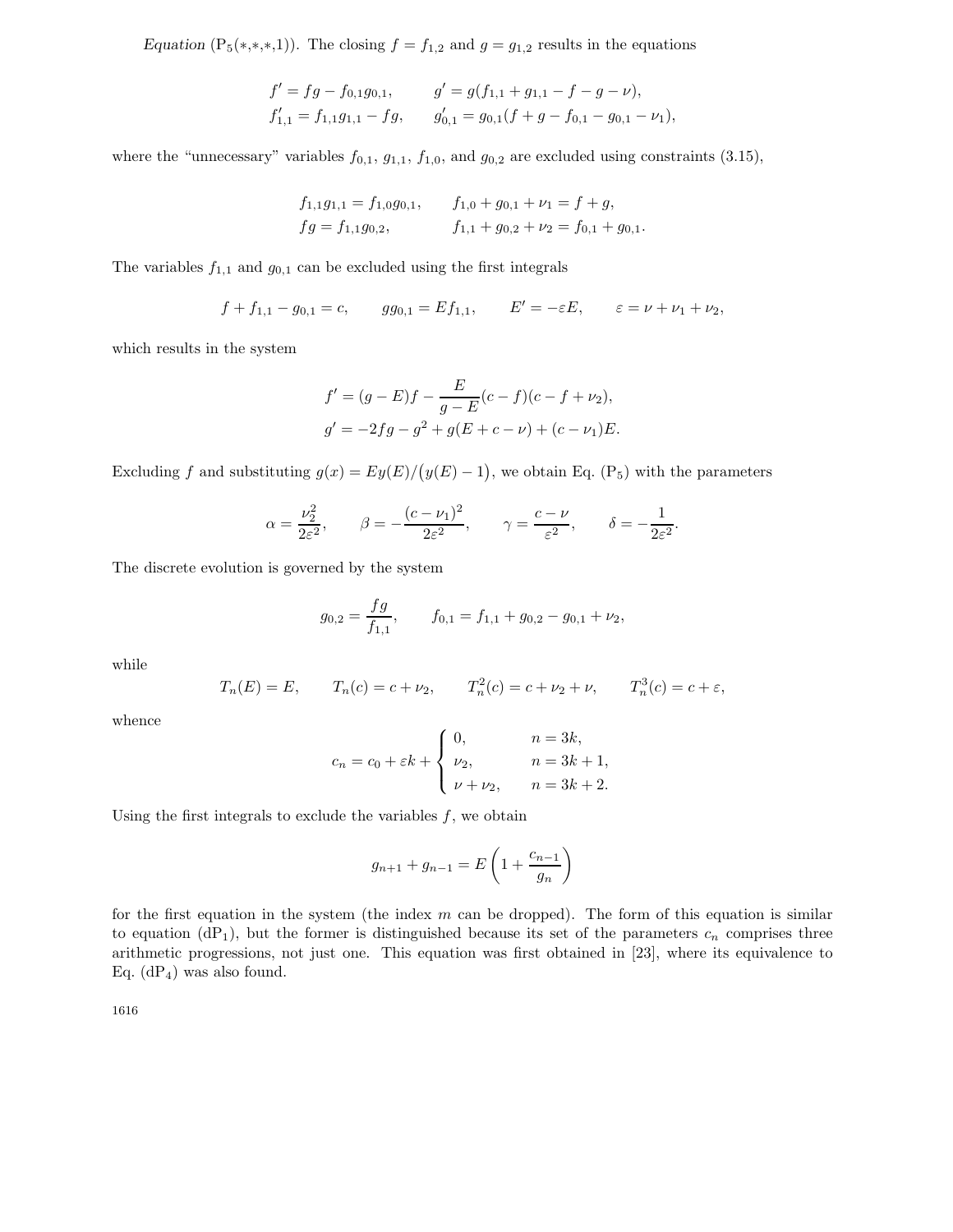*Equation* (P<sub>6</sub>). In the most advanced case  $f = f_{2,2}$  and  $g = g_{2,2}$ , we can conveniently write the composition of Darboux transformations (3.14) and (3.16) in the form

$$
f' - g'_{0,1} = fg - f_{1,1}g_{1,1}, \qquad \frac{f'_{1,0}}{f_{1,0}} - \frac{g'_{1,1}}{g_{1,1}} = f_{1,1} + g_{1,1} - f - g + \nu_1 + \nu_2,
$$
  

$$
f_{1,0} + g_{0,1} + \nu_1 = f + g, \qquad f_{1,1}g_{1,1} = f_{1,0}g_{0,1},
$$

which suggests introducing the new variables  $u = f_{1,0}/g_{1,1}$  and  $v = f - g_{0,1}$ . Using the first integrals

$$
v + v_{1,1} = c,
$$
  $uu_{1,1} = E,$   $E' = \varepsilon E,$   $\varepsilon = \nu + \nu_1 + \nu_2 + \nu_3$ 

and using the formulas

$$
f = \frac{1}{E-1}(u_{1,1}v_{1,1} + Ev),
$$
  $g = \frac{1}{E-1}(u(v_{1,1} - v_3) + v - v_1)$ 

to exclude the variables  $f$  and  $g$ , we obtain the system

$$
u' = \frac{1}{E-1}((2v-c)(u-1)(u-E) + \nu_3 u^2 + (\nu_1 + \nu_2)Eu - (\nu_2 + \nu_3)u - \nu_1 E),
$$
  

$$
v' = \frac{1}{E-1}uv(c - \nu_3 - v) + \frac{E}{u(E-1)}(v - c)(v - \nu_1),
$$

which can be reduced to Eq. (P<sub>6</sub>) by substituting  $u(x) = y(E)$  with arbitrary values of the parameters,

$$
\alpha = \frac{(\nu_3 - c)^2}{2\varepsilon^2}, \qquad \beta = -\frac{(\nu_1 - c)^2}{2\varepsilon^2}, \qquad \gamma = \frac{\nu_2^2}{2\varepsilon^2}, \qquad \delta = \frac{1}{2} - \frac{\nu^2}{2\varepsilon^2}.
$$

The evolution in  $n$  is described by the formulas

$$
T_n(E) = E, \t T_n(c) = c + \nu + \nu_2, \t T_n^2(c) = c + \varepsilon,
$$
  

$$
u_{0,1} = \frac{uv + E(c - v)}{uv + c - v}, \t v_{0,1} = \nu_2 + \frac{u - 1}{(E - 1)u}(uv + E(c - v)).
$$

Excluding v and setting  $u = y + 1$  and  $E = X + 1$ , we obtain the difference equation

$$
c_n \frac{X - y_{n+1}}{y_{n+1}y_n + X} + c_{n-1} \frac{X - y_{n-1}}{y_{n-1}y_n + X} = \nu_1 + c_{n-1},
$$

where  $c_{2k} = c_0 + \varepsilon k$  and  $c_{2k+1} = c_0 + \varepsilon k + \nu + \nu_2$ .

#### **3.4. Spectral properties.**

*Arithmetic progression.* We now discuss the spectral properties of potentials related to the Painlevé transcendents [1, 25]. All examples in Sec. 3.3 are algebraically similar: a quasi-periodic closing of the chain of Darboux transformations results in an operator algebra that generalizes the creation and annihilation algebra of the harmonic oscillator. This means that in terms of the Painlevé transcendents, we can explicitly construct wave functions  $\psi$  for a discrete set of values of  $\lambda_n$  comprising several arithmetic progressions

$$
\mu_1 + m\varepsilon
$$
, ...,  $\mu_N + m\varepsilon$ ,  $m \in \mathbb{Z}$ ,

in the corresponding spectral problem. In the case of the Schrödinger operator for example, we obtain the sequence of operators

$$
L_n = u_n - D_x^2
$$
,  $A_n = f_n - D_x$ ,  $A_n^+ = f_n + D_x$ ,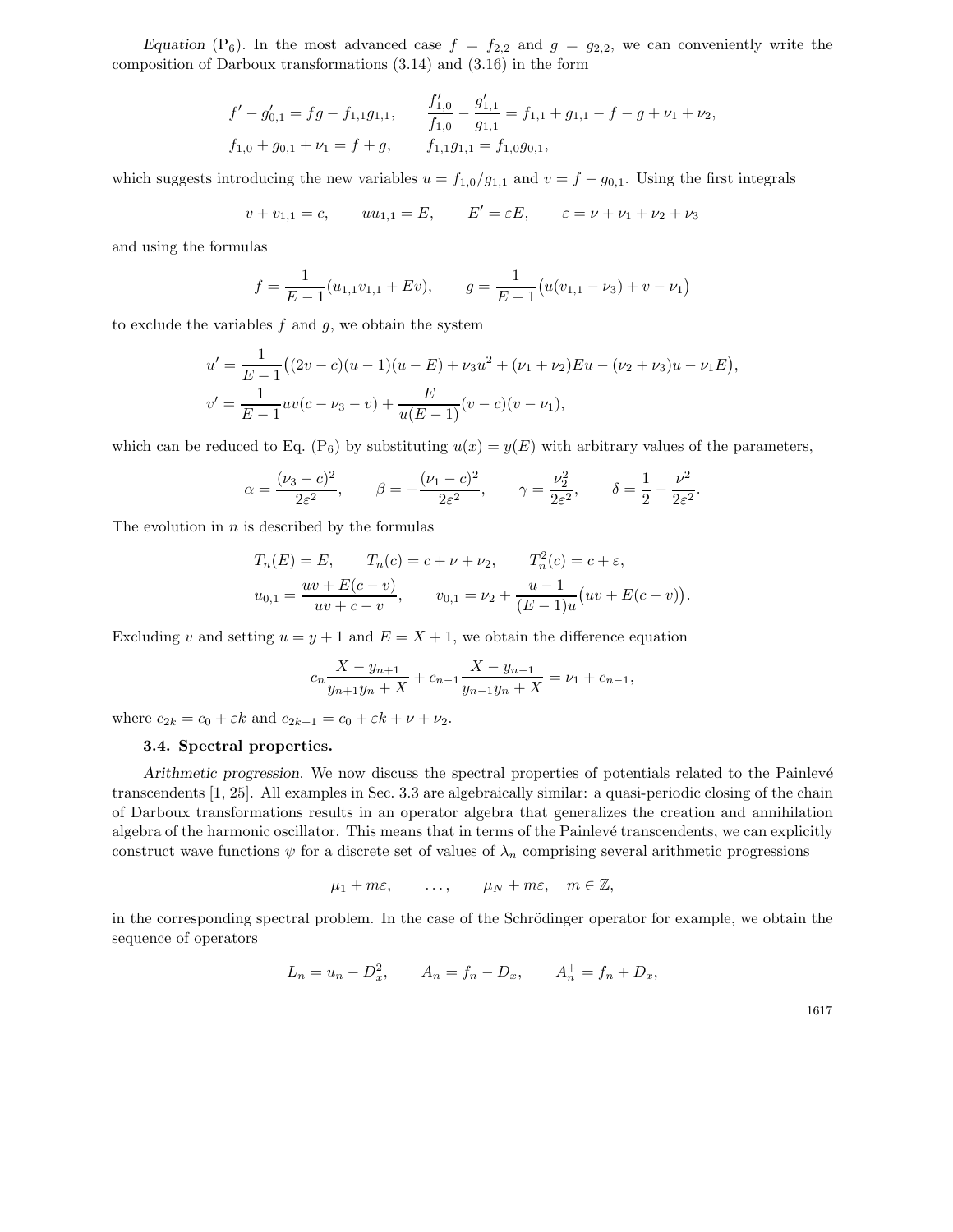

Fig. 2. The beginning of constructing eigenfunctions.

related by the chain of Darboux transformations

$$
L_n = A_n^+ A_n + \mu_n \quad \longmapsto \quad L_{n+1} = A_n A_n^+ + \mu_n = A_{n+1}^+ A_{n+1} + \mu_{n+1}.
$$

The function  $f_n$  then satisfies chain (3.7), and the wave functions  $\varphi_{n,k}$  of the potentials  $u_n$ , which correspond to the values  $\lambda = \beta_k$ , are constructed recursively,

$$
\varphi_{k,k} = \exp\bigg(\int f_k dx\bigg), \qquad \varphi_{n,k} = A_n^+ \varphi_{n+1,k}, \quad n < k. \tag{3.22}
$$

We impose the periodicity condition, apply the operators  $A_n^+$ , and, after N steps, obtain a solution of the equation with the potential shifted by  $\varepsilon$ . As a result, we obtain a spectrum comprising N arithmetic progressions. For  $N = 3$ , this process is schematically depicted in Fig. 2. Therefore, as in the harmonic oscillator case  $(N = 1)$ , we construct eigenfunctions of the operator  $L_n$  using mutually conjugate creation and annihilation operators of the Nth order,

$$
\hat{A}_n^+ = A_n^+ \cdots A_{n+N-1}^+, \qquad \hat{A}_n = A_{n+N-1} \cdots A_n.
$$

The following operator relations are an analogue of the harmonic oscillator algebra:

$$
\hat{A}_n^+ \hat{A}_n = P(L_n), \qquad \hat{A}_n \hat{A}_n^+ = P(L_n + \varepsilon), \qquad P(\lambda) = (\lambda - \mu_n) \cdots (\lambda - \mu_{n+N-1}),
$$
  
\n
$$
[L_n, \hat{A}_n^+] = \varepsilon \hat{A}_n^+, \qquad [L_n, \hat{A}_n] = -\varepsilon \hat{A}_n.
$$

A more complicated question is what are the conditions under which functions (3.22) become eigenfunctions. We encounter analytic difficulties here: we must select solutions of the Painlevé equation that are regular in the given interval and have the proper asymptotic behavior. For example, we showed above that solutions of system (3.7), (3.8) for  $N = 3, 4$  are expressed through the respective fourth and fifth Painlevé transcendents. Little is known about solutions with  $N \geq 5$ , although they presumably have the Painlevé property, i.e., their general solution has no movable essential singularities. Qualitative information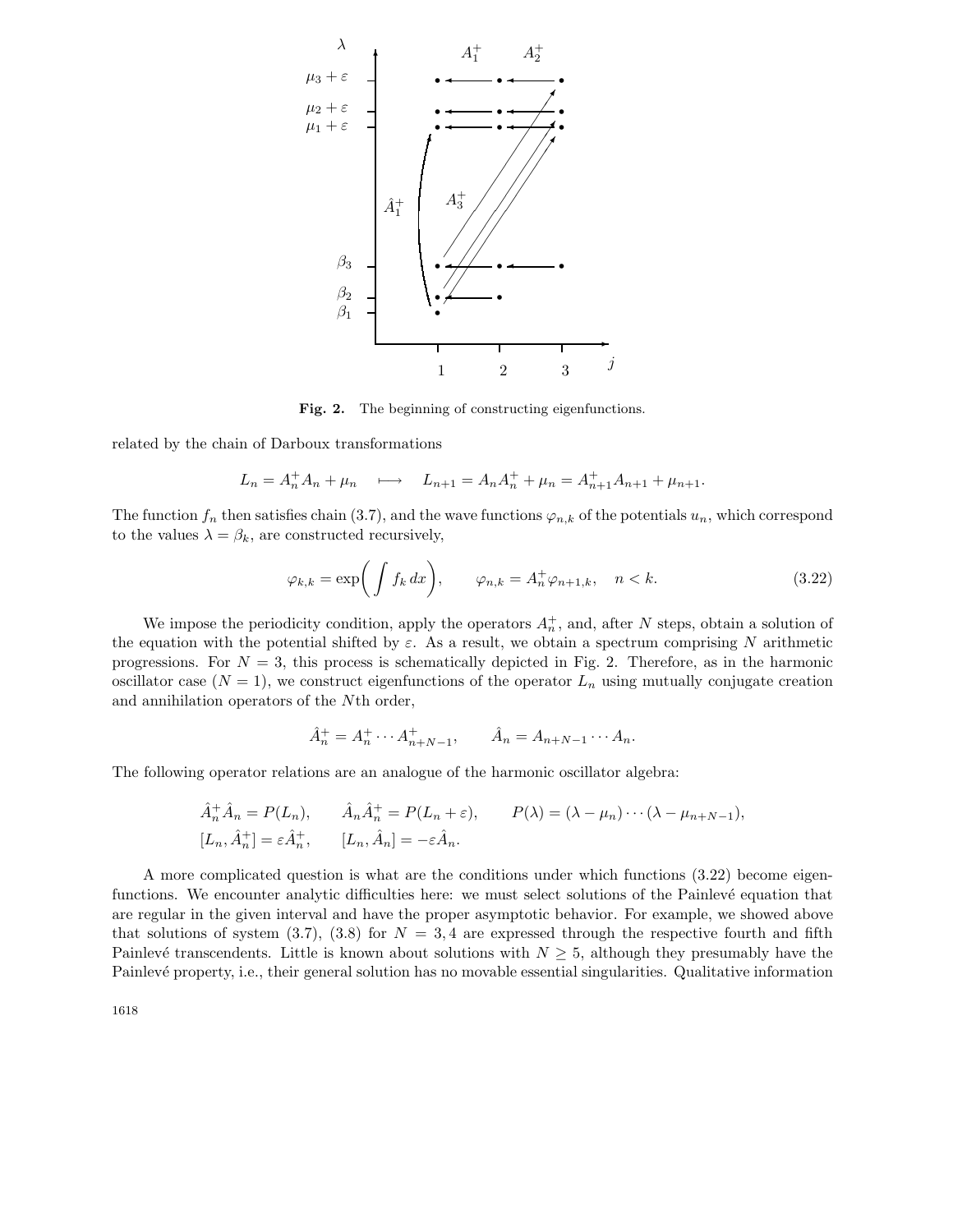about the solution behavior at infinity and about singularities on the real axis is crucial for the spectral theory. The relation  $2\sum f_n = \varepsilon x$  implies that functions  $f_n$  grow linearly "in the average," which suggests the asymptotic formula

$$
f_n = -\frac{\varepsilon}{2N}x + O(1),
$$
  $u_n = \frac{\varepsilon^2}{4N^2}x^2 + O(x),$   $x \to \pm \infty.$ 

Moreover, if the functions  $f_n$  are regular for real x, then the functions  $\varphi_{n,k}$  constructed by formulas (3.22) are eigenfunctions. To justify the construction, we must verify these a priori assumptions about the solution. Here, we mostly rely on numerical simulations, which demonstrate that solutions with the required properties exist in a large domain of the space of parameters and initial conditions of the system with odd N. Potentials for even N have a singularity at zero, and we must pose the problem on the half-axis (see Fig. 3). The number of arithmetic progressions constituting the spectrum becomes less than N.

*Automodel reduction.* The above ideas were first applied to a slightly different variant of quasi-periodic closing in [26], where instead of the spectral shift  $\lambda \to \lambda + \varepsilon$ , the dilation

$$
\hat{\psi}(x,\lambda) = \psi(qx, q^k \lambda), \quad 0 < q < 1,
$$

which is also admitted by spectral problem  $(2.3)$ , was used, where  $k = 1$  for the second-order potential and  $k = 2$  for the linear potential. Already in the simplest case of chain (3.7) closed on the first step, we obtain the differential equation

$$
f' + \hat{f}' = f^2 - \hat{f}^2 - 1 + q^2, \qquad \hat{f}(x) = qf(qx),
$$

with the shifted argument. Its general solution cannot be expressed through elementary nor known special functions. This equation, however, has the Painlevé property [27–29] and admits a countable family of rational solutions [29]. For this, we construct a solution fixing the initial value  $f(0)$ , after which the Taylor coefficients are unambiguously determined and the Taylor series converges in a circle  $|x| < a$ . The function  $f(x) = qf(qx)$  is then determined in a larger circle  $|x| < a/q$ , and we can hence define  $f(x)$  in this circle as the solution of the Riccati equation. Repeating this process, we consequently define the function  $f$  in the whole complex plane. When solving the Riccati equation, singularities may be accumulated, but these singularities can only be poles.

Numerical experiment shows that for  $|f(0)| < 1$ , real solutions are determined in the whole axis and have the asymptotic behavior

$$
f'(x) = O\left(\frac{1}{x^3}\right)
$$
,  $f(x) = \mp 1 + O\left(\frac{1}{x^2}\right)$ ,  $x \to \pm \infty$ .

Character graphs for the function  $f(x)$  are depicted in Fig. 3. Following the scheme in the previous section, we can show that the potentials  $u(x)$  corresponding to such solutions are reflectionless and have an infinite set of eigenvalues  $\lambda_j = -q^{2j}, j = 1, 2, \ldots$ , comprising a convergent geometric progression. For the operator

$$
L = u - D_x^2 = L_f - 1, \qquad L_f = (f + D_x)(f - D_x),
$$

we have the inequality

$$
\langle L_f \varphi, \varphi \rangle = \int (f \varphi - \varphi')^2 dx \ge 0,
$$

and the ground state for  $L_f$  is determined by the function  $\varphi = \exp \left( \int f \, dx \right)$ .

To conclude our examples, we formulate the following plausible statement.

**The principle of quasi-periodic closing.** The discrete spectrum of problem (2.3) invariant w.r.t. the composition of a Darboux transformation and a classical symmetry can be found explicitly.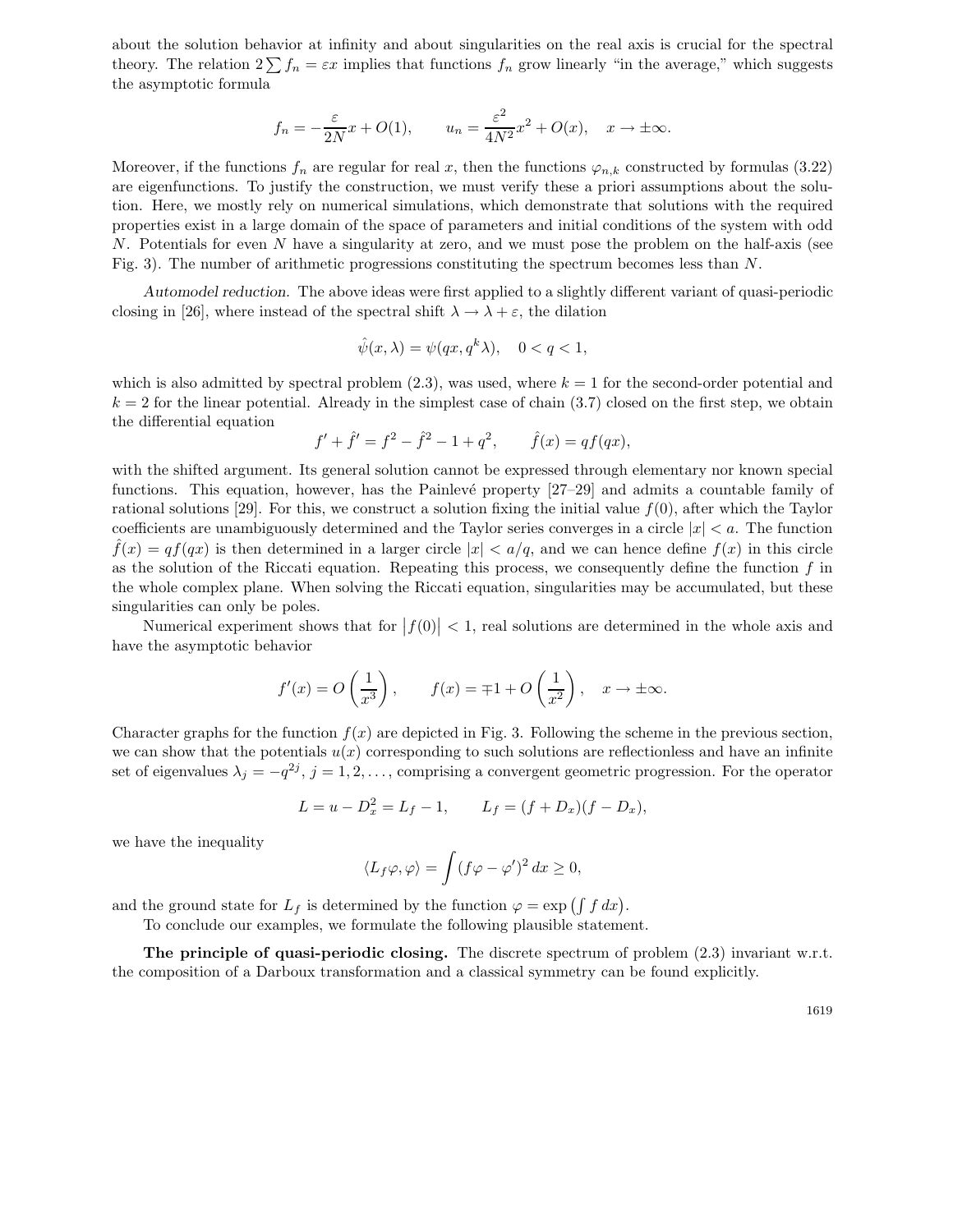

Fig. 3. (Continued on the following page.)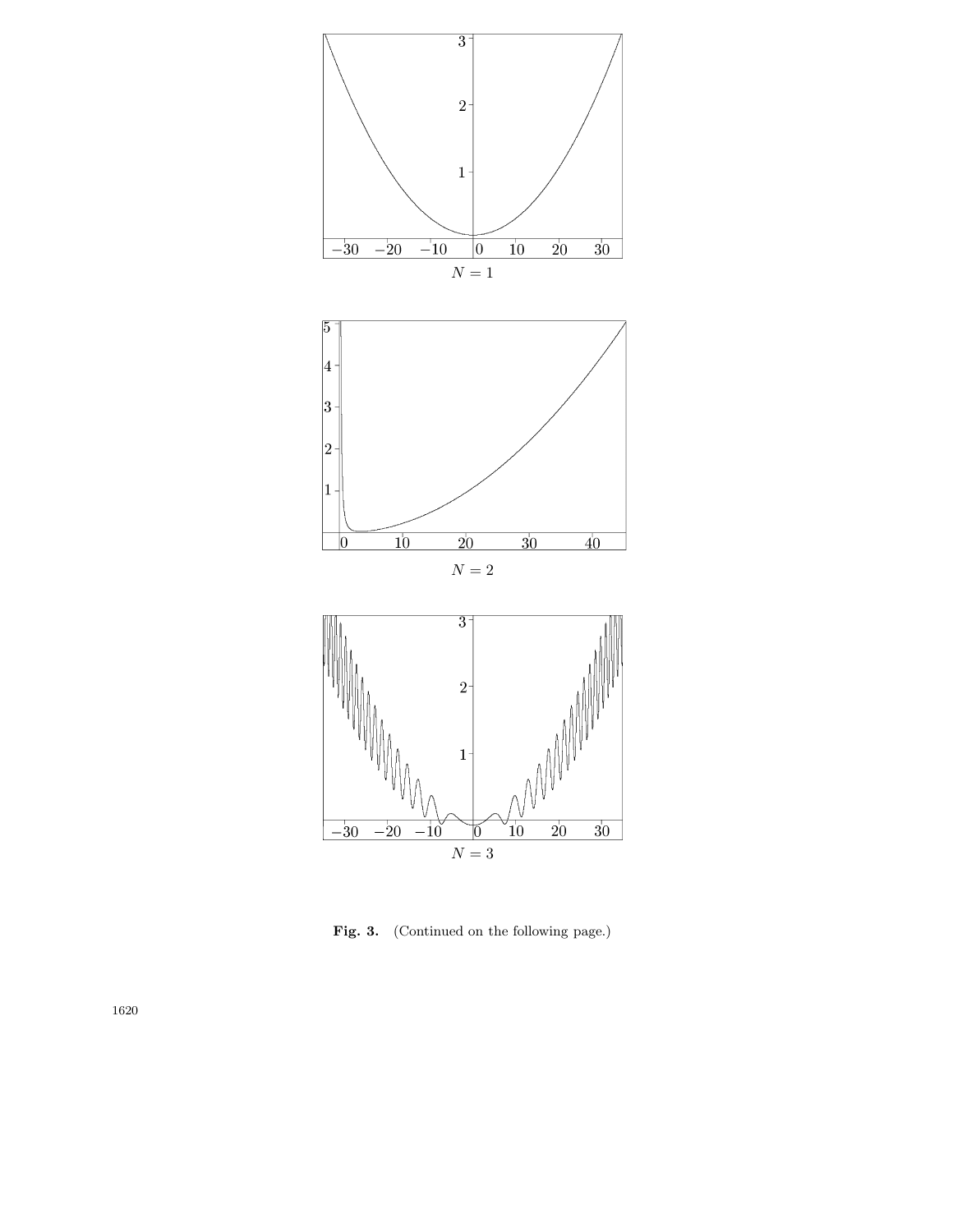

**Fig. 3.** Potentials  $u_1$ : the initial conditions for odd N are  $f_j(0) = 0$ , which ensures that the potential is even.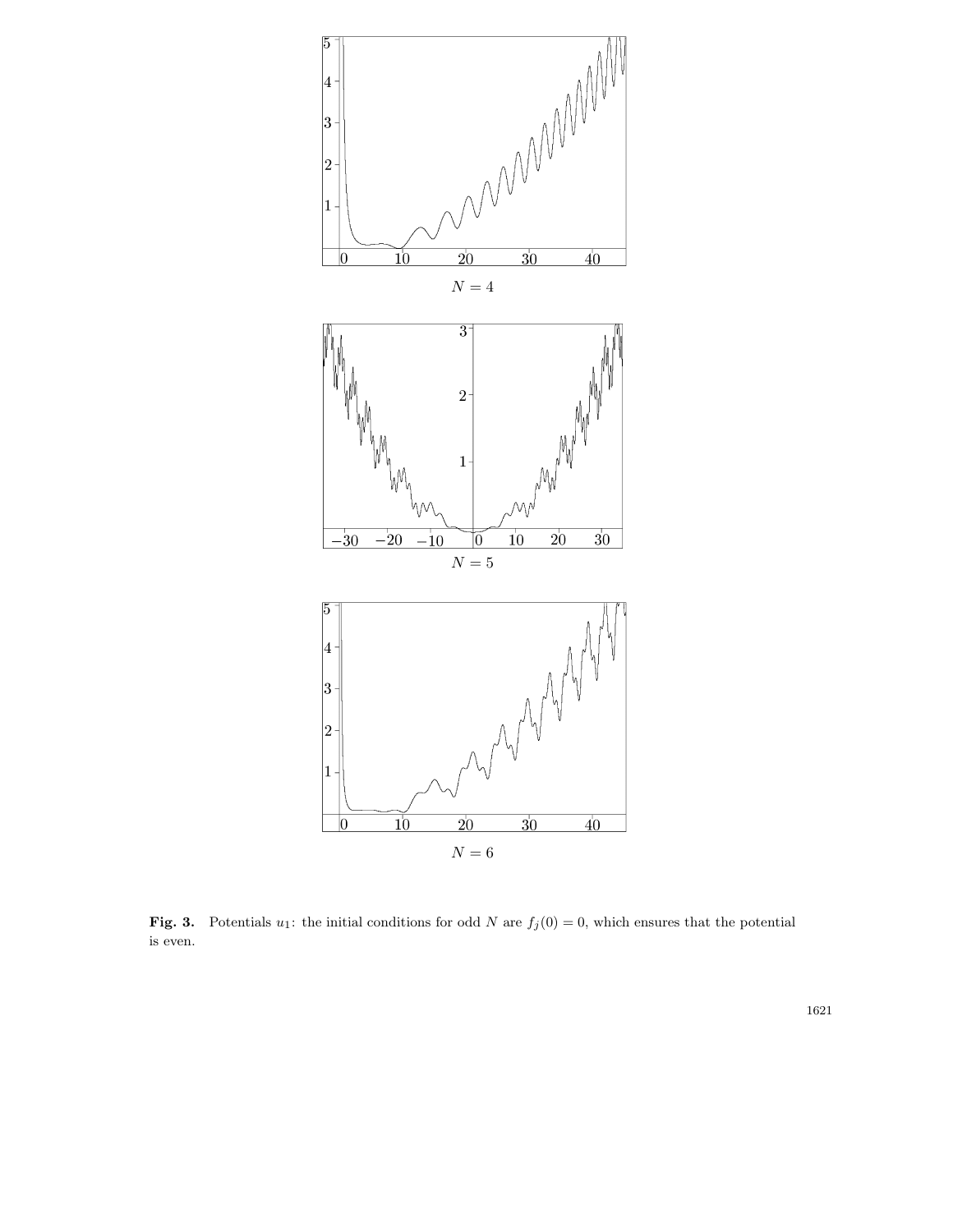### **4. Integrable Lagrangians**

We now describe a wide class of systems of equations that is interesting from the applications standpoint (see [10, 30]),

$$
\mathbf{u}_t = A(\mathbf{u})\mathbf{u}_{xx} + B(\mathbf{u}, \mathbf{u}_x), \qquad \det A \neq 0, \qquad \mathbf{u} = (u_1, u_2), \tag{4.1}
$$

which has local higher conservation laws of the form

$$
g_t = f_x. \tag{4.2}
$$

The term *local* means that the density g and the current f of conservation law  $(4.2)$  are functions of a finite number of variables  $\mathbf{u}, \mathbf{u}_x, \mathbf{u}_{xx}, \ldots$ . We call necessary conditions for the existence of local higher conservation laws the *integrability conditions*. The first two of these conditions are that  $tr A = 0$  and that the function  $(\det A)^{-1/4}$  is the density of the conservation law. With these conditions, we can prove that with the change of variables

$$
t' = ct
$$
,  $\mathbf{u}' = \mathbf{u}'(\mathbf{u}) = (u'_1(u_1, u_2), u'_2(u_1, u_2)),$   $dx' = g dx$ ,  $g = (\det A)^{-1/4}$ ,

we can reduce system (4.1) to the form

$$
iu_t = u_{xx} + F(u, v, u_x, v_x), \qquad iv_t = -v_{xx} + G(u, v, u_x, v_x). \tag{4.3}
$$

The simplest integrability conditions for system (4.3) are formulated in Appendix 2. In particular, for a nonlinear nondecomposable system of the form

$$
iu_t = u_{xx} + F(u, v), \t iv_t = -v_{xx} + G(u, v),
$$

the integrability conditions are satisfied in two cases: for the NS equation

$$
iu_t = u_{xx} + 2u^2v, \qquad -iv_t = v_{xx} + 2v^2u
$$

and for the Boussinesq equation

$$
iu_t = u_{xx} + (u+v)^2
$$
,  $-iv_t = v_{xx} + (u+v)^2$ .

The list of equations (4.1) satisfying the integrability conditions can be segregated into two parts. We are interested in the part that is related to auxiliary spectral problem (2.3) of the second order (the NS-type equation). The second part of the list pertains to spectral problems of the third order (the class of the Boussinesq equation). It contains interesting examples (see the appendices), but considering it is beyond the scope of our theory, which is a more elementary alternative approach that does not use the integrability conditions.

**4.1. Systems of NS-type equations.** We now write the key integrable systems of the NS-type equations: the NS equation itself, the Heisenberg magnet, and the Landau–Lifshitz model. We first discuss the divergent systems

$$
ip_t = D_x(p_x + F(p, z)),
$$
  $iz_t = D_x(-z_x + G(p, z)),$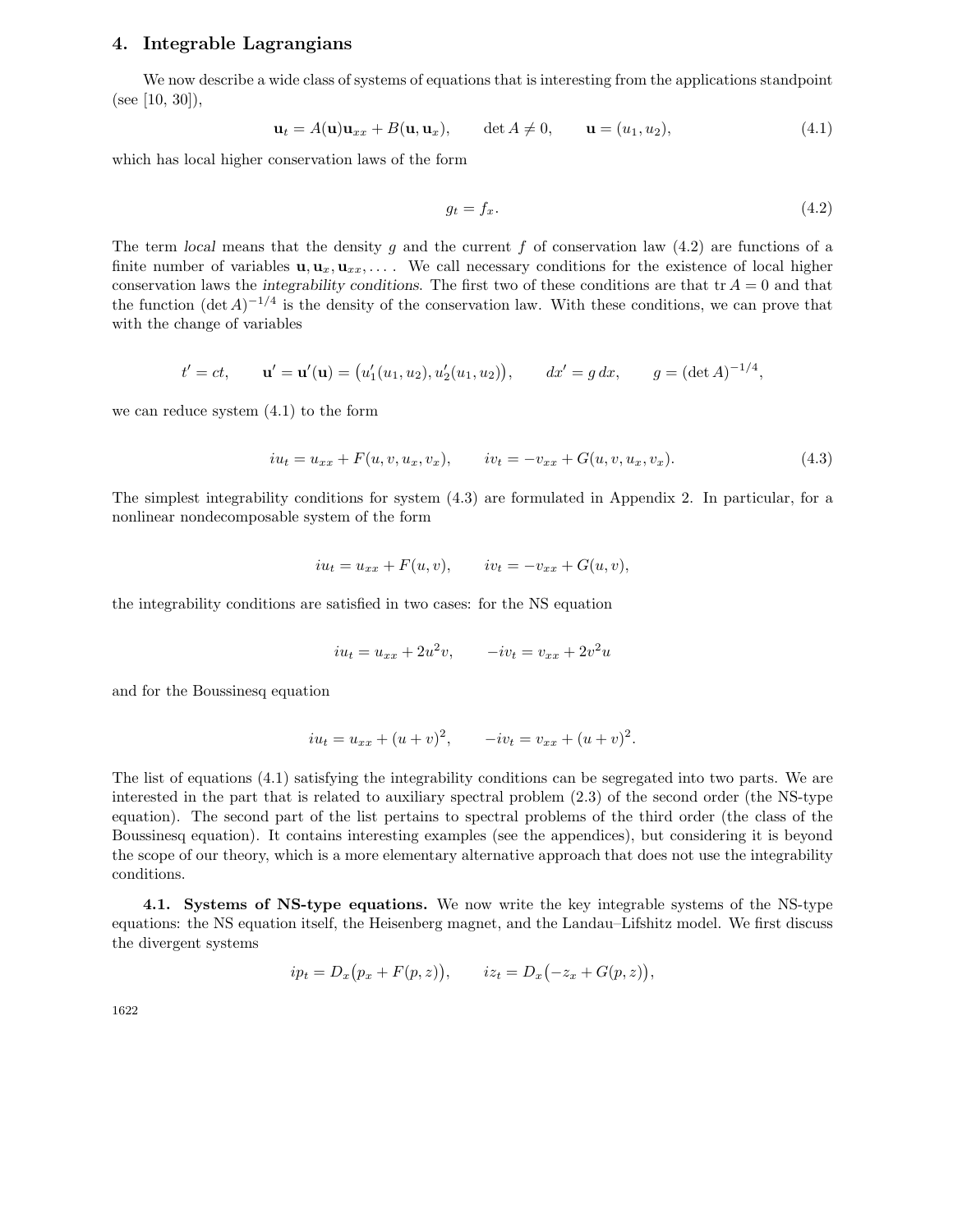for which we have the third conservation law with the density pz. We then have  $F_p = G_z$ , and with the redefinition  $z = q_x$ , the system becomes Lagrangian with the Lagrange function

$$
L = L_0 + V(p, q_x), \qquad L_0 = iqp_t + p_x q_x, \qquad F = V_z, \qquad G = V_p. \tag{4.4}
$$

All integrable divergent systems (see [10]) correspond to polynomials of the second degree in  $p$  and  $z$ ,

$$
V(p,z) = \varepsilon p^2 z^2 + \alpha p z^2 + \beta z^2 + \gamma p^2 z + \delta p^2 \tag{4.5}
$$

(this is an arbitrary polynomial up to the terms  $pz$ ,  $p$ ,  $z$ , and 1, which we neglect). The corresponding systems are

$$
ip_t = p_{xx} + (2P(p)z + \gamma p^2)_x, \qquad iz_t = -z_{xx} + (2Q(z)p + \alpha z^2)_x,
$$
\n(4.6)

$$
P(p) = \varepsilon p^2 + \alpha p + \beta, \qquad Q(z) = \varepsilon z^2 + \gamma z + \delta. \tag{4.7}
$$

In particular, all of them have local master symmetries (see Sec. 6.2). Up to linear transformations of  $p$ and z and Galileo transformations, we have three cases:

$$
V = \varepsilon p^2 z^2 + \beta z^2 + \delta p^2, \qquad V = p z^2 + p^2 z, \qquad V = p z^2 + p^2.
$$

We can obtain the famous NS-type systems (the NS equation and the Heisenberg magnet) from system (4.6) by a change of variables of the form

$$
p = h(u - v), \qquad z = v_x. \tag{4.8}
$$

That the system in u and v has form (4.1) with  $A = \text{diag}(-i, i)$  automatically leads to the equation  $h' = P(h)$ , which gives

$$
iu_t = u_{xx} + 2Q(u_x)h(u - v) + \alpha u_x^2, \qquad iv_t = -v_{xx} + 2Q(v_x)h(u - v) + \alpha v_x^2. \tag{4.9}
$$

Modifications of these systems of equations are obtained from (4.6) by the differential substitution

$$
p = f(u - v)u_x + g(u - v), \t z = v_x.
$$
\t(4.10)

The form of functions  $f$  and  $g$  stems from the same condition as in  $(4.8)$ , which in this case results in the ODEs

$$
f' = 2\varepsilon f g + \alpha f - \gamma f^2, \qquad g' = P(g) - \delta f^2,\tag{4.11}
$$

which admit the first integral

$$
P(g) - \gamma fg + \delta f^2 = \text{const} \cdot f \tag{4.12}
$$

and can be solved in elementary functions.

The system in the variables  $u$  and  $v$  is

$$
iu_t = u_{xx} + 2Q(u_x)\big(f(u-v)v_x + g(u-v)\big) + \alpha u_x^2,
$$
  
\n
$$
iv_t = -v_{xx} + 2Q(v_x)\big(f(u-v)u_x + g(u-v)\big) + \alpha v_x^2.
$$
\n(4.13)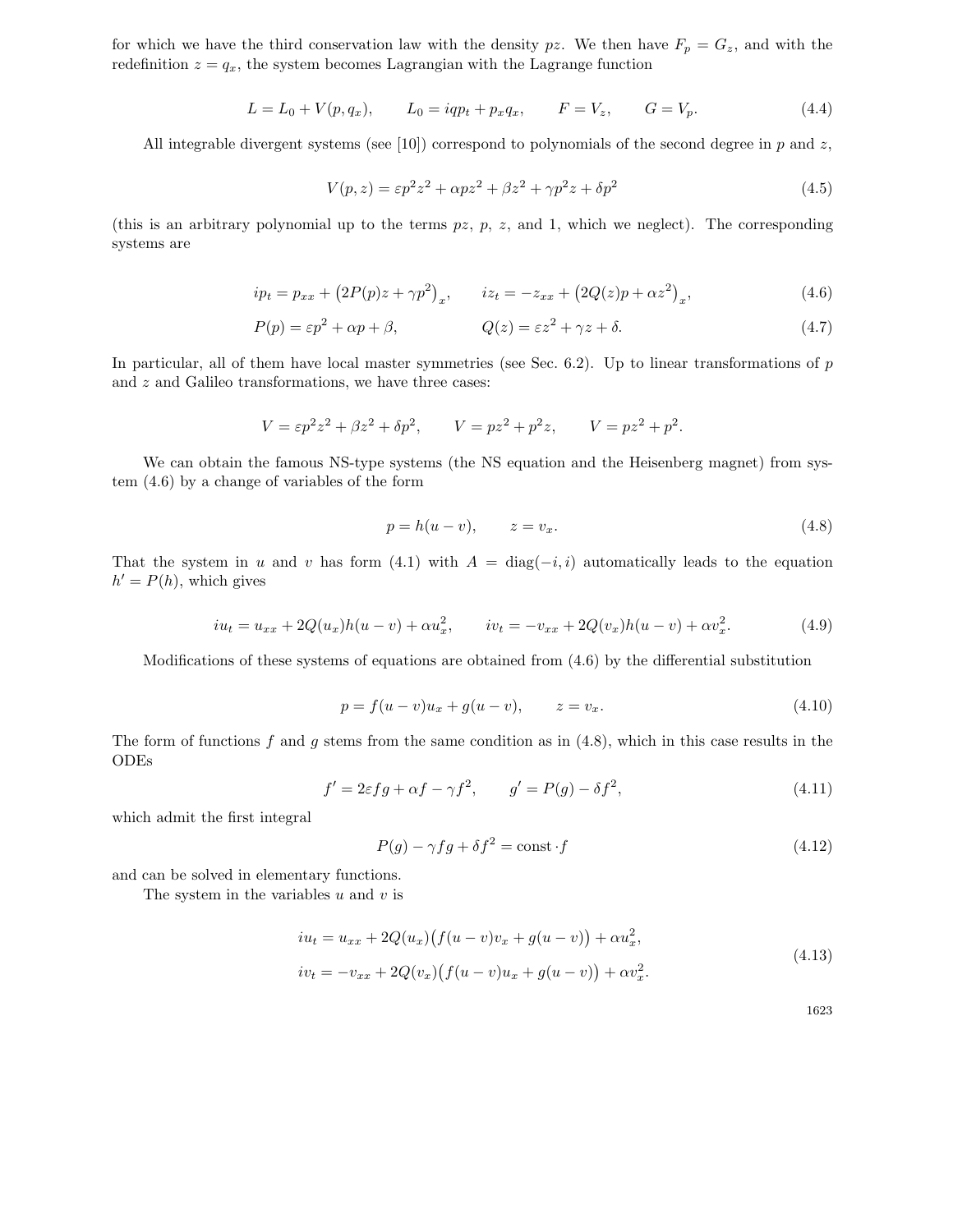System (4.13) can obviously be reduced to (4.9) by the transformation

$$
\tilde{u} = v + h^{-1}(fu_x + g), \qquad \tilde{v} = v.
$$

This transformation becomes trivial for  $f = 0$  because the function g satisfies the same equation that the function  $h$  does, i.e., system  $(4.13)$  becomes  $(4.9)$ .

System (4.13) is also invariant w.r.t. the involution

$$
u \leftrightarrow -v, \qquad x \leftrightarrow -x, \qquad t \leftrightarrow -t,
$$

and there hence exists the additional transformation

$$
p = f(u - v)v_x + g(u - v), \qquad q = u,
$$

which relates  $(4.6)$  and  $(4.13)$ .

In addition to  $(4.4)$  and  $(4.5)$ , we consider the Lagrangian

$$
L = L_0 + p^2 (q_x^2 - R(q)) + \frac{1}{2} pR'(q) - \frac{1}{12} R''(q), \qquad R^V = 0,
$$
\n(4.14)

which plays a special role in our classification. As in the previous case, this Lagrangian admits two parameterizations, which reduce the corresponding dynamic system to form  $(4.1)$  with  $A = diag(-i, i)$ .

The first parameterization is  $p = (v - u)^{-1}$ ,  $q = v$  (cf. (4.8)) and leads to the system

$$
iu_t = u_{xx} + 2\frac{R(u) - u_x^2}{u - v} - \frac{1}{2}R'(u), \qquad iv_t = -v_{xx} + 2\frac{R(v) - v_x^2}{u - v} + \frac{1}{2}R'(v),
$$
\n(4.15)

where  $R$  is an arbitrary fourth-order polynomial.

The second parameterization is  $p = (r_v - u_x)/2r$ ,  $q = v$ , where  $r = r(u, v)$  is a symmetric polynomial of the second order in u and v such that  $R(u)$  is its discriminant,

$$
R(u) = r_v^2 - 2rr_{vv}, \qquad r(u, v) = r(v, u), \qquad r_{uuu} = 0.
$$
\n(4.16)

This parameterization results in the system of equations

$$
iu_t = u_{xx} + (R(u) - u_x^2) \frac{v_x + r_u}{r} - \frac{1}{2}R'(u),
$$
  
\n
$$
iv_t = -v_{xx} + (R(v) - v_x^2) \frac{u_x - r_v}{r} + \frac{1}{2}R'(v).
$$
\n(4.17)

The transformation that reduces (4.17) to (4.15) is

$$
\tilde{u}=v+\frac{2r}{u_x-r_v},\qquad \tilde{v}=v.
$$

We now present several examples. System (4.9), which corresponds to the Lagrangian

$$
L = L_0 + pq_x^2 \pm p^2,
$$

becomes the NS equation after the substitution  $\tilde{u} = e^u$ ,  $\tilde{v} = e^{-v}$  and the reduction  $\tilde{u} = \psi$ ,  $\tilde{v} = \bar{\psi}$ :

$$
i\psi_t = \psi_{xx} \pm 2|\psi|^2 \psi.
$$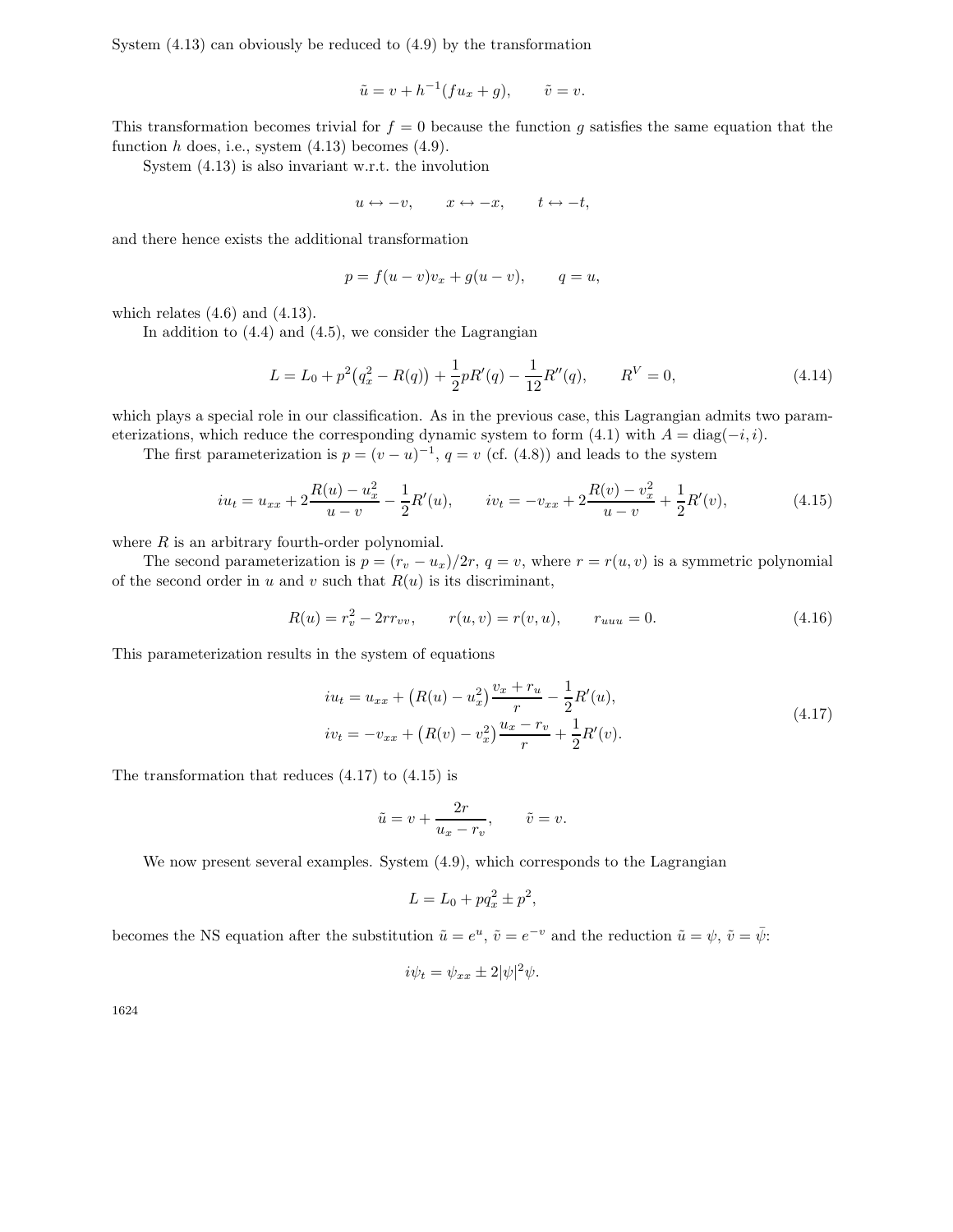Analogously, the Lagrangian  $L = L_0 + p^2 q_x^2$  results in the system of equations

$$
iu_t = u_{xx} - 2\frac{u_x^2}{u - v},
$$
  $iv_t = -v_{xx} - 2\frac{v_x^2}{u - v},$ 

which is related to the complexification of the Heisenberg model,

$$
s_t = [s, s_{xx}],
$$
  $s \in \mathbb{C}^3$ ,  $\langle s, s \rangle = 1$ ,

upon the substitution

$$
s = S(u, v) = \frac{1}{u - v}(1 - uv, i + iuv, u + v)
$$
\n(4.18)

(for  $v = -1/\bar{u}$ , this substitution coincides with the stereographic projection). The same substitution relates system (4.15) to the Landau–Lifshitz equation,

$$
s_t = [s, s_{xx} + Js], \qquad s \in \mathbb{C}^3, \qquad \langle s, s \rangle = 1,
$$
\n
$$
(4.19)
$$

where J is a symmetric matrix with complex entities in general. The polynomials R and r are determined through the matrix J,

$$
R(u) = \frac{1}{4}(u-v)^{4}\langle s_v, Js_v \rangle, \qquad r(u,v) = \frac{i}{4}(u-v)^{2}\langle s, Ks \rangle,
$$
\n(4.20)

where  $s = S(u, v)$  and the matrices J and K are related by

$$
J = CI - \det(K)K^{-1},\tag{4.21}
$$

where C is a constant. We call  $(4.15)$  the Landau–Lifshitz system and  $(4.17)$  the modified Landau–Lifshitz system. These systems of equations are the most general among systems of the NS type in the sense that other systems can be obtained from these two similarly to how all the Painlev´e equations can be obtained from  $(P_6)$ . However, in contrast to the Painlevé list, we use both limiting transitions and differential substitutions.

**4.2. Generalizing the Toda chain.** We now discuss the list of integrable chains corresponding to the variational problem for the functional

$$
\mathcal{L} = \int dx \sum_{n} L(z_n, q_{n+1}, q_n), \qquad z_n \equiv q_{n,x}.
$$
 (4.22)

The Euler–Lagrange equation is then

$$
D_x(L_z) = L_q + T_n^{-1}(L_{q_1}),
$$
\n(4.23)

where  $T_n$  is the operator of the shift  $q_n \to q_{n+1}$ . Below, we consider Lagrangians of the special form

$$
L(z, q_1, q) = L_0(z, q) + zV(q_1, q) + U(q_1, q), \qquad (4.24)
$$

where the first and the last terms determine the respective kinetic and potential energies and the middle term determines the magnetic field (or gyroscopic forces). The cases  $V = 0$  and  $V \neq 0$  are principally different and correspond to two different parameterizations of (4.8) and (4.10) (see below).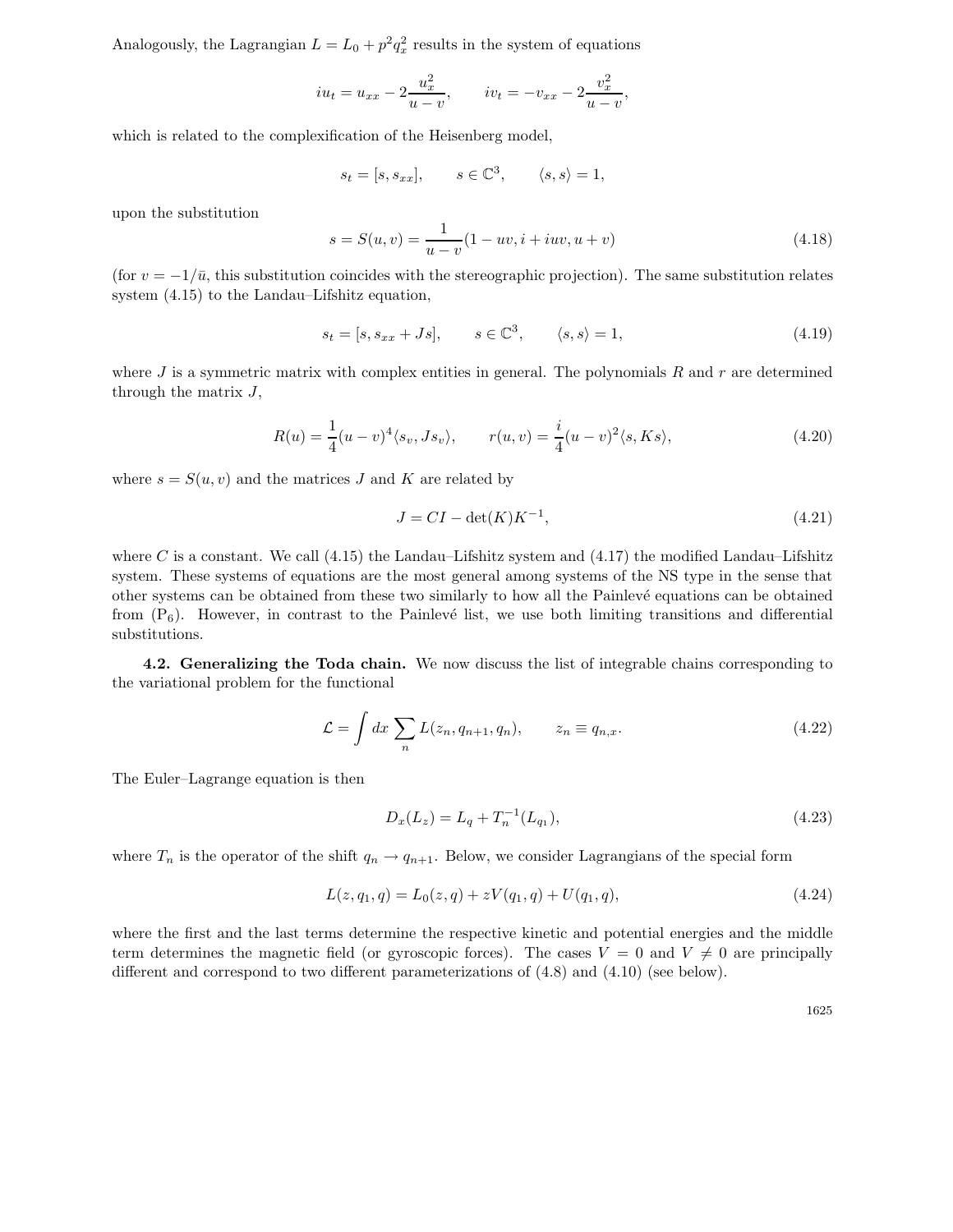The selection criterion for integrable systems is the symmetry test for variational symmetries of the form

$$
q_t = B(z_1, z, z_{-1}, q_1, q, q_{-1}).
$$
\n(4.25)

By virtue of the Noether theorem, a variational symmetry generates the conservation law according to the formulas

$$
D_t(L) \in \operatorname{Im} D_x + \operatorname{Im}(T_n - 1) \quad \Leftrightarrow \quad B\frac{\delta L}{\delta u} \in \operatorname{Im} D_x + \operatorname{Im}(T_n - 1)
$$

and is also a higher symmetry in the usual sense, i.e., an equation compatible with chain (4.23). For example, the exponential Toda chain

$$
q_{xx} = e^{q_1 - q} - e^{q - q_{-1}} \tag{4.26}
$$

corresponds to the Lagrangian  $L = z^2/2 - e^{q_1-q}$  and has the variational symmetry

$$
q_t = e^{q_1 - q} + e^{q - q_{-1}} + q_x^2.
$$

We can segregate the chain systems into two classes: the shift-invariant chains and the elliptic-type chains related to the Landau–Lifshitz model. Any Lagrangian that has a classical symmetry  $q_{\tau} = \psi(q)$  can be reduced to the form

$$
L = L_0(z) + zV(y) + U(y), \qquad y \equiv q_1 - q,\tag{4.27}
$$

which is invariant w.r.t. the shift  $q_{\tau} = 1$  (corresponding to the momentum  $\sum_{n} L_{z_n}$  conservation law). The corresponding chain (4.23) is

$$
q_{xx} = Q(z)\big(z_1 f(y) - z_{-1} f(y_{-1}) + g(y) - g(y_{-1})\big),\tag{4.28}
$$

where

$$
Q(z) = \frac{1}{L_0''(z)},
$$
  $f(y) = -V'(y),$   $g(y) = -U'(y).$ 

A direct and simple calculation results in the following theorem.

**Theorem 2.** *Lagrangians* (4.27) *admit the variational symmetry of the form*

$$
q_t = Q(z)\left(z_1 f(y) + z_{-1} f(y_{-1}) + g(y) + g(y_{-1})\right) + s(z)
$$
\n(4.29)

*iff*

$$
f' = 2\varepsilon f g + \alpha f - \gamma f^2, \qquad g' = P(g) - \delta f^2, \qquad s = \alpha z^2,
$$
  
\n
$$
P = \varepsilon g^2 + \alpha g + \beta, \qquad Q = \varepsilon z^2 + \gamma z + \delta.
$$
\n(4.30)

We note that the definitions of the functions  $P, Q, f$ , and g exactly coincide with (4.7) and (4.11).

In the important particular case  $f = 0$  (it is convenient to identify q with the function h in (4.9)), we obtain the class of integrable chains

$$
q_{xx} = Q(z)(h(y) - h(y_{-1})), \qquad h' = P(h), \qquad Q'' = P'' = 2\varepsilon,
$$
\n(4.31)

which contains Toda chain (4.26). We call the general case (4.28), (4.30) with  $f \neq 0$  the class of the relativistic Toda chain named after the most famous representative of this class, chain  $(R_3)$  with  $\nu = 0$  in the list at the end of this section.

As in Sec. 4.1, two Lagrangians of form (4.24), which do not admit the shift invariance, play a special role. The kinetic energy for these Lagrangians is determined by the term

$$
L_0 = \frac{1}{2\sqrt{R}} \left[ \left( \sqrt{R} + z \right) \log \left( \sqrt{R} + z \right) + \left( \sqrt{R} - z \right) \log \left( \sqrt{R} - z \right) \right],
$$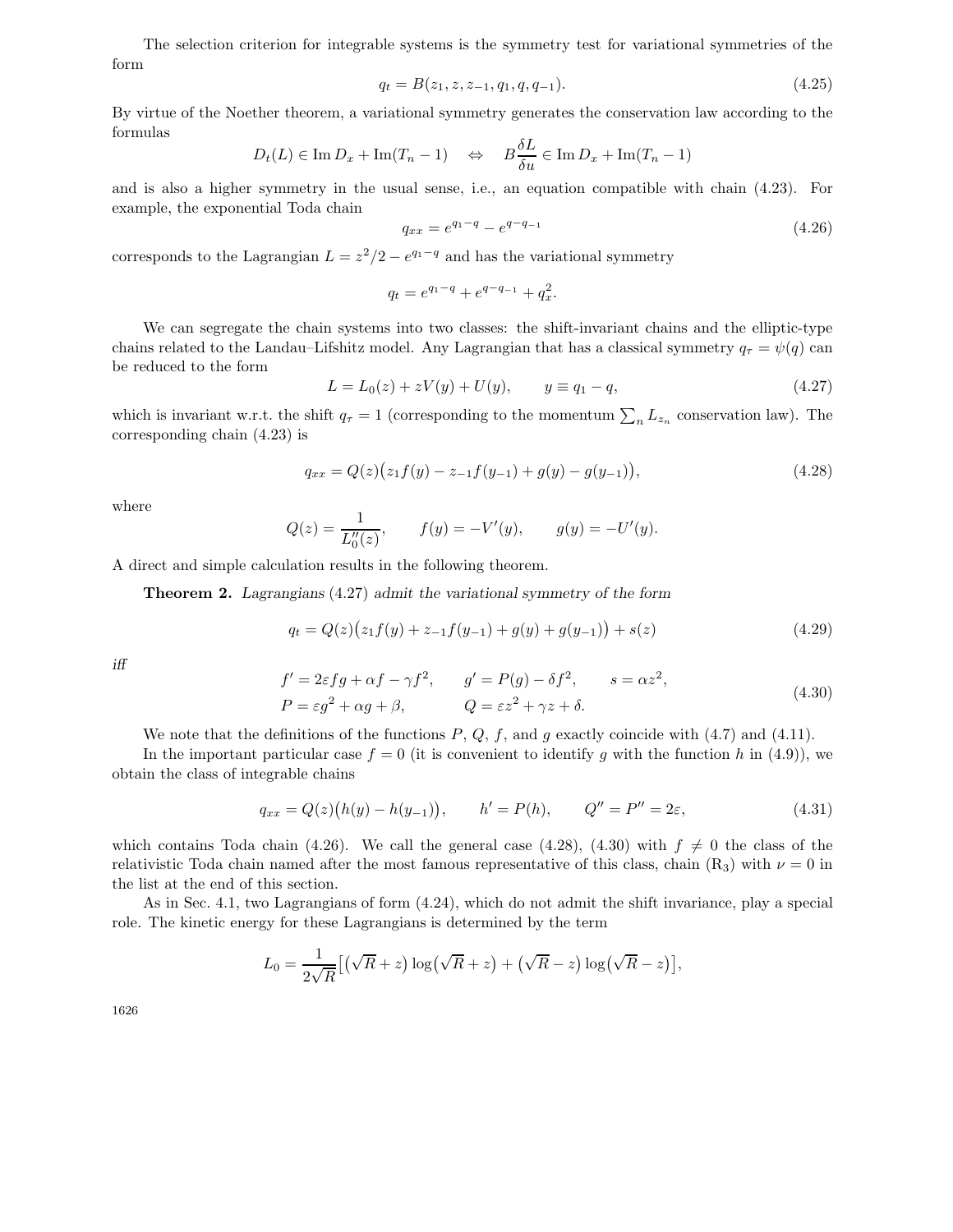and the functions  $U$  and  $V$  are given by the formulas

$$
V = 0, \t\t U = -\log(q_1 - q), \t\t (4.32)
$$

$$
V_{q_1} = -\frac{1}{2r(q_1, q)}, \qquad U = \frac{1}{2}\log r(q_1, q), \tag{4.33}
$$

where in the both cases  $R(z)$  is a polynomial of degree not higher than four,  $r(u, v)$  is a symmetric polynomial of the degree not higher than two in each variable, and R is its discriminant (see  $(4.16)$ ). The chains corresponding to these Lagrangians have the respective forms

$$
q_{xx} = (R(q) - z^2) \left( \frac{1}{q_1 - q} - \frac{1}{q - q_{-1}} \right) + \frac{1}{2} R'(q), \tag{4.34}
$$

$$
q_{xx} = (z^2 - R(q)) \left( \frac{z_1 + \partial_q r(q_1, q)}{2r(q_1, q)} - \frac{z_{-1} - \partial_q r(q, q_{-1})}{2r(q, q_{-1})} \right) + \frac{1}{2} R'(q). \tag{4.35}
$$

The replacement  $q = \varphi(\tilde{q}), (\varphi')^2 = R(\varphi)$  allows setting  $R = 1$  in the kinetic term  $L_0$ . In the case of multiple roots  $R$  (or, equivalently, the multiple reducibility of the polynomial  $r$ ), this replacement and fractional-linear transformations reduce the Lagrangian to form (4.27). In the general case, this reducibility results in more involved chains expressed through elliptic functions. For example, chain (4.34) can be written in terms of the Weierstrass zeta function,

$$
q_{xx} = (q_x^2 - 1)(\zeta(q + q_1) + \zeta(q - q_1) + \zeta(q + q_{-1}) + \zeta(q - q_{-1}) - 2\zeta(q)).
$$

**Statement 1.** *The equations*

$$
q_t = (R(q) - z^2) \left( \frac{1}{q_1 - q} + \frac{1}{q - q_{-1}} \right),
$$
\n(4.36)

$$
q_t = (z^2 - R(q)) \left( \frac{z_1 + \partial_q r(q_1, q)}{2r(q_1, q)} + \frac{z_{-1} - \partial_q r(q, q_{-1})}{2r(q, q_{-1})} \right)
$$
(4.37)

*determine variational symmetries of Lagrangian* (4.24) *in the respective cases* (4.32) *and* (4.33)*.*

The functions  $P, Q, f, g, h, R$ , and  $r$  determine systems (4.9), (4.13), (4.15), and (4.17) of the NS type, which coincide with the respective chains (4.28), (4.31), (4.34), and (4.35). This can be explained as follows. Adding and subtracting chain (4.28) and its symmetry (4.29), we obtain system of equations (4.13) in the functions  $u = q$  and  $v = q_{-1}$  (up to the replacement  $t \to it$ ). Analogously, chain (4.31) results in system  $(4.9)$ , and chains  $(4.34)$  and  $(4.35)$  result in the respective systems  $(4.15)$  and  $(4.17)$ . According to the results in  $[31]$ , we have this amazing fact because the lattice equations determine Bäcklund autotransformations for systems of the NS type.

In order not to lose actual equations among the general formulas for chains and ODE systems, we present two lists of integrable chains. We note that these lists together with chains  $(4.34)$  and  $(4.35)$  (R and r are determined in  $(4.16)$ ) completely reproduce the classification results in [32–35] excluding only one modification of the Toda chain presented in Appendix 2. An analogous detailed list of equations of the NS type was presented in [30]. Using the ideas in [31] on the correspondence between chain and continuous equations and taking Lagrangians of forms  $(4.4)$  and  $(4.24)$ , we can therefore unify theories that seem absolutely different.

Lists  $(T)$  and  $(R)$  are obtained from  $(4.31)$  and  $(4.28)$  (with the determining functions  $(4.30)$ ) using rather simple pointwise transformations, in particular, linear transformations depending on x and n:  $\tilde{q}_n =$  $q_n + ax + bn + c$ . We recall that we use the notation  $z = q_x$  and  $y = q_1 - q$ ;  $\mu$  and  $\nu$  are arbitrary constants.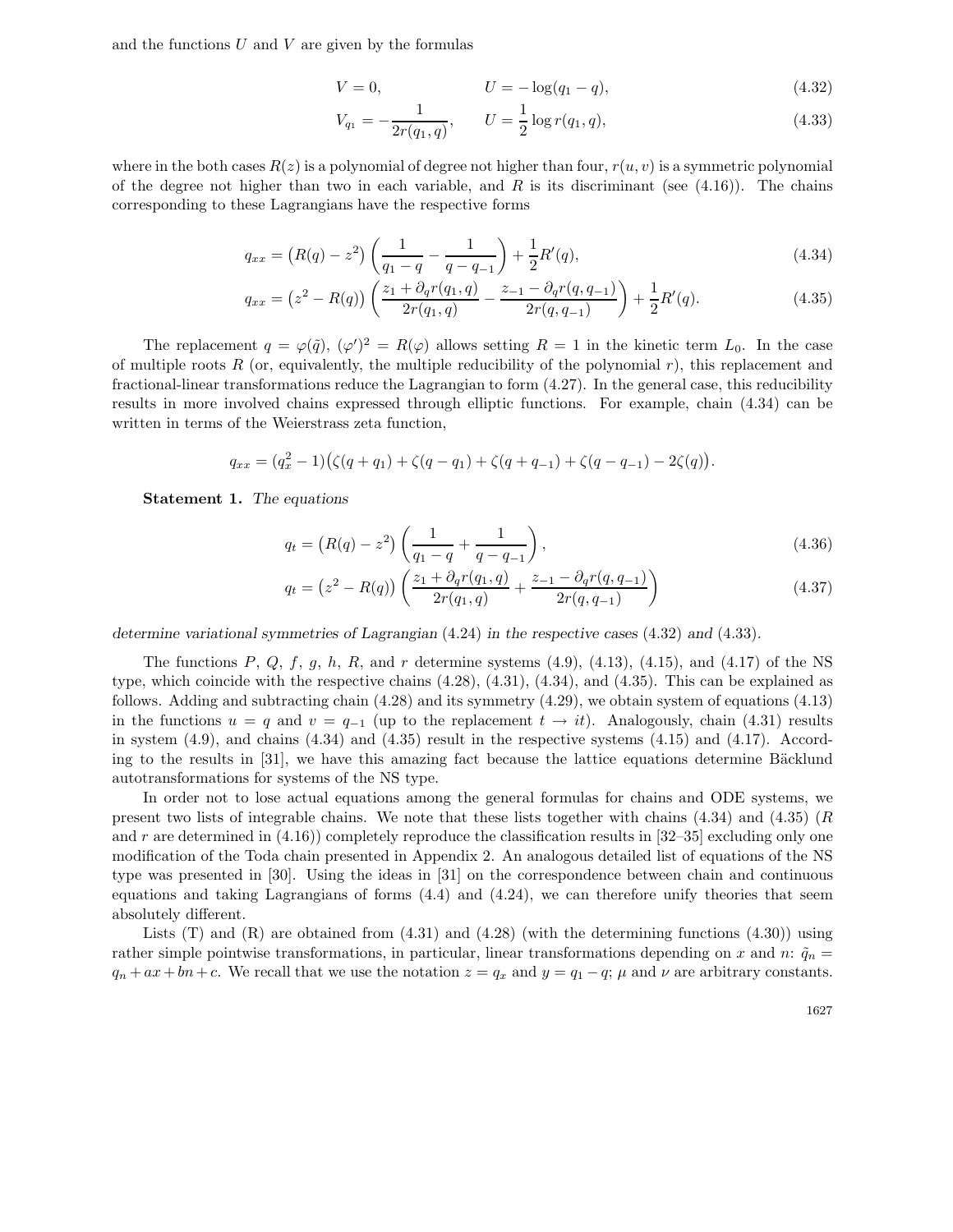The class of the Toda chain comprises

$$
z_x = e^y - e^{y_{-1}}, \tag{T_1}
$$

$$
z_x = z(y - y_{-1}),
$$
 (T<sub>2</sub>)

$$
z_x = z(e^y - e^{y-1}), \tag{T}_3
$$

$$
z_x = (\mu - z^2) \left( \frac{1}{y} - \frac{1}{y-1} \right),\tag{T4}
$$

$$
z_x = (\mu - z^2)(\tanh y - \tanh y_{-1}).
$$
\n(T<sub>5</sub>)

The class of the relativistic Toda chain comprises

$$
z_x = z_1 e^y - z_{-1} e^{y_{-1}} - e^{2y} + e^{2y_{-1}}, \tag{R_1}
$$

$$
z_x = z \left( \frac{z_1}{y} - \frac{z_{-1}}{y_{-1}} + y - y_{-1} \right), \tag{R_2}
$$

$$
z_x = z \left( \frac{z_1}{1 + \mu e^{-y}} - \frac{z_{-1}}{1 + \mu e^{-y_{-1}}} + \nu (e^y - e^{y_{-1}}) \right), \tag{R_3}
$$

$$
z_x = z(z+1) \left( \frac{z_1}{y} - \frac{z_{-1}}{y_{-1}} \right), \tag{R4}
$$

$$
z_x = z(z - \mu) \left( \frac{z_1}{\mu + e^y} - \frac{z_{-1}}{\mu + e^{y_{-1}}} \right), \tag{R_5}
$$

$$
z_x = (z^2 + \mu) \left( \frac{z_1 - y}{\mu + y^2} - \frac{z_{-1} - y_{-1}}{\mu + y_{-1}^2} \right),
$$
 (R<sub>6</sub>)

$$
z_x = \frac{1}{2}(z^2 + 1 - \mu^2) \left( \frac{z_1 - \sinh y}{\mu + \cosh y} - \frac{z_{-1} - \sinh y_{-1}}{\mu + \cosh y_{-1}} \right).
$$
 (R<sub>7</sub>)

**4.3. The Hamiltonian description.** We now turn from the Lagrangian to the Hamiltonian description of chains (4.23). The Legendre transformation for functional (4.22),

$$
p = \frac{\partial L}{\partial q_x}, \qquad H = pq_x - L,
$$

results in Hamiltonian systems of the form

$$
q_x = \frac{\delta H}{\delta p}, \qquad p_x = -\frac{\delta H}{\delta q}, \qquad H = H(p, q, q_1), \tag{4.38}
$$

where the variational derivative is

$$
\frac{\delta f}{\delta u} = \sum_{k} \frac{\partial}{\partial u} T_n^k(f).
$$

The general transformation  $q, q_x \to q, p$  is given by a formula  $p = \varphi(q_x, q, q_1)$ , i.e., it is an invertible triangular differential substitution.

We first consider Lagrangians (4.24) with  $V \neq 0$ . Integrable cases are selected because an additional cancellation occurs in these cases and the Hamiltonian can be presented in the form  $H = A(q_1, p) +$  $B(q, p)$ . In actual calculations, it is convenient to improve the canonical Darboux brackets using a triangular pointwise replacement, which transforms systems (4.38) into a more general form:

$$
u_x = r(u, v)\frac{\delta H}{\delta v}, \qquad v_x = -r(u, v)\frac{\delta H}{\delta u}.
$$
\n(4.39)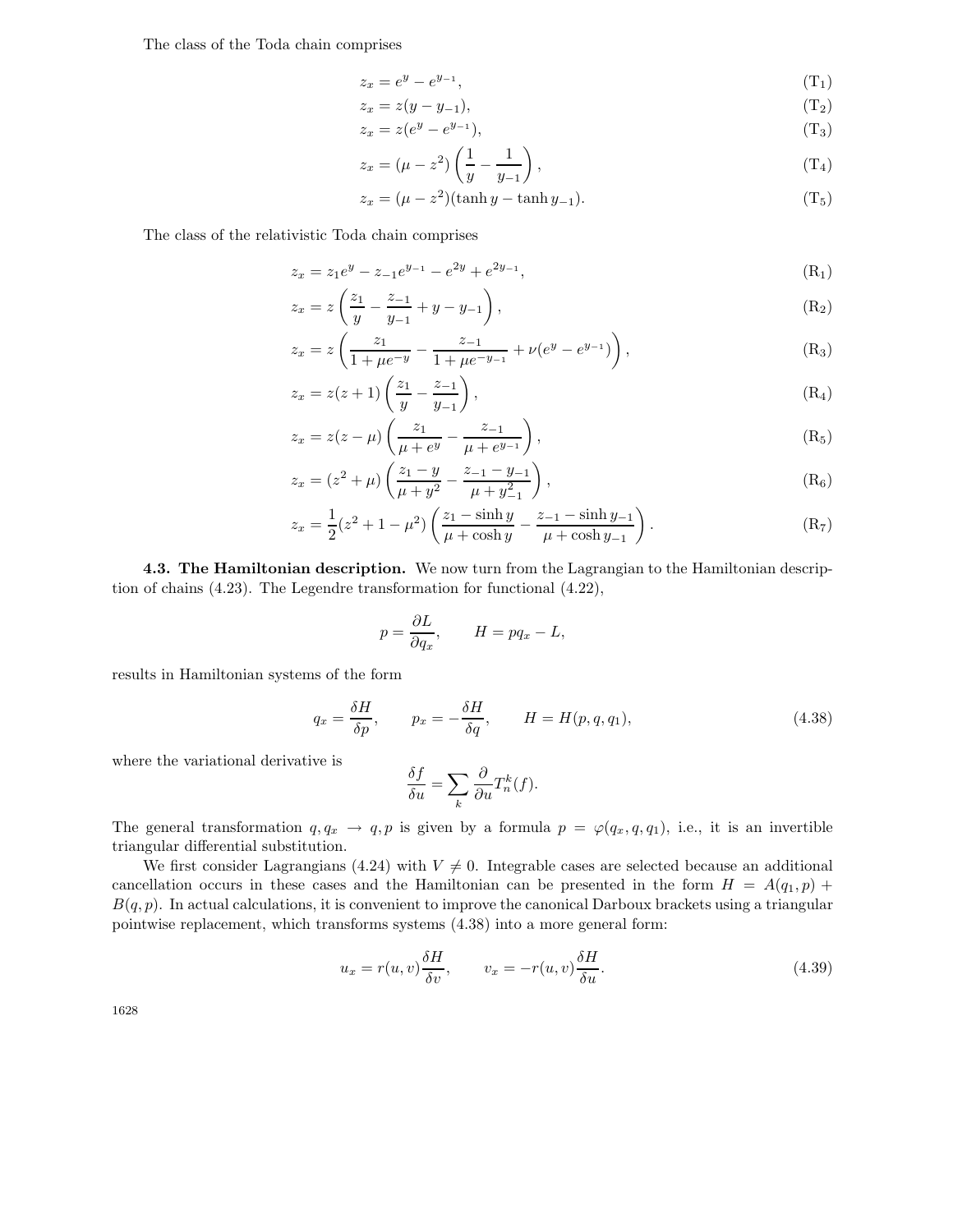For instance, relativistic Toda chain  $(R_3)$  with  $\mu = 1$  and  $\nu = 0$  can be conveniently written in the polynomial form

$$
u_x = uv(u_1 + u), \qquad v_x = -uv(v + v_{-1}), \tag{4.40}
$$

which corresponds to  $r = uv$  and  $H = u_1v + uv$ . The invertible change of variables  $q, q_x \to u, v$  then has the form

$$
u = e^q, \qquad v = \frac{q_x}{e^{q_1} + e^q}.
$$

We note that we do not need the Hamiltonian property to perform the inverse transition from systems of the form

$$
u_x = f(u_1, u, v), \qquad v_x = g(v_{-1}, v, u) \tag{4.41}
$$

with  $f_v \neq 0$  to relativistic chains; this property may be even absent. Introducing the variables  $q = u$  and  $z = f(u_1, u, v)$ , we find that the replacement is invertible,  $u = q$  and  $v = \psi(q_1, q, z)$ , and it is easy to verify that q does satisfy a chain of the form  $q_x = z$ ,  $z_x = \Phi(z_1, z, z_{-1}, q_1, q, q_{-1})$ .

Using the list of relativistic Toda chains (R), we can thus obtain a list of integrable Hamiltonian chains. We present them together with the Hamiltonians and structure functions  $r$ , which are chosen such that the equations are polynomial or rational. The list of integrable Hamiltonian chains (4.39) is

$$
u_x = u_1 + \alpha u + u^2 v, \t -v_x = v_{-1} + \alpha v + v^2 u,
$$
  
\n
$$
r = 1, \t H = u_1 v + \alpha u v + \frac{1}{2} u^2 v^2;
$$
  
\n
$$
u_x = r(u_1 - u + \alpha r_v) + \beta r_v, \t -v_x = r(v_{-1} - v + \alpha r_u) + \beta r_u,
$$
  
\n
$$
r = k_1 u v + k_2 u + k_3 v + k_4, \t r_u r_v \neq 0, \t H = (u_1 - u)v + \alpha r + \beta \log r;
$$
  
\n(H<sub>2</sub>)

and

$$
u_x = \frac{2r}{u_1 - v} + r_v + \alpha u + \beta, \qquad -v_x = \frac{2r}{v_{-1} - u} + r_u - \alpha v - \beta,
$$
 (H<sub>3</sub>)

where the polynomial  $r$  is given by one of three formulas

$$
r = k_1(u - v)^2 + k_2(u - v) + k_3,
$$
  
\n
$$
r = k_1uv + k_2u^2 + k_3v^2,
$$
  
\n
$$
r = k_1u^2v^2 + k_2uv(u + v) + k_3(u^2 + v^2) + k_4uv + k_5(u + v) + k_6,
$$
  
\n
$$
\alpha = 0,
$$
  
\n
$$
\beta = 0,
$$
  
\n
$$
\alpha = 0,
$$
  
\n
$$
\beta = 0,
$$
  
\n
$$
\alpha = \beta = 0,
$$

and the respective Hamiltonians are

$$
H = \log r - 2\log(u_1 - v) - s(u - v), \qquad s' = \frac{\beta}{r},
$$
  
\n
$$
H = \log r - 2\log(u_1 - v) + s, \qquad s_v = \frac{\alpha u}{r}, \qquad s_u = -\frac{\alpha v}{r},
$$
  
\n
$$
H = \log r - 2\log(u_1 - v).
$$

This list was obtained using the symmetry classification [36] before the equivalent list (the equivalence recently became known) of the relativistic Toda chains. Some of the equations in this list were discussed in [31, 37] (in the latter paper, zero-curvature representations and special autotransformations were obtained for several chains).

A nonrelativistic Lagrangian has form (4.24) with  $V = 0$ , and the replacement  $q, q_x \rightarrow q, p$  is pointwise:  $p = \varphi(q_x, q)$ . We therefore choose

$$
u=q, \qquad v=q_x
$$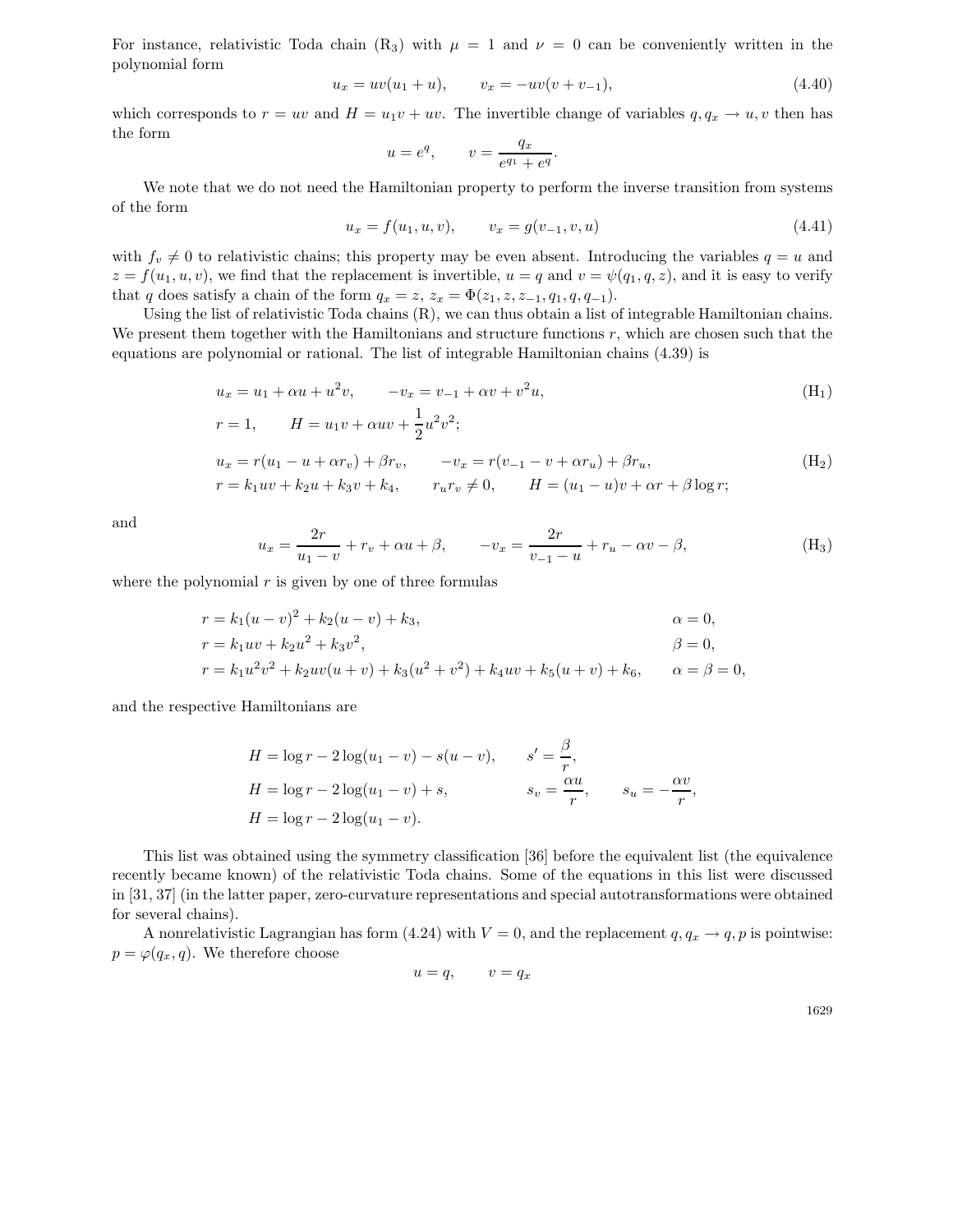as the Hamiltonian variables. In shift-invariant case (4.27), chain (4.39) is

$$
r = P(v)
$$
,  $H = G(u_1 - u) + F(v)$ ,  $G' = g$ ,  $F'(v) = \frac{v}{P(v)}$ ,

and we have

$$
r = v^2 - R(u)
$$
,  $H = \frac{1}{2} \log r - \log(u_1 - u)$ 

for elliptic chain (4.34).

**4.4. Chains with** *n***-dependence.** Some of the chains above admit integrable *n*-dependent generalizations. They appear if we treat a chain as Bäcklund transformation iterations at different values of the spectral parameter. In the simplest case  $(H_1)$ , which corresponds to the NS equation, we can choose the parameter  $\varepsilon$  to be an arbitrary series in n. For the rest of the Hamiltonian chains in list (H), such generalizations were found in [37]. In the Lagrangian form, we obtain the relativistic Toda chains with coefficient functions described by the same system (4.11) as before, but with a variable value of the first integral (4.12) [38]:

$$
f'_n = 2\varepsilon f_n g_n + \alpha f_n - \gamma f_n^2, \qquad g'_n = P(g_n) - \delta f_n^2,
$$
  

$$
P(g_n) - \gamma f_n g_n + \delta f_n^2 = c_n f_n.
$$

The next example is the chain of form  $(H_3)$ ,

$$
u_{n,x} = \frac{2r_n}{u_{n+1} - v_n} + r_{n,v_n}, \qquad -v_{n,x} = \frac{2r_n}{v_{n-1} - u_n} + r_{n,u_n},
$$

where  $r_n = r_n(u_n, v_n)$  as before, is a polynomial of degree not higher than two in each variable, but with n-dependent coefficients, and is not necessarily symmetric. We let

$$
R_n(u) = r_{n,v}^2 - 2r_n r_{n,vv}, \qquad \widetilde{R}_n(v) = r_{n,u}^2 - 2r_n r_{n,uu}
$$

denote the discriminants of  $r_n(u, v)$ . This chain is integrable, i.e., has higher symmetries as soon as the dependence of  $r$  on  $n$  is such that

$$
R_n(u) = R_{n+1}(u).
$$

The algebraic problem of describing such polynomials can be easily solved assuming that at least one of the discriminants  $R_n$  has no multiple roots, i.e., that the curve

$$
z^{2} = R_{n}(u) = a_{n}u^{4} + 4b_{n}u^{3} + 6c_{n}u^{2} + 4d_{n}u + e_{n}
$$

is elliptic. A direct calculation shows that the relative invariants

$$
g_{2,n} = a_n e_n - 4b_n d_n + 3c_n^2
$$
,  $g_{3,n} = \det \begin{pmatrix} a_n & b_n & c_n \\ b_n & c_n & d_n \\ c_n & d_n & e_n \end{pmatrix}$ 

of the polynomial  $R_n$  coincide with the relative invariants  $\widetilde{R}_n$ . Because  $\widetilde{R}_n = R_{n+1}$ , these invariants are n-independent, i.e.,  $g_{2,n} = g_2$  and  $g_{3,n} = g_3$ . We note that the polynomial  $R_n$  is changed under a fractionallinear transformation exactly as the related curve. Hence (see [39]), fractional-linear transformations reduce all the polynomials  $R_n$  to the canonical Weierstrass form. The parameter  $r_n$  can then be reconstructed up to a single arbitrary parameter,

$$
R_n(u) = R(u) = 4u^3 - g_2u - g_3, \qquad r_n(u, v) = \frac{1}{\sqrt{R(\lambda_n)}} h(u, v, \lambda_n),
$$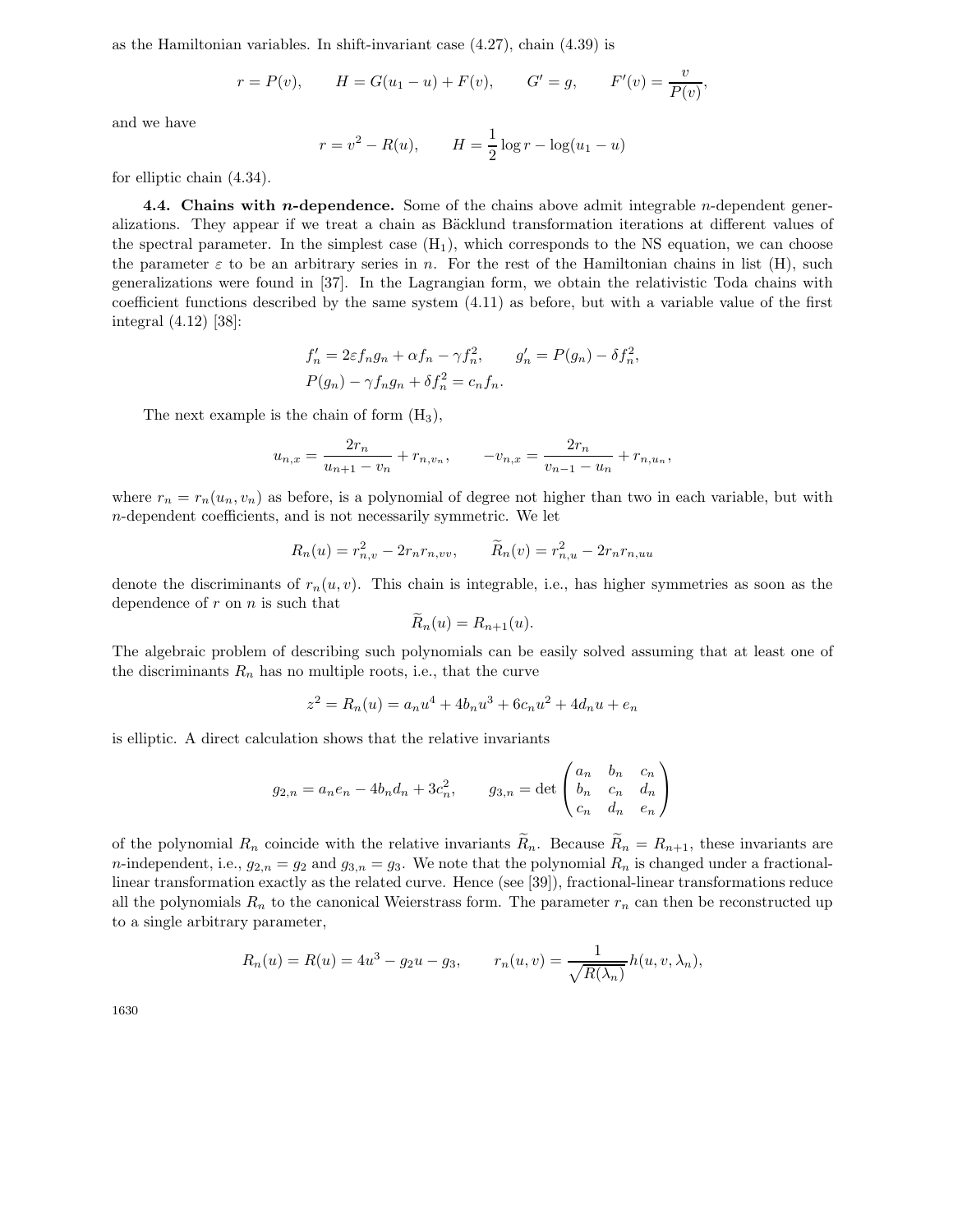where

$$
h(u, v, w) = \left(uv + uw + vw + \frac{g_2}{4}\right)^2 - (u + v + w)(4uvw - g_3).
$$
 (4.42)

The answer can be formulated in the invariant form: the polynomials R and  $r_n$  are defined by formulas (4.20) where J and K are symmetric matrices, J is n-independent, and  $K = K_n$  is determined by formula (4.21) with arbitrary constants  $C_n$ .

In the degenerate case, we present two Heisenberg chains with a partial anisotropy for which the  $n$ -dependence of  $r$  is

$$
r_n = -\beta_n (u_n - v_n)^2 - \frac{\varepsilon}{\beta_n}
$$

and

$$
r_n = \gamma_n (u_n^2 + v_n^2) + \beta_n u_n v_n, \qquad \gamma_n^2 - \beta_n^2 = \delta.
$$

## **5.** Additional lists of equations

**5.1. Hyperbolic equations.** At present, the problem of classifying integrable hyperbolic equations

$$
u_{xy} = f(x, y, u, u_x, u_y) \tag{5.1}
$$

is far from solved. The answer is known in the particular case  $f = f(u)$ : the corresponding equations are the Liouville, sine-Gordon, and Tzitzeika equations,

$$
u_{xy} = e^u
$$
,  $u_{xy} = \sin u$ ,  $u_{xy} = e^u + e^{-2u}$ .

In the general case, the known lists are long and are constantly being extended. As an example, we note the equation

$$
u_{xy} = \mathrm{sn}(u)\sqrt{(1 - u_x^2)(1 - u_y^2)},
$$

recently found in [41, 42].

Substantial progress has been achieved in the problem of equations with two pseudoconstants, i.e., with x and y integrals  $D_x(A) = D_y(B) = 0$ , where the function A depends on  $y, u, u_y, u_{yy}, \dots$  and B depends on  $x, u, u_x, u_{xx}, \ldots$  [43]. It was proved that for multicomponent exponential systems

$$
u_{xy}^i = \exp\bigg(\sum_{j=1}^N a_i u^i\bigg), \quad i = 1, \dots, N,
$$

the requirement that 2N independent pseudoconstants exist results in Cartan matrices of semisimple Lie algebras [44, 45].

Here, we prove that a list of two-component integrable systems of hyperbolic equations can be easily obtained using symmetries of chains from lists (R) and (H). For example, the relativistic Toda chain

$$
q_{xx} = \frac{q_{1,x}q_x}{1 + e^{q - q_1}} - \frac{q_{-1,x}q_x}{1 + e^{q_{-1} - q_1}}
$$

admits both the higher symmetry

$$
q_t = \frac{q_{1,x}q_x}{1 + e^{q - q_1}} + \frac{q_{-1,x}q_x}{1 + e^{q_{-1} - q}}
$$

in Theorem 2 and the symmetry

$$
q_y = \frac{1}{q_x}(1 + e^{q_1 - q})(1 + e^{q - q_{-1}}).
$$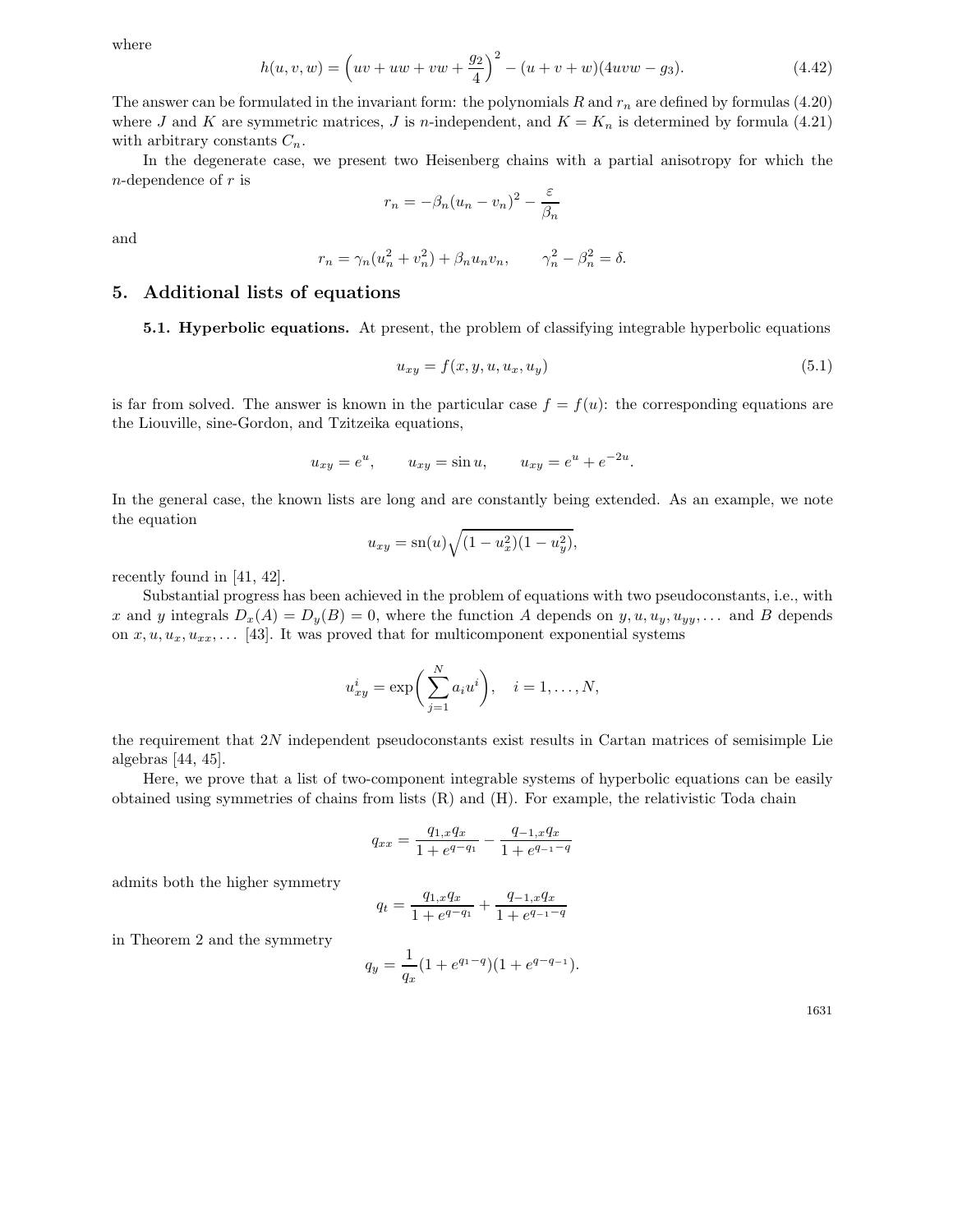All chains in list (R) admit such symmetries. For Hamiltonian chains (4.41), these symmetries become

$$
u_y = \tilde{f}(u_{-1}, u, v), \qquad \tilde{v}_y = g(v_1, v, u). \tag{5.2}
$$

Calculating the mixed derivatives  $u_{xy}$  and  $v_{xy}$  and using (5.2) and (4.41) to exclude the variables  $u_1, v_1$ , and  $u_{-1}$ ,  $v_{-1}$ , we can express the result through u and v and their first derivatives [31]. As a result, we obtain a list of systems of the form

$$
u_{xy} = F(u_x, u_y, u, v), \qquad v_{xy} = G(v_x, v_y, v, u).
$$

This list is by no means complete and only provides examples of equations with the special structure of the Bäcklund transformations (see the remark after Theorem 3 below).

The examples of integrable hyperbolic systems are

$$
u_{xy} = 2uvu_y - u, \t v_{xy} = -2uvv_y - v;
$$
\t\t\t(h<sub>1</sub>)

$$
u_{xy} = \frac{u_x u_y}{r} + r(1 - u_y), \qquad v_{xy} = \frac{v_x v_y}{r} + r(1 + v_y), \qquad r = u + v; \tag{h_2}
$$

$$
u_{xy} = \frac{u_x}{r}(vu_y - 1) + ru_y, \qquad v_{xy} = \frac{v_x}{r}(uv_y + 1) - rv_y, \qquad r = uv + \delta; \tag{h_3}
$$

$$
u_{xy} = \frac{vu_x u_y}{r} - ur,
$$
 
$$
v_{xy} = \frac{uv_x v_y}{r} - vr,
$$
 
$$
r = uv - 1;
$$
 (h<sub>4</sub>)

and

$$
u_{xy} = \frac{1}{r} (r_u u_x u_y + \tilde{r}(u_x + u_y) + \tilde{r}_v r - \tilde{r}r_v), \qquad v_{xy} = \frac{1}{r} (r_v v_x v_y - \tilde{r}(v_x + v_y) + \tilde{r}_u r - \tilde{r}r_u), \qquad (h_5)
$$
  

$$
\tilde{r} = r r_{uv} - r_u r_v, \qquad r(u, v) = r(v, u), \qquad r_{uuu} = 0.
$$

System  $(h_4)$  is the well-known Pohlmeyer–Lund–Regge model (see [46, 47]), and system  $(h_5)$  was obtained in [48]. All systems from this list are Lagrangian. For example, we have

$$
L = \iint \frac{1}{r} (u_x v_y + r_u u_x - r_v v_y + \tilde{r}) dx dy
$$

for  $(h_5)$ . All these systems also admit a complex reduction. For example,  $(h_1)$  becomes

$$
u_{xy} = u - 2i|u|^2 u_y
$$

with the substitution  $\partial_x \to i\partial_x$  and  $\partial_y \to i\partial_y$  under the condition  $v = \bar{u}$ .

In system (h<sub>5</sub>), the function  $\tilde{r}$ , similar to r, satisfies the conditions  $\tilde{r}(u, v) = \tilde{r}(v, u)$  and  $\tilde{r}_{uuu} = 0$ ; moreover,  $\tilde{r}vw - \tilde{r}_u\tilde{r}_v = \text{const} \cdot r$ . In particular, the equations become simplified under the condition  $r = \text{const} \cdot (u - v)^2$  (which corresponds to the isotropic case by virtue of (4.20)),

$$
u_{xy} = \frac{2u_x u_y}{u - v} - i(u_x + u_y), \qquad v_{xy} = \frac{2v_x v_y}{v - u} + i(v_x + v_y).
$$
 (5.3)

In the following theorem, we present formulas establishing the exact correspondence between hyperbolic systems (h) and Hamiltonian chains (H). All chains in this theorem can be reduced to the chains in list (H) using simple pointwise replacements.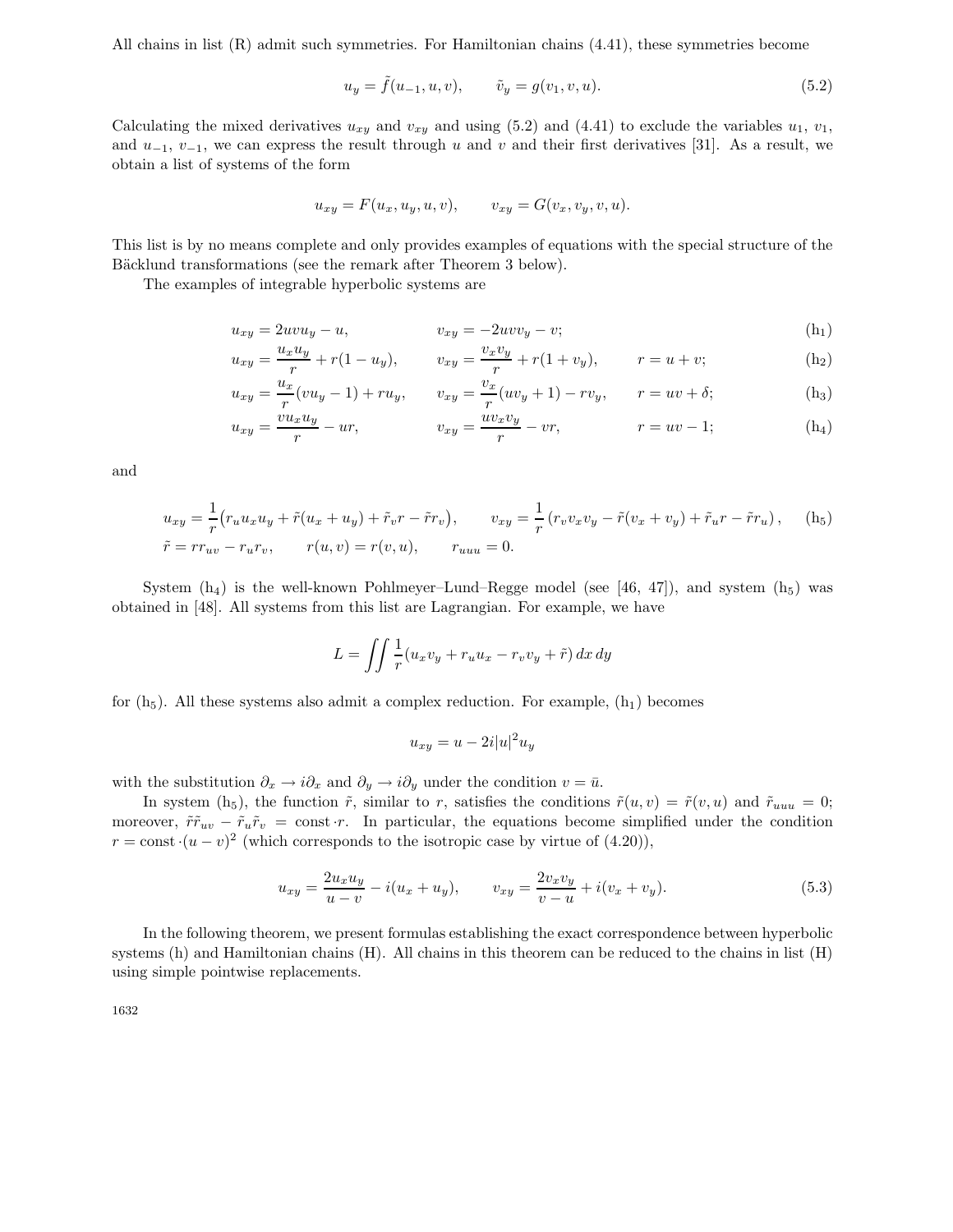**Theorem 3.** *Hyperbolic systems*  $(h_1)$ – $(h_5)$  *can be obtained by excluding the shifts from the respective compatible pairs of chains*:

$$
u_x = u_1 + u^2 v, \qquad -v_x = v_{-1} + v^2 u,
$$
\n(X<sub>1</sub>)

$$
u_y = \frac{u_{-1}}{vu_{-1} - 1}, \qquad -v_y = \frac{v_1}{uv_1 - 1}; \qquad (Y_1)
$$

$$
u_x = (u+v)(u_1-u), \qquad -v_x = (u+v)(v_{-1}-v), \qquad (X_2)
$$

$$
u_y = \frac{u+v}{v+u_{-1}}, \qquad -v_y = \frac{u+v}{u+v_1}; \tag{Y_2}
$$

$$
u_x = (uv + \delta)(u_1 + u), \t -v_x = (uv + \delta)(v_{-1} + v),
$$
  
\n
$$
u_y = \frac{u + u_{-1}}{uv - s}, \t -v_y = \frac{v + v_1}{uv - s};
$$
  
\n
$$
(Y_3)
$$

$$
= \frac{w + w - 1}{vu_{-1} - \delta}, \qquad -v_y = \frac{v + v_1}{uv_1 - \delta}; \qquad (Y_3)
$$

$$
u_{x_{\pm}} = (uv - 1)u_{\pm 1}, \qquad -v_{x_{\pm}} = (uv - 1)v_{\mp 1}; \qquad (X_4^{\pm})
$$

$$
u_{x_{\pm}} = \frac{2r}{u_{\pm 1} - v} + r_v, \qquad v_{x_{\pm}} = \frac{2r}{u - v_{\mp 1}} - r_u.
$$
 (X<sub>5</sub><sup>±</sup>)

In the last two formulas, we use the concise notation  $x = x_+$  and  $y = x_-$ .

The reduced chains determine the explicit Bäcklund transformations for systems (h). For example, for system  $(h_1)$ , we have the transformations  $(u, v) \rightarrow (u, v)_{\pm 1}$ ,

$$
u_1 = u_x - u^2 v, \t v_1 = \frac{v_y}{uv_y + 1},
$$
  

$$
u_{-1} = \frac{u_y}{vu_y - 1}, \t v_{-1} = -v_x - v^2 u,
$$

which transform solutions of this system into new solutions. These transformations are inverse to each other by virtue of  $(h_1)$ .

In conclusion, we note that as in the case of equations of form (5.1), the hierarchy of symmetries for the systems from list  $(X, Y)$  can be segregated into two parts, each containing only x or y derivatives and comprising systems of the NS type and their higher symmetries. This hierarchy can be obtained by excluding shifts from the higher symmetries of chains (4.41) and (5.2). For example, the simplest representatives of this hierarchy for Eq.  $(h_1)$  are

$$
u_{t_1} = u_{xx} - 2(u^2v_x + u^3v^2), \qquad -v_{t_1} = v_{xx} + 2(v^2u_x - v^3u^2),
$$
  

$$
u_{t_{-1}} = u_{yy} + 2u_y^2v_y, \qquad -v_{t_{-1}} = v_{yy} - 2v_y^2u_y.
$$

**5.2. The Sklyanin chain and one more classof integrable equationson a lattice.** Because the pairs of chains from Theorem 3 belong to the same hierarchy of integrable equations, a linear combination of the corresponding currents,  $D_t = aD_x + bD_y$ , is also integrable. Obviously, it is Hamiltonian with the same structure (4.39) and the Hamiltonian  $aH_+ + bH_-$ . We thus obtain examples of systems of the type

$$
u_t = F(u_1, u_{-1}, u, v), \qquad v_t = G(v_1, v_{-1}, v, u). \tag{5.4}
$$

These chains have a form that is more symmetric w.r.t. the shifts, and they can therefore be interesting as integrable approximations of the NS-type equations.

In particular, the Ablowitz–Ladik [49] chain,

$$
u_t = u_1 - 2u + u_{-1} - uv(u_1 + u_{-1}),
$$
  
\n
$$
-v_t = v_1 - 2v + v_{-1} - uv(v_1 + v_{-1}),
$$
\n(5.5)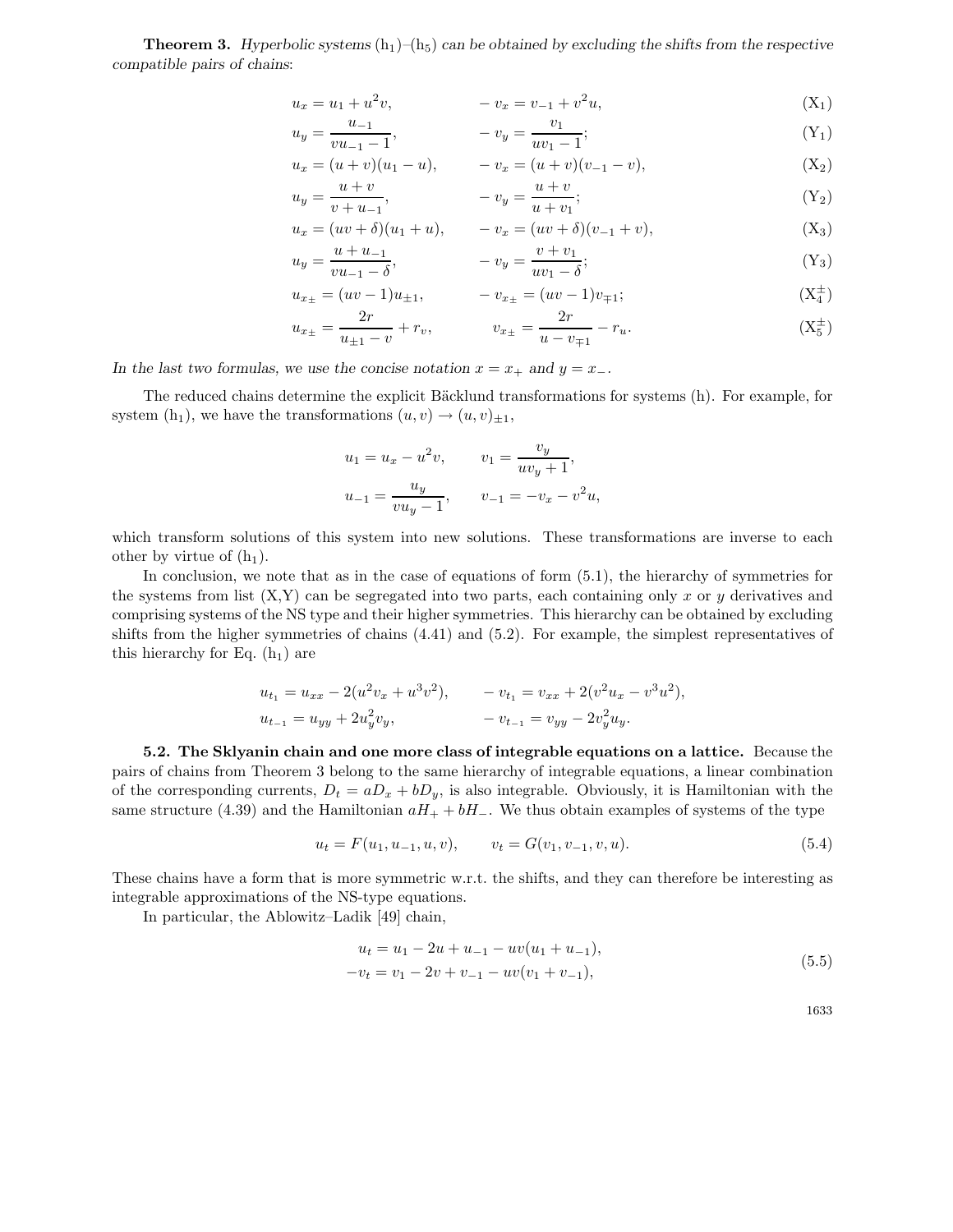which appears as a linear combination  $D_t = -D_x - D_y + 2D_z$  of Eqs.  $(X_4^{\pm})$  and an obvious dilation  $u_z = u$ ,  $v_z = -v$ , belongs to this class. Another linear combination  $D_t = D_x - D_y$  results in the chain

$$
u_t = (uv - 1)(u_1 - u_{-1}), \qquad v_t = (uv - 1)(v_1 - v_{-1}),
$$

which can be reduced to the modified Volterra equation

$$
u_t = (u^2 - 1)(u_1 - u_{-1})
$$

by setting  $v = u$ . Therefore, a single pair of chains  $(X_4^{\pm})$  generates as many as three known equations: Pohlmeyer–Lund–Regge equation  $(h_4)$  and the Ablowitz–Ladik and Volterra chains.

We now consider an example related to the pair of chains  $(X_5^{\pm})$ , which are governed by the Poisson bracket (we hereafter indicate only nonzero brackets)

$$
\{u_n, v_n\} = 2r(u_n, v_n) \tag{5.6}
$$

and by the Hamiltonians in involution

$$
H_{\pm} = \sum_{n} \left( \frac{1}{2} \log r(u_n, v_n) - \log(u_{n \pm 1} - v_n) \right).
$$

This is an interesting example because it is closely connected (see [48]) with the known Sklyanin chain [50]. We recall that this chain is determined by the Poisson brackets

$$
\{\sigma_n^a, \sigma_n^0\} = (J_b - J_c)\sigma_n^b \sigma_n^c, \qquad \{\sigma_n^a, \sigma_n^b\} = -\sigma_n^0 \sigma_n^c \tag{5.7}
$$

(the indices  $a, b$ , and c indicate a cyclic permutation of 1, 2, and 3) and by the Hamiltonian

$$
H = \sum_{n} \log \left( \sigma_n^0 \sigma_{n+1}^0 + \sum_{a=1}^3 \left( \frac{c_1}{c_0} - J_a \right) \sigma_n^a \sigma_{n+1}^a \right),
$$

where  $c_0$  and  $c_1$  are the values of the Casimir functions (which coincide at all lattice sites),

$$
c_0 = \sum_{a=1}^3 (\sigma_n^a)^2
$$
,  $c_1 = (\sigma_n^0)^2 + \sum_{a=1}^3 J_a (\sigma_n^a)^2$ .

Landau–Lifshitz equation (4.19) can be obtained from the equations  $\sigma_{n,t}^a = (1/\varepsilon) \{H, \sigma_n^a\}$  in the continuous limit  $\sigma_n^0 \to 1$ ,  $\sigma_n^a \to (\varepsilon/2)s_n^a(x)$ , and  $x = i\varepsilon n$  for  $\varepsilon \to 0$ .

The following statement relates the Sklyanin chain to the current  $D_x + D_y$ , where  $x = x_+$  and  $y = x_$ are times that correspond to the relative Hamiltonians  $H_+$  and  $H_-$ .

**Statement 2.** Let  $s_n = S(u_n, v_n)$  be vector (4.18) and the polynomial r be related to the matrix J *by formulas* (4.20) *and* (4.21):

$$
r(u,v) = \frac{i}{4}(u-v)^2 \langle S(u,v), KS(u,v) \rangle, \qquad J = CI - \det(K)K^{-1}
$$

 $(i.e., K = diag(K_1, K_2, K_3)$  and  $J_a = C - K_b K_c$ *)*. The variables

$$
\sigma_n^0 = \rho \sqrt{\det K} \left\langle s_n, K s_n \right\rangle^{-1/2}, \qquad \sigma_n = -\rho \langle s_n, K s_n \rangle^{-1/2} K^{1/2} s_n
$$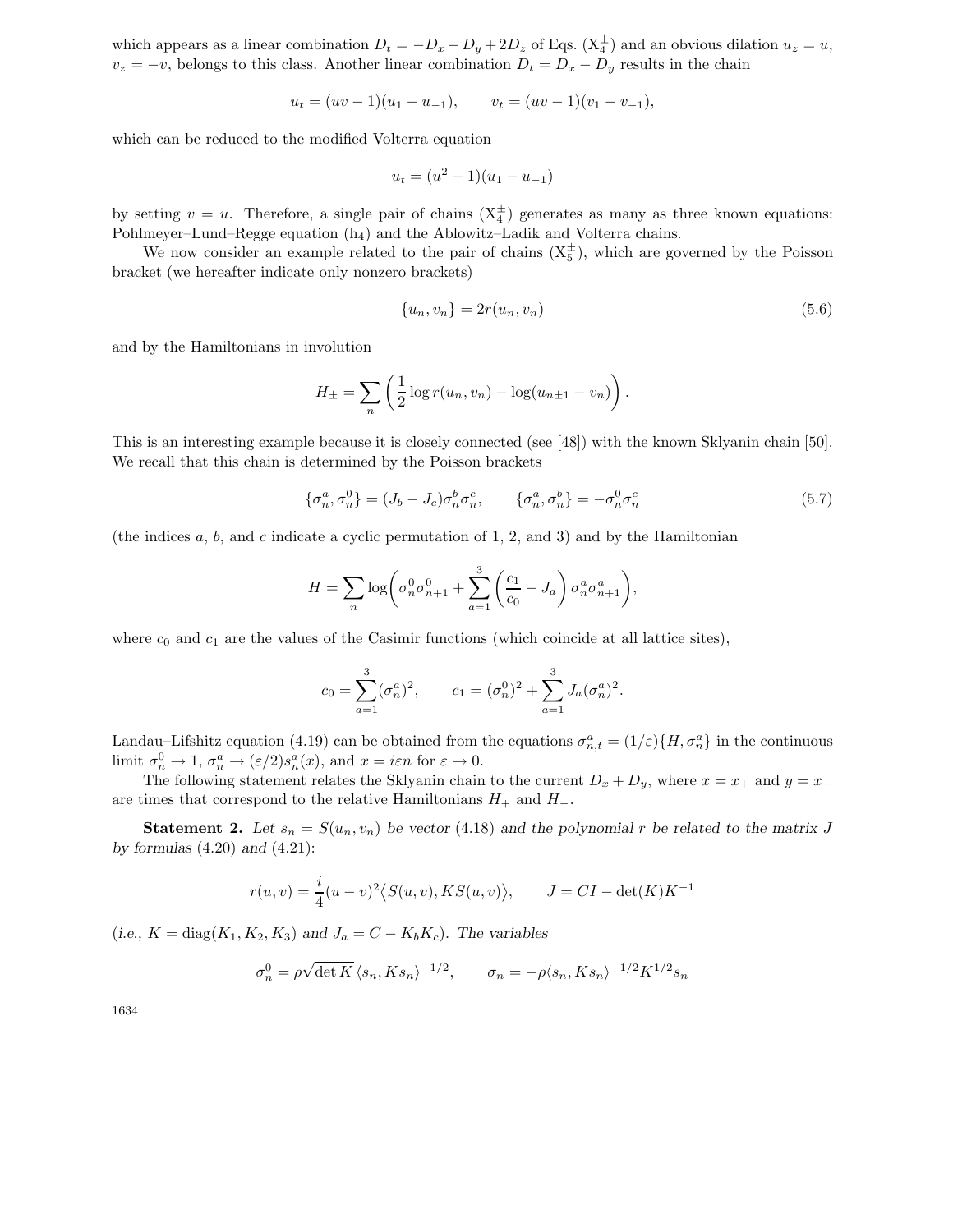*then satisfy brackets* (5.7)*, and the values of the functions and the Hamiltonian are*  $c_0 = \rho^2$ ,  $c_1 = C\rho^2$ *, and*  $H = -H_{+} - H_{-} + \text{const.}$ 

An arbitrary symmetric polynomial  $r$  of second order in each variable can be reduced to the form above by a fractional-linear replacement  $u \to v$ , which corresponds to the orthogonal transformation diagonalizing the matrices  $J$  and  $K$ .

We also present the Hamiltonian structure in terms of the spin variables  $s_n$ ,

$$
\{s_n^a,s_n^b\}=\langle s_n,Ks_n\rangle s_n^c, \qquad H=-\sum_n\log\frac{\langle s_n,Ks_n\rangle}{1+\langle s_n,s_{n+1}\rangle}.
$$

The chains corresponding to  $H_{\pm}$  can be written in the compact form

$$
2is_{x_{\pm}} = \langle s, Ks \rangle \big( S(u_{\pm 1}, v) - S(u, v_{\mp 1}) \big) - 2i[s, Ks]
$$

if we use the elementary property of mapping (4.18)

$$
\frac{i[S(u,v),S(p,q)] + S(u,v) + S(p,q)}{1 + \langle S(u,v),S(p,q) \rangle} = S(p,v).
$$

These chains individually are not consistent with the reality condition for the vector s. Their linear combinations  $D_x + D_y$  and  $i(D_x - D_y)$  already have this property, and we obtain a chain in the unit sphere  $(s \in \mathbb{R}^3, |s| = 1),$ 

$$
s_t = a\langle s, Ks \rangle \left( \frac{[s, s_1]}{1 + \langle s, s_1 \rangle} + \frac{[s, s_{-1}]}{1 + \langle s, s_{-1} \rangle} \right) - 2a[s, Ks] + b\langle s, Ks \rangle \left( \frac{s + s_1}{1 + \langle s, s_1 \rangle} - \frac{s + s_{-1}}{1 + \langle s, s_{-1} \rangle} \right), \tag{5.8}
$$

where a and b are arbitrary real constants. The case  $b = 0$  corresponds to the Sklyanin model, and the chain corresponding to  $a = 0$  is its symmetry.

The variables  $\sigma$  and s coincide at  $K = I$  and  $\rho = -1$ , and we obtain the Heisenberg chain

$$
s_t = a\left(\frac{\left[s,s_1\right]}{1+\left} + \frac{\left[s,s_{-1}\right]}{1+\left}\right) + b\left(\frac{s+s_1}{1+\left} - \frac{s+s_{-1}}{1+\left}\right). \tag{5.9}
$$

This chain was introduced by Ragnisco and Santini [51] for arbitrary a and b.

We can also use the spin variables s to rewrite other equations related to chains  $(X_5^{\pm})$ . For example, system  $(h_5)$  (where r is determined by formulas  $(4.20)$  and  $(4.21)$ ) becomes

$$
s_{xy} = p[s, s_x + s_y] + \frac{\langle s, Ks \rangle}{2\langle s, [s_x, s_y] \rangle} (p_y[s, s_x] - p_x[s, s_y]) + + \frac{\langle s_x, Ks \rangle \langle s_y, s_y \rangle [s, s_x] - \langle s_y, Ks \rangle \langle s_x, s_x \rangle [s, s_y] }{\langle s, Ks \rangle \langle s, [s_x, s_y] \rangle} - \langle s_x, s_y \rangle s,
$$

where  $p = i\tilde{r}/r = \langle Ks, Ks \rangle / \langle s, Ks \rangle - (\text{tr } K)/2$ . In particular, system (5.3) becomes

$$
s_{xy} = [s, s_x + s_y] - \langle s_x, s_y \rangle s
$$

in the isotropic case  $K = -2I$ .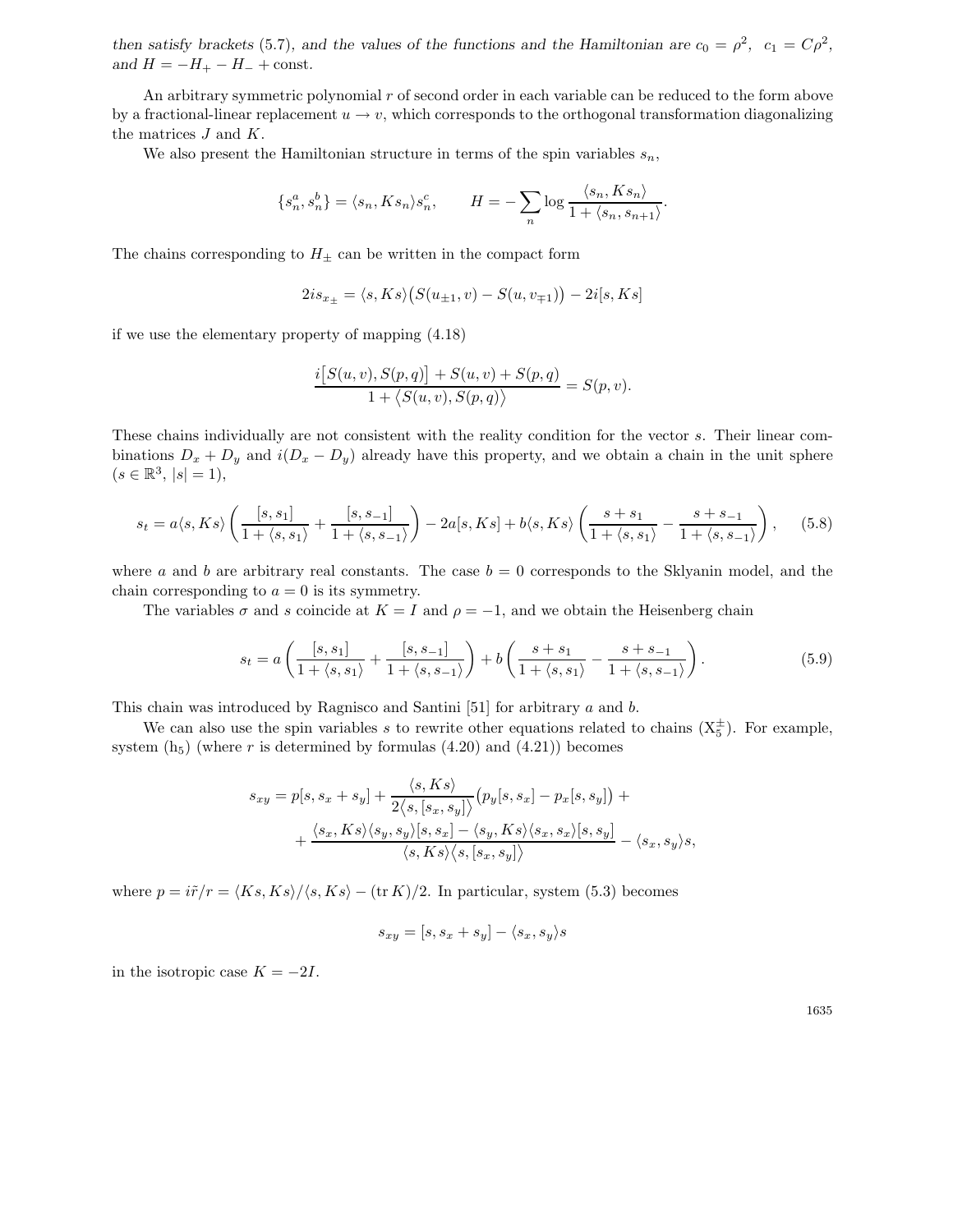**5.3. Chains of the Volterra equation type.** There are four lists of integrable chains obtained within the classification in the framework of the symmetry approach. Three of the lists, the Toda chain class  $(4.31)$  and  $(4.34)$ , the relativistic Toda chain class  $(4.28)$ ,  $(4.30)$ , and  $(4.35)$ , and the Hamiltonian relativistic chain class (see list (H) in Sec. 4.3) are in the above scheme. The fourth list, the Volterra equation class, fits this scheme only partially. This class is named after the simplest chain

$$
u_x = u(u_1 - u_{-1}). \tag{5.10}
$$

The Volterra equation class comprises

$$
u_x = P(u)(u_1 - u_{-1}), \tag{V_1}
$$

$$
u_x = P(u^2) \left( \frac{1}{u_1 + u} - \frac{1}{u + u_{-1}} \right),
$$
\n(V<sub>2</sub>)

$$
u_x = Q(u) \left( \frac{1}{u_1 - u} + \frac{1}{u - u_{-1}} \right),
$$
\n<sup>(V<sub>3</sub>)</sup>

$$
u_x = \frac{F(u_1, u, u_{-1}) + \nu \big(F(u_1, u, u_1)\big)^{1/2} \big(F(u_{-1}, u, u_{-1})\big)^{1/2}}{u_1 - u_{-1}},
$$
\n(V<sub>4</sub>)

$$
u_x = f(u_1 - u) + f(u - u_{-1}), \qquad f' = P(f), \qquad (V_5)
$$

$$
u_x = f(u_1 - u)f(u - u_{-1}) + \mu, \qquad f' = \frac{P(f)}{f}, \qquad (V_6)
$$

$$
u_x = (f(u_1 - u) + f(u - u_{-1}))^{-1} + \mu, \qquad f' = P(f^2), \qquad (V_7)
$$

$$
u_x = (f(u_1 + u) - f(u + u_{-1}))^{-1}, \qquad f' = Q(f), \qquad (V_8)
$$
  

$$
u_x = \frac{f(u_1 + u) - f(u + u_{-1})}{f(u_1 + u) + f(u + u_{-1})}, \qquad f' = \frac{P(f^2)}{f}, \qquad (V_9)
$$

$$
u_x = \frac{f(u_1 + u) + f(u + u_{-1})}{f(u_1 + u) - f(u + u_{-1})},
$$
\n
$$
f' = \frac{Q(f)}{f},
$$
\n
$$
(V_{10})
$$

$$
u_x = \frac{\left(1 - f(u_1 - u)\right)\left(1 - f(u - u_{-1})\right)}{f(u_1 - u) + f(u - u_{-1})} + \mu, \qquad f' = \frac{P(f^2)}{1 - f^2}, \qquad (V_{11})
$$

where  $\nu \in \{0, \pm 1\}, P''' = Q^V = 0,$ 

$$
F(z_1, z_2, z_3) = (\alpha z_2^2 + 2\beta z_2 + \gamma)z_1 z_3 + (\beta z_2^2 + \lambda z_2 + \delta)(z_1 + z_3) + \gamma z_2^2 + 2\delta z_2 + \varepsilon,
$$

and  $\mu$  and the coefficients of the polynomials  $P$ ,  $Q$ , and  $F$  are arbitrary constants. The complete list is presented only in [52] (see also [10, 53]).

All the equations except  $(V_4)$  with  $\nu = 0$  are integrable at least because they can be reduced by discrete substitutions to Volterra equation (5.10) or to the polynomial form of the Toda chain

$$
u_x = u(v_1 - v), \qquad v_x = u - u_{-1}.
$$
\n
$$
(5.11)
$$

It is easy to see that one of the two transformations

$$
\tilde{u} = f(u_1 + u), \qquad \tilde{u} = f(u_1 - u)
$$

reduces chains  $(V_5)$  and  $(V_6)$  to  $(V_1)$ , chains  $(V_7)$ ,  $(V_9)$ , and  $(V_{11})$  to  $(V_2)$ , and chains  $(V_8)$  and  $(V_{10})$ to (V<sub>3</sub>). Equations (V<sub>1</sub>), (V<sub>2</sub>), (V<sub>3</sub>), and (V<sub>4</sub>) with  $\nu \neq 0$  are more involved modifications of Eqs. (5.10)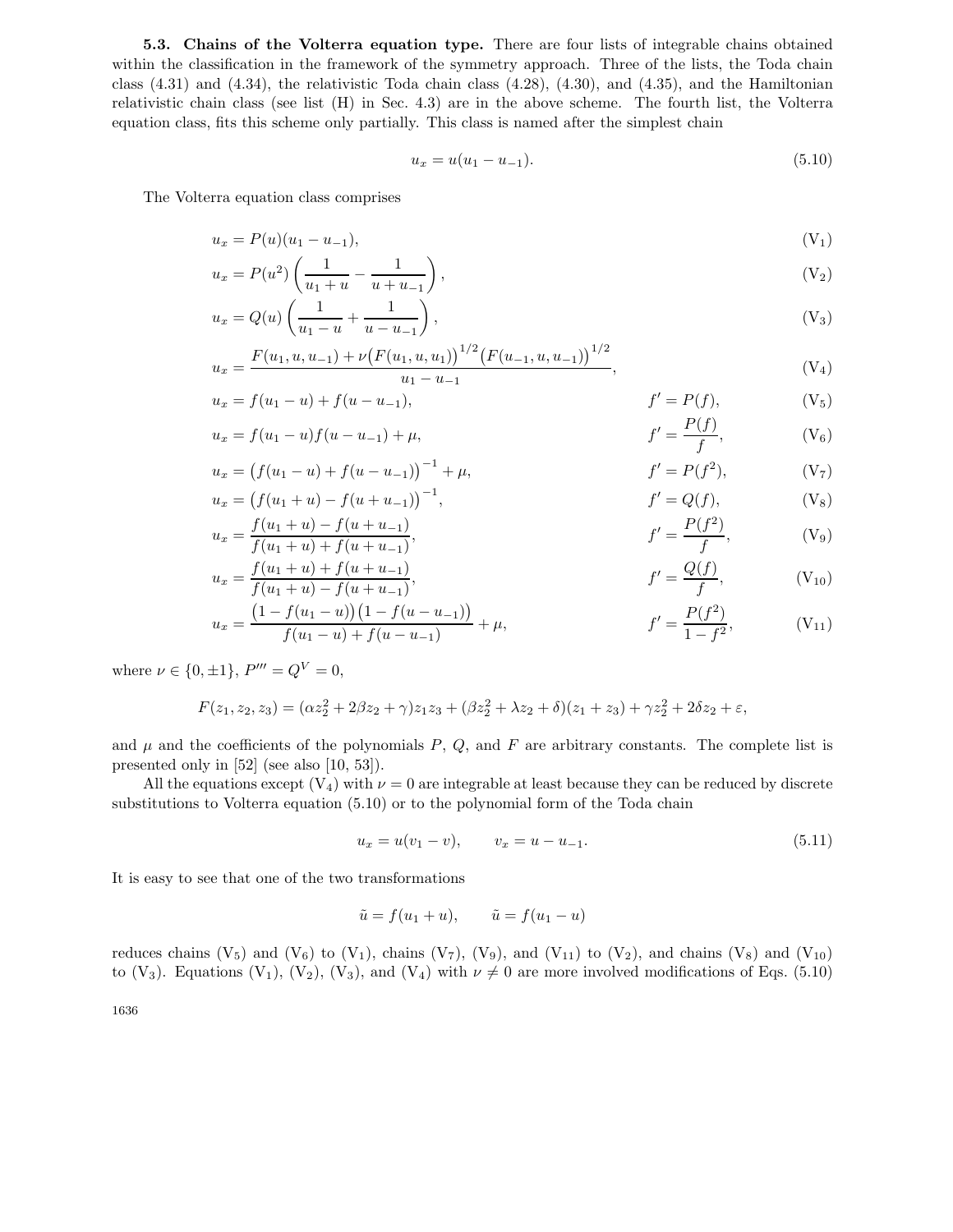and (5.11), which are related to these equations by Miura transformations (see [52, 54]). For example, the change

$$
\tilde{u} = \frac{bu_1u + (a - b)(u_1 - u)/2 + a}{u_1 + u}, \qquad c = \frac{a + b}{2}
$$

reduces Eq. (V<sub>2</sub>) with  $P = (u^2 - 1)(a^2 - b^2u^2)$  to the modified Volterra equation (V<sub>1</sub>) with  $P = u^2 - c^2$ , which in turn can be reduced to Volterra equation  $(5.10)$  by the variable change

$$
\tilde{u} = (u+c)(u_1-c).
$$

Chain  $(V_4)$  with  $\nu = 0$  becomes the Krichever–Novikov equation in the continuous limit (see Eq. (A.4) below); it occupies a special place in the list because it cannot be reduced to Eqs. (5.10) and (5.11) by discrete substitutions. Nevertheless, this chain has an infinite hierarchy of higher symmetries and conservation laws because it has the local master symmetry

$$
u_{n,y} = (c+n)u_{n,x}.\tag{5.12}
$$

The dependence of the coefficients of the polynomial  $F$  on the time  $y$  is introduced as in Sec. 6.3 (see Eq. (6.16) and the comment below), the initial data being a symmetric polynomial  $h(z_1, z_2) = F(z_1, z_2, z_1)$ of the second order in each variable.

Chain  $(V_4)$  with  $\nu = 0$  admits an integrable generalization with coefficients that are not constants but are periodic in  $n$  [55]. The polynomial  $F_n$  for such a generalization is

$$
F_n(z_1, z_2, z_3) = (\alpha z_2^2 + 2\beta_n z_2 + \gamma_n)z_1 z_3 + (\beta_{n+1} z_2^2 + \lambda z_2 + \delta_n)(z_1 + z_3) + \gamma_{n+1} z_2^2 + 2\delta_{n+1} z_2 + \varepsilon, \quad (5.13)
$$

where the *n*-dependent coefficients are doubly periodic in  $n$ ,

$$
\beta_{n+2} = \beta_n, \qquad \gamma_{n+2} = \gamma_n, \qquad \delta_{n+2} = \delta_n.
$$

The master symmetry is as above, and the  $y$  dependence is introduced analogously. However, the corresponding polynomial  $h_n(z_1, z_2) = F_n(z_1, z_2, z_1)$  is n dependent and nonsymmetric. Local master symmetries for some of the other equations in list  $(V)$  can be found in [56].

Some of the equations from the above list are closely related to equations in other sections. For example, chains  $(V_1)$  written in the variables

$$
\tilde{u}_n = u_{2n}, \qquad \tilde{v}_n = u_{2n-1} \tag{5.14}
$$

become chains (6.8) and are therefore related to generalizations of Toda chain (4.31). Transition (5.14) transforms Eq.  $(V_4)$  with  $\nu = 0$  and with a polynomial of general form (5.13) into a system of two equations with constant coefficients,

$$
u_x = \frac{2r}{v_1 - v} + r_v, \qquad v_x = \frac{2r}{u - u_{-1}} - r_u, \qquad r = r(u, v), \qquad r_{uuu} = r_{vvv} = 0 \tag{5.15}
$$

(the polynomial r is constructed from  $h_n$ ,  $r(\tilde{u}_n, \tilde{v}_n) = h_{2n-1}(u_{2n}, u_{2n-1})$ ). Differentiating the first equation w.r.t. x, we can exclude the variables  $v_i$  and obtain Eq. (4.34) in the variable  $q = u$  with the polynomial R, which is the discriminant of r,  $R(u) = r_v^2 - 2rr_{vv}$ .

System (5.15) and therefore chain  $(V_4)$  with  $\nu = 0$  are related to Eq. (4.34). Master symmetry (5.12) can be rewritten as the master symmetry of system (5.15),

$$
u_{n,y} = (c+2n)u_{n,x}, \qquad v_{n,y} = (c+2n-1)v_{n,x}.
$$

The dependence of the coefficients of the polynomial r on the time  $y$  can be introduced using Eq. (6.16) with the initial condition  $\tilde{r}(0, u, v) = r(u, v)$ .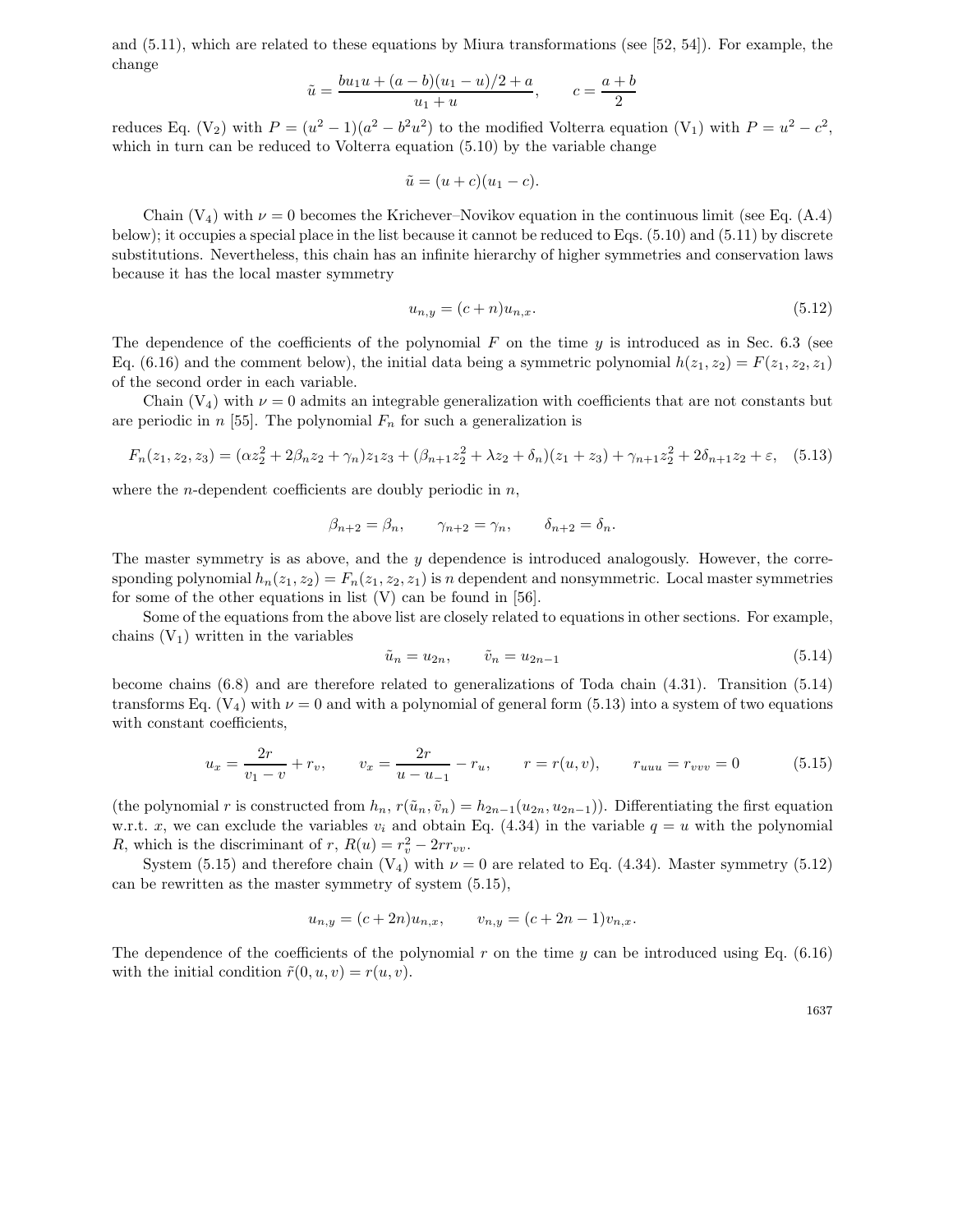**5.4.** Other integrable equations on a lattice. To complete the picture, we present a few more interesting examples of integrable equations on a lattice (one- and two-dimensional).

In [55], we meet an interesting generalization of Toda chain (4.26) with variable coefficients,

$$
\frac{q_{n,xx}}{c_{n+1}c_n} = \exp\left(\frac{q_{n+1} - q_n}{c_{n+1}}\right) - \exp\left(\frac{q_n - q_{n-1}}{c_n}\right), \qquad c_n = an + b,
$$

where a and b are arbitrary constants. This equation can be reduced to chain (A.13) with  $\mu = 0$  (see below) and therefore to the Toda chain by the transformation

$$
\frac{q_n}{c_{n+1}c_n} = (T_n - 1) \left( \frac{\tilde{q}_n}{c_n} + \lambda_n \right),
$$

where  $\tilde{q}_n$  is a solution of (A.13) and  $\lambda_n$  is determined from the equation

$$
c_{n+1}(\lambda_{n+1} - \lambda_n) - c_{n-1}(\lambda_n - \lambda_{n-1}) = \log c_n.
$$

The Bogoyavlenskii chain,

$$
u_{n,x} = u_n \bigg( \sum_{i=1}^M u_{n+i} - \sum_{i=1}^M u_{n-i} \bigg),
$$

generalizes Volterra equation (5.10) and is integrable for any  $M \geq 1$ . Some modifications of this chain were found in [57].

We now briefly discuss hyperbolic chains of the type

$$
F_n(u_{n,x}, u_{n+1,x}, u_n, u_{n+1}) = 0,
$$

among which the Bäcklund transformation

$$
u_{n,x} + u_{n+1,x} = \alpha_n \sin(u_{n+1} - u_n) \tag{5.16}
$$

for the sine-Gordon equation is the best known. The Miura transformation relates this chain to dressing chain (3.7) (see Sec. 3.2). A general classification of equations of this type is still lacking although there are numerous examples (see, e.g., [58]). To the best of our knowledge, all these examples except the chain

$$
u_{n,x}u_{n+1,x} = r(u_n, u_{n+1}), \qquad r(u,v) = r(v,u), \qquad r_{uuu} = 0
$$

are related to Eq. (5.16) by a sequence of differential substitutions. It was shown in [59] that the above chain determines the Bäcklund autotransformation for Krichever–Novikov equation  $(A.4)$  (see below); R is then the discriminant of  $r$  (4.16).

To conclude this section, we present the list in [60] of two-dimensional equations on the lattice, which comprises integrable two-dimensional generalizations of all chains in list (T) (see Sec. 4.2) and all chains of form (6.8) (see Sec. 6.2 below), among them the well-known two-dimensional generalizations of the Toda chain and the Volterra equation.

The two-dimensional chains are

$$
q_{xy} = e^{q_1 - q} - e^{q - q_{-1}}, \tag{2D_1}
$$

$$
q_{xy} = q_x(q_1 - 2q + q_{-1}), \tag{2D_2}
$$

$$
q_{xy} = q_x(e^{q_1 - q} - e^{q - q - 1}),
$$
\n(2D<sub>3</sub>)

$$
q_{xy} = (q_x + a)(q_y - a)(f(q_1 - q) - f(q - q_{-1})), \qquad f' = f^2 - b^2,
$$
\n(2D<sub>4</sub>)

$$
u_y = u(v_1 - v), \qquad v_x = u - u_{-1}, \tag{2D_5}
$$

$$
u_y = u(v_1 - v), \t v_x = v(u - u_{-1}), \t (2D_6)
$$

$$
u_x = (u^2 - b^2)(v_1 - v), \quad u_y = (u^2 - b^2)(w_1 - w), \quad v_y = w_x = (v + a)(w - a)(u - u_{-1}), \tag{2D_7}
$$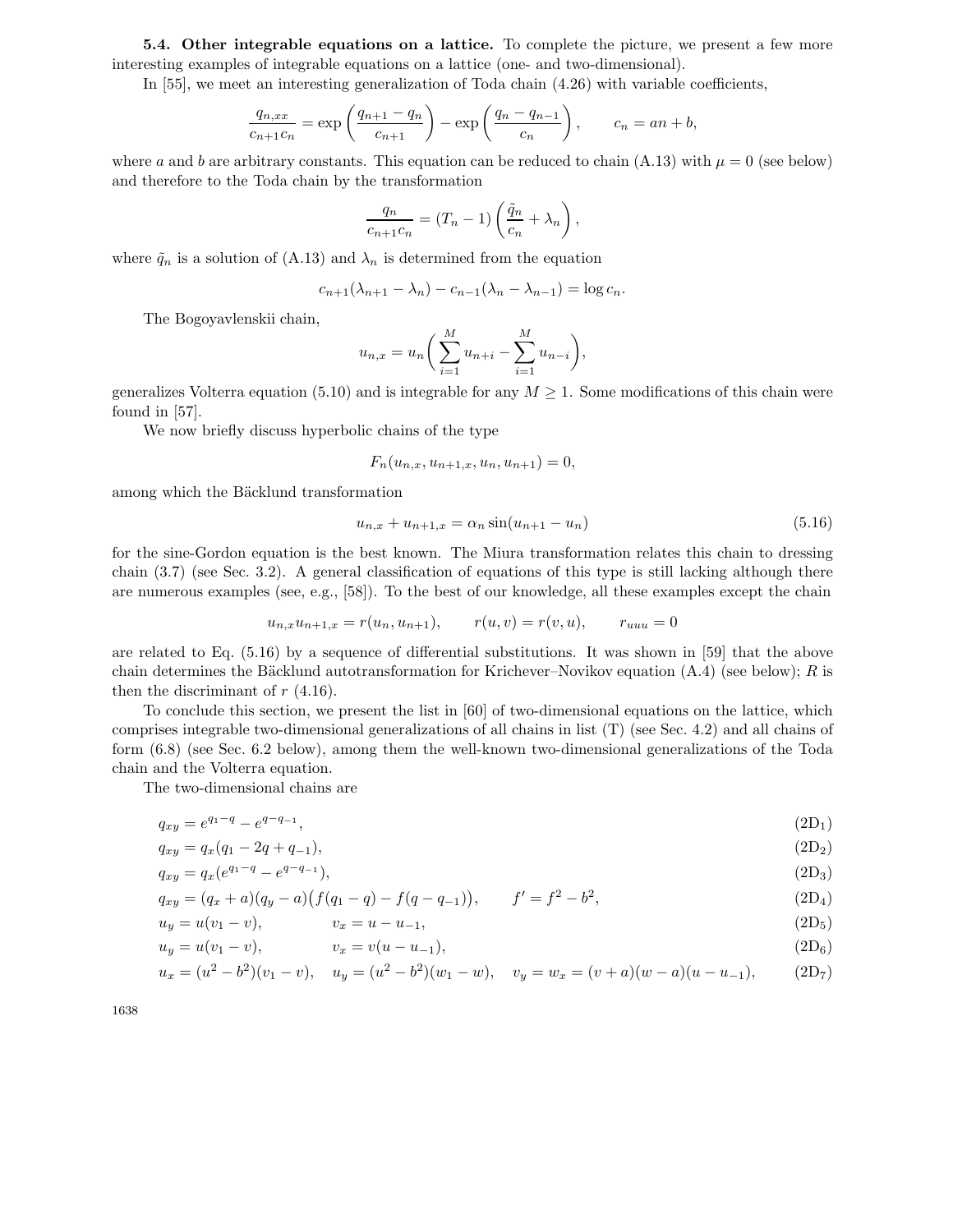where  $a$  and  $b$  are arbitrary constants. The chains from this list determine the Bäcklund autotransformations for (2+1)-dimensional systems of equations analogous to the Davey–Stewartson equation. All of them are mutually related and can be eventually reduced to chain  $(2D_5)$ . Some of the variable changes are rather simple, and the others are two-dimensional discrete analogues of the Miura transformation. The list of transformations is

$$
(2D1) \rightarrow (2D5): u = eq1 - q, v = qy,\n(2D2) \rightarrow (2D5): u = qx, v = q - q-1,\n(2D3) \rightarrow (2D6): u = qx, v = eq - q-1,\n(2D4) \rightarrow (2D7): u = f(q1 - q), v = qx, w = qy,\n(2D7) \rightarrow (2D6): \tilde{u} = (u + b)(v1 + a), \tilde{v} = (u - b)(w - a),\n(2D6) \rightarrow (2D5): \tilde{u} = uv1, \tilde{v} = v + Dx-1uy.
$$

#### **6. Localmaster symmetries**

We obtain the so-called integrability conditions by requiring that an evolution equation from the given class have higher local symmetries and conservation laws. These conditions can be conveniently written as a series of conservation laws with the densities  $\rho_j$   $(j = 1, 2, \ldots)$ , which can be calculated directly from the right-hand side of the equation

$$
\mathbf{u}_t = \mathbf{G}(x, \mathbf{u}, \mathbf{u}_x, \dots, \partial^n \mathbf{u}/\partial x^n), \quad n \ge 2
$$
\n(6.1)

(see Appendix 1). Clearly, these necessary conditions do not ensure the existence of higher symmetries and conservation laws. This difficulty can sometimes be overcome using master symmetries. If  $u<sub>\tau</sub> = H$ is a master symmetry, then the higher conservation law densities are  $D_{\tau}^{k}(\rho)$   $(k = 1, 2, \ldots)$ , where  $\rho$  is a nontrivial density from the necessary conditions.

The master symmetry was introduced by Fokas and Fuchssteiner [61]. The function  $H$ , which determines the master symmetry, is nonlocal for many equations (e.g., for the KdV, NS, and Toda chain equations). However, Fuchssteiner [8] found a local master symmetry for the Landau–Lifshitz model, which is the universal equation for the classification of the NS-type equations. In this section, we present local master symmetries (which are much more convenient to work with) for universal equations from the lists of generalizations of the Toda chain and for other examples of integrable equations.

**6.1. Locality conditions.** We first discuss the general necessary conditions for the locality of master symmetries for evolution equations (6.1). We recall the derivation of integrability conditions for scalar evolution equations (see, e.g., [9, 10] for the details). The determining equation for higher symmetries  $u_{t'} = A$  of scalar equation (6.1) (the function A depends on x derivatives of u up to the order m) can be written in the commutator form:  $[A, G] = 0$ . The commutator of two functions  $F_1$  and  $F_2$  is

$$
[F_1, F_2] = D_1(F_2) - D_2(F_1), \qquad D_j(u) = F_j.
$$

Linearizing the determining equation, we obtain

$$
[A_*, G_*] = D_{t'}(G_*) - D_t(A_*),
$$

where  $A_*$  and  $G_*$  are the linearizing differential operators of the respective orders m and n,

$$
A_* = \sum_{k=0}^m \frac{\partial A}{\partial u_k} D_x^k, \qquad u_k = \frac{\partial^k u}{\partial x^k}
$$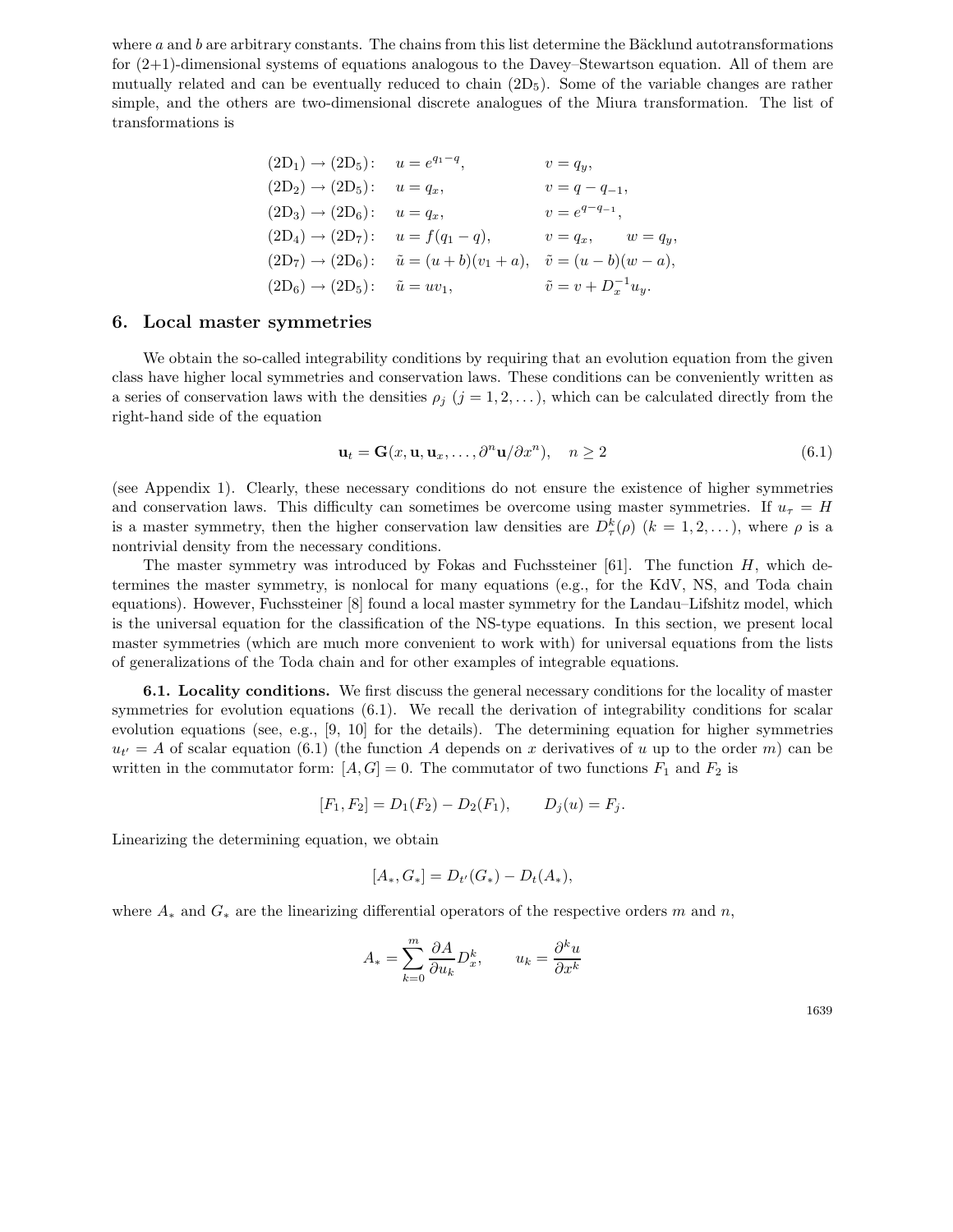for example. Because  $m \gg n$ , we obtain the equation

$$
L_t = [G_*, L],\tag{6.2}
$$

where L is a pseudodifferential operator of the first order,  $L = a_1D_x + a_0 + a_{-1}D_x^{-1} + \ldots$ . The residue of such an operator is the coefficient  $a_{-1}$  in the scalar case (tr  $a_{-1}$  in the general case). Integrability conditions can be expressed through residues of powers of the operator L,

$$
\rho_j = \text{res}\, L^j, \quad j = -1, 0, 1, 2, \dots,
$$

and are local conservation laws,

$$
(\rho_j)_t = (\sigma_j)_x
$$

(the so-called canonical conservation laws).

The master symmetry  $u_{\tau} = H$  can be found from the equation

$$
[[H, G], G] = 0,
$$

which is analogous to the symmetry-determining equation. We know the formula for the higher symmetries  $u_{t_k} = A_k,$ 

$$
A_k = \text{ad}_H^k(G), \qquad \text{ad}_H(G) = [H, G]. \tag{6.3}
$$

Linearizing the relation  $[H, A_k] = A_{k+1}$ , we obtain

$$
[H_*, (A_k)_*] = D_\tau((A_k)_*) - D_{t_k}(H_*) + (A_{k+1})_*,
$$

and Eq. (6.2) is therefore replaced by the operator equation

$$
L_{\tau} = [H_*, L] + \tilde{L},\tag{6.4}
$$

where  $\tilde{L}$  is another solution of Eq. (6.2).

We now show how operator equation  $(6.4)$  results in a recursive formula for the canonical densities  $\rho_i = \text{res } L^j$ . For this, we consider the operator

$$
\tilde{L} = b_1 L^{r+1} + b_0 L^r + b_{-1} L^{r-1} + \dots, \quad r \ge 1.
$$
\n(6.5)

For  $b_1 \neq 0$ , this case corresponds to a nontrivial master symmetry of weight r (i.e., such that formula (6.3) results in higher symmetries of orders  $n + kr$ . Rewriting operator equation (6.4) in the form

$$
L_{\tau}^{j} = [H_{*}, L^{j}] + jL^{j-1}\tilde{L}
$$
\n(6.6)

and evaluating the residues, we find that

$$
(\rho_j)_\tau \sim j(b_1 \rho_{j+r} + b_0 \rho_{j+r-1} + b_{-1} \rho_{j+r-2} + \cdots)
$$
\n(6.7)

for any integer j (the equivalence means the equality up to total derivatives w.r.t.  $x$ ).

Substituting  $j = -r - 1$  in (6.7), we obtain the first condition for the existence of a local master symmetry,

$$
\rho_{-1} \sim 0 \quad \Leftrightarrow \quad \rho_{-1} \in \operatorname{Im} D_x
$$

for any order  $n \geq 2$  of an equation and for any weight  $r \geq 1$  of a master symmetry. This condition implies that the canonical density  $\rho_{-1}$  must be trivial. For example, for Burgers-type equations (B<sub>2</sub>) and (B<sub>3</sub>) (see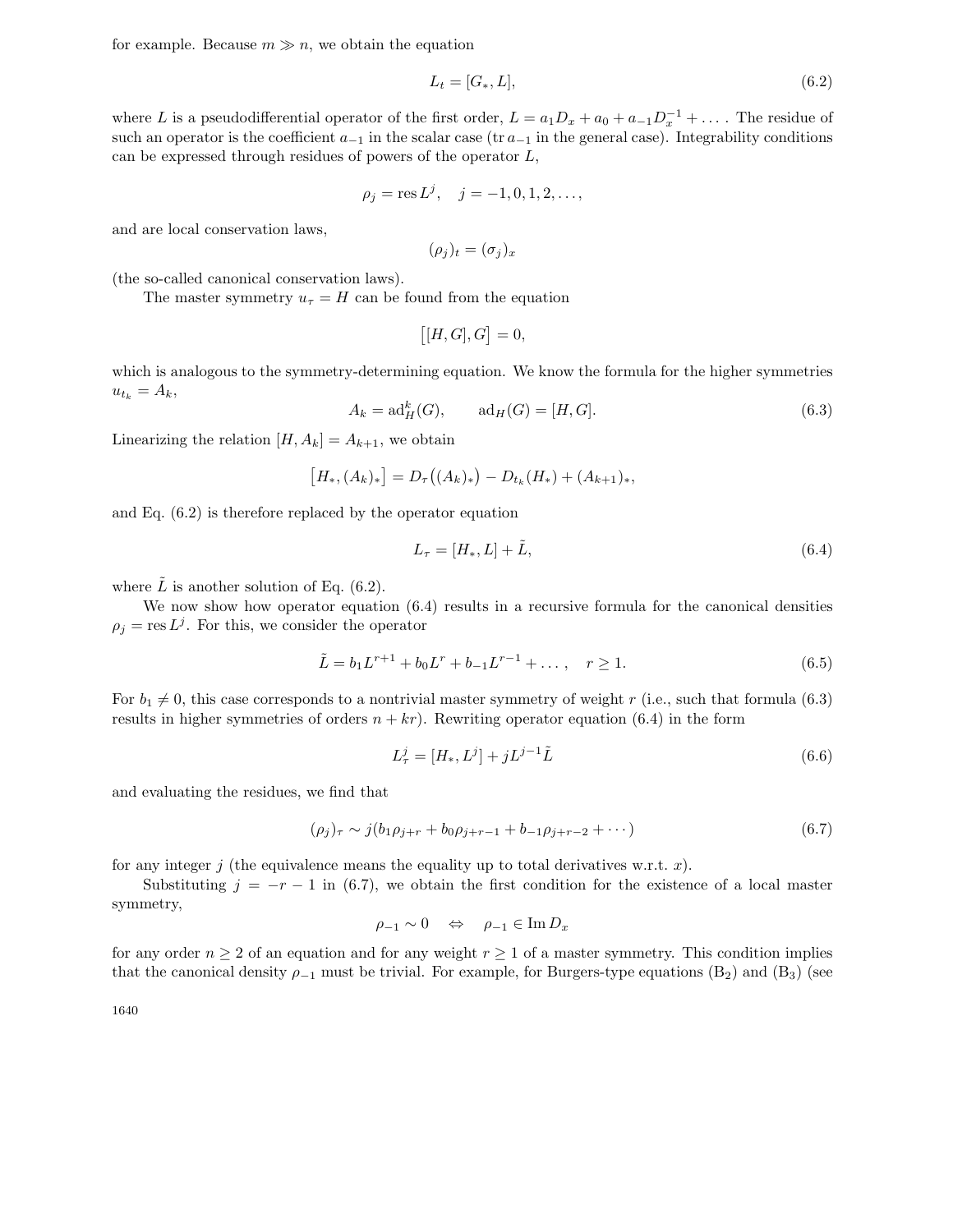Appendix 1) we find that  $\partial G/\partial u_{xx} = 1/u^2$ , i.e.,  $\rho_{-1} = cu$  ( $c \neq 0$ ). These equations therefore have no local master symmetries of positive weight. Burgers equation  $(B_1)$  with  $a = 0$  does satisfy this condition because it has the local master symmetry  $u_{\tau} = xu_t + u^2$ .

The general symmetry approach theory implies that orders of an equation and its higher symmetries are odd for an equation with higher conservation laws of sufficiently high order (cf. [9]). The weight of a local master symmetry of such an equation is greater than or equal to 2. Using relation (6.7) with  $j = 1-r$ , we can show that (for  $r \geq 2$ )

$$
\rho_1 \in \operatorname{Im} D_x.
$$

For equations of form (A.2) in Appendix 1, we find

$$
\rho_1 = c_1 \frac{\partial F}{\partial u_{n-2}} + c_2, \qquad c_1 \neq 0.
$$

Hence, the (nonlinear) equations of the third and fifth orders from lists  $(K)$  and  $(K<sup>5</sup>)$  in Appendix 1 admit no local master symmetries.

For equation systems of form  $(A.5)$  (see Appendix 1), we can analogously prove that if a system has a local master symmetry and the canonical density  $\rho_1$  from (A.6) is trivial, then the densities  $\rho_2$  and  $\rho_3$ must be trivial as well. For NS equation (A.5) with  $F = 2u^2v$  and  $G = -2v^2u$ , we obtain  $\rho_1 = 0$ , and  $\rho_2 = 8uv + \text{const}$  is therefore a nontrivial density, i.e., all the master symmetries of this system are also nonlocal.

More subtle considerations show that scalar evolution equations (6.1) may have a nontrivial local master symmetry only if they are a kind of Burgers equation (linearized equations). But this is not true for the NS-type systems and for equations on a lattice of the Toda and Volterra chain types. We demonstrate this in Secs. 6.2 and 6.3.

**6.2. Local master symmetries for a class of integrable equations.** We now write local master symmetries for divergent systems of equations (4.6) and (4.7) and (in the proper gauge) for the corresponding Toda chain generalizations  $(4.28)$ ,  $(4.31)$ , and  $(4.30)$  (or, equivalently, for chains in lists  $(T)$  and  $(R)$ in Sec. 4.2).

Chains  $(4.28)$  and  $(4.31)$  can be conveniently written in the gauge related to divergent systems  $(4.6)$ (chains thus rewritten determine the Bäcklund autotransformations for divergent systems  $[31]$ ). With the substitution

$$
u_n = h(q_{n+1} - q_n), \qquad v_n = q_{n,x}
$$

(cf. gauge  $(4.8)$ ), chain  $(4.31)$  becomes

$$
u_{n,x} = P(u_n)(v_{n+1} - v_n),
$$
  
\n
$$
v_{n,x} = Q(v_n)(u_n - u_{n-1}),
$$
  
\n
$$
P(w) = \varepsilon w^2 + \alpha w + \beta,
$$
 
$$
Q(w) = \varepsilon w^2 + \gamma w + \delta.
$$
\n(6.8)

Using the linear transformations of u, v, and x, we can segregate three cases in which the local master symmetries are

$$
u_{n,y} = P(u_n) [(2n + k + c)v_{n+1} - (2n + c)v_n] + \gamma u_n^2,
$$
  

$$
v_{n,y} = Q(v_n) [(2n - 1 + k + c)u_n - (2n - 1 + c)u_{n-1}] + \alpha v_n^2,
$$

where c is a constant (responsible for adding  $u_{n,x}$  and  $v_{n,x}$ ) and the number k is given differently in each of the three cases:

$$
P = w, \t Q = 1, \t k = 4; P = w, \t Q = w, \t k = 3; P = w2 + \beta, \t Q = w2 + \delta, \t k = 2.
$$
 (6.9)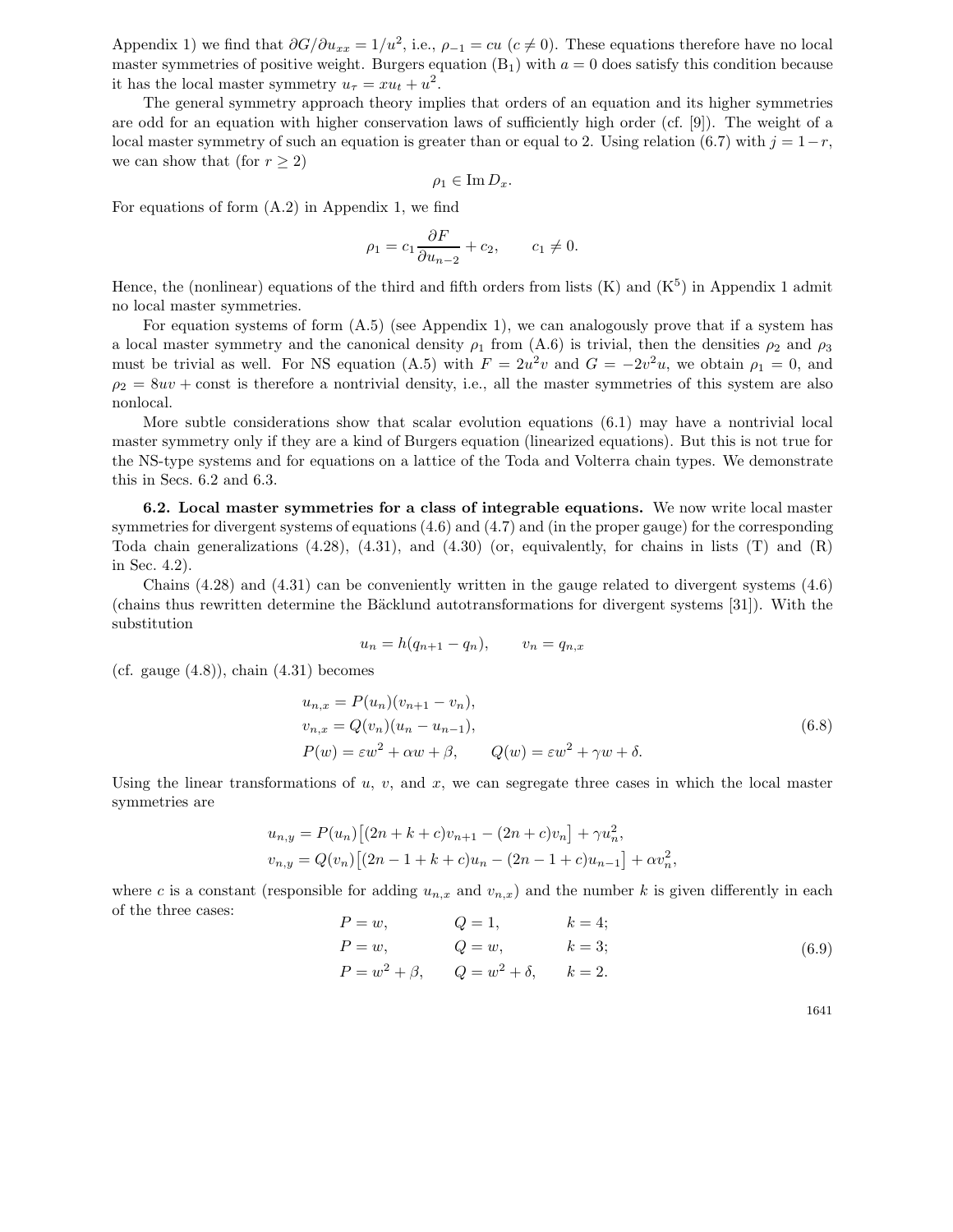These master symmetries were found in [62, 63].

Master symmetries of divergent systems (4.6) are obtained by excluding shifts by virtue of (6.8) (we assume that  $p = u_n$  and  $z = v_n$ ) from the chain corresponding to the differentiation  $D_\tau = x i D_t + D_y$ . These symmetries are

$$
p_{\tau} = xip_t + (k+c)p_x + kP(p)z + \gamma p^2,
$$
  

$$
z_{\tau} = xiz_t + (c-1)z_x + kQ(z)p + \alpha z^2,
$$

where we consider the same three cases for  $P$  and  $Q$  that are segregated by linear substitutions and  $k$  is given in (6.9). The master symmetry of the system corresponding to  $P = Q = w^2$  was obtained in [64].

In chain (4.28), we substitute

$$
u_n = q_{n,x}, \qquad v_n = q_{n,x} f(q_{n+1} - q_n) + g(q_{n+1} - q_n),
$$

which results in the system of equations of the form

$$
u_{n,x} = A_n(u_n, v_n)(u_{n+1} - u_n) + P(u_n)(v_n - v_{n-1}),
$$
  
\n
$$
v_{n,x} = A_n(u_n, v_n)(v_n - v_{n-1}) + Q(v_n)(u_{n+1} - u_n).
$$
\n(6.10)

In the new notation, integrable chains are segregated by formulas (6.8) and by the equation in  $A_n$ 

$$
A_n^2(u, v) - (\lambda_n + \gamma u + \beta v + 2\varepsilon uv)A_n(u, v) + P(u)Q(v) = 0
$$
\n(6.11)

(we assume that  $f \neq 0$ ). We note that chains (4.28) are transformed in (6.10) with  $\lambda_n$  (and hence  $A_n$ ) having no explicit dependence on  $n$ . We consider chains of a more general type. An example corresponding to  $P = Q = w$  was presented in [22], and the whole class was considered in [38].

The local master symmetries are

$$
u_{n,y} = (2n + k + c)A_n(u_n, v_n)(u_{n+1} - u_n) + P(u_n)((2n + k + c)v_n - (2n - k + c)v_{n-1}),
$$
  
\n
$$
v_{n,y} = (2n - k + c)A_n(u_n, v_n)(v_n - v_{n-1}) + Q(v_n)((2n + k + c)u_{n+1} - (2n - k + c)u_n),
$$
\n(6.12)

where P, Q, and k are given in (6.9) and the parameter  $\lambda_n$  is y dependent by virtue of the equation  $\lambda_{n,y} = -\lambda_n^2$  in the first two cases and by virtue of the equation  $\lambda_{n,y} = 4\beta\delta - \lambda_n^2$  in the last case. A local master symmetry for the relativistic case was found in [65], but in a different gauge.

**6.3. Elliptic case.** We present the local master symmetries for chains (4.34), (4.35) (r and R are from  $(4.16)$ , and  $(H_3)$  (see Sec. 4.3). We call these chains the elliptic-type equations because they are closely related to systems (4.15) and (4.17) and therefore to Landau–Lifshitz equation (4.19), which depends elliptically on the spectral parameter in the linear problem.

As is known, the master symmetry for Eq. (4.19) is [8]

$$
s_{\tau} = [s, x(s_{xx} + Js) + s_x] = xs_t + [s, s_x].
$$

We now show that the master symmetries for the constructed chains result in the same formula. We do not even need to change the gauge. For example, the master symmetries for chains (4.34) and (4.35) must be written in the variables  $q_n$  and  $z_n = q_{n,x}$ . However, we must deal with a complex dependence of the master symmetry on time.

In the simpler nonrelativistic case (4.34), the master symmetry is

$$
z_{n,y} = (\lambda + 2n)z_{n,x} + q_{n,t}, \qquad q_{n,y} = (\lambda + 2n)q_{n,x}, \qquad (6.13)
$$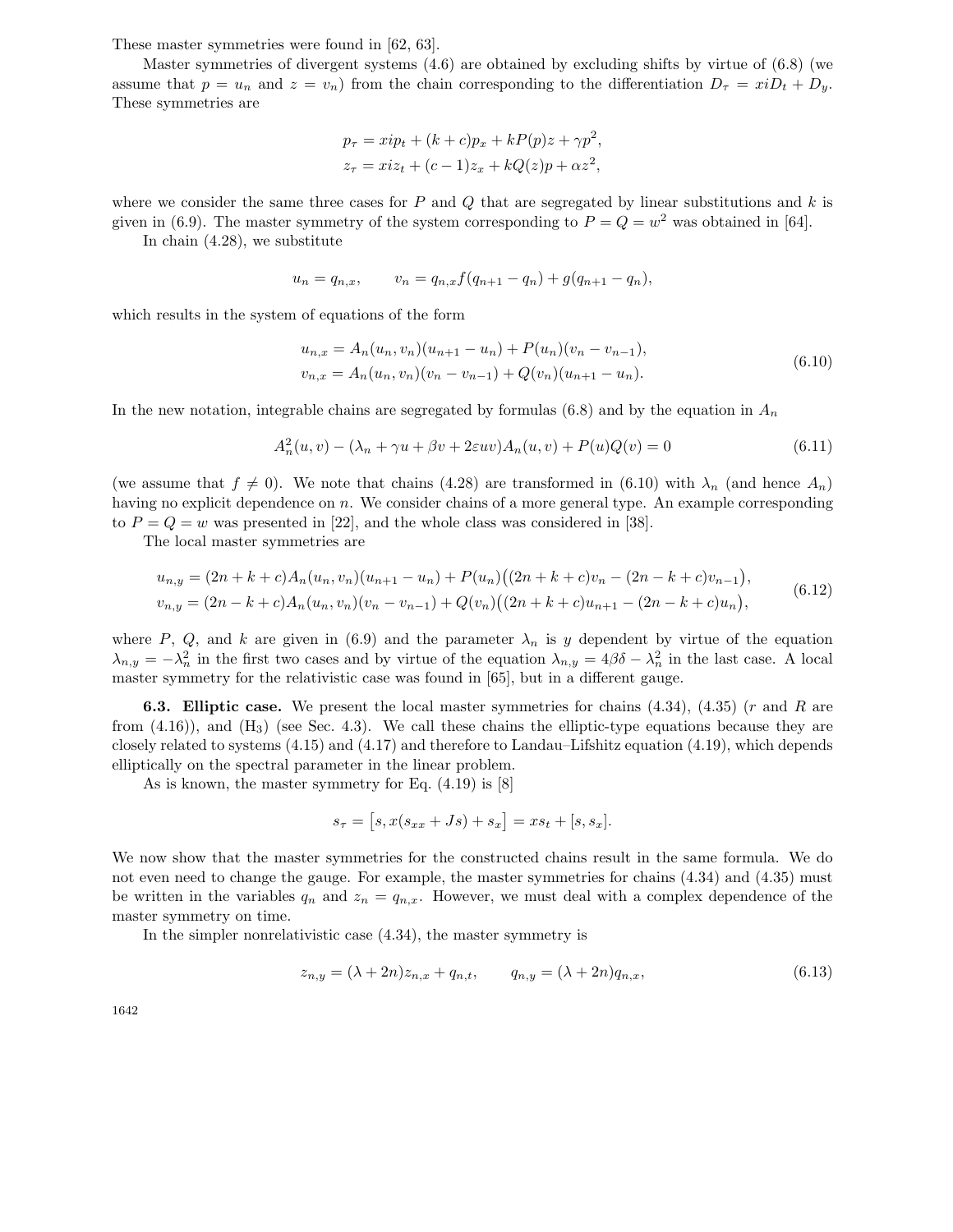where t is the time of the highest symmetry (4.36) and  $\lambda$  is an arbitrary constant. All the master symmetries give examples of equations that are integrable in a sense and depend on time (y in the discrete case and  $\tau$ ) in the continuous case) and always on the spatial variable  $(n \text{ and } x \text{ correspondingly})$ . For example, we can exclude the variable  $z_n$  from master symmetry (6.13) and obtain a nice integrable equation with an explicit  $(nonlinear)$  *n* dependence,

$$
q_{n,yy} = \left( (\lambda + 2n)R(q_n) - \frac{q_{n,y}^2}{\lambda + 2n} \right) \left( \frac{\lambda + 2n + 1}{q_{n+1} - q_n} - \frac{\lambda + 2n - 1}{q_n - q_{n-1}} \right) + \frac{(\lambda + 2n)^2}{2} R'(q_n).
$$

In the relativistic case, the formula for the master symmetry is also simple. It is

$$
z_{n,y} = (\lambda + n)z_{n,x} + q_{n,t}, \qquad q_{n,y} = (\lambda + n)q_{n,x}
$$
\n(6.14)

for chain  $(4.35)$  (*t* is the time of the highest symmetry  $(4.37)$ ) and is

$$
u_{n,y} = (\lambda + n)u_{n,x}, \qquad v_{n,y} = (\lambda + n - 1)v_{n,x}
$$
\n(6.15)

for chain  $(H_3)$ , which also contains a Hamiltonian representation for  $(4.35)$ . The essential difference from the nonrelativistic case is that the dependence of the master symmetry on the time  $y$  is introduced in coefficients of the polynomial r, which determines chains  $(4.35)$  and  $(H<sub>3</sub>)$ . This dependence is determined by the partial differential equation in  $\tilde{r} = \tilde{r}(y, u, v)$ 

$$
\tilde{r}_y = \tilde{r}\tilde{r}_{uv} - \tilde{r}_u\tilde{r}_v \tag{6.16}
$$

 $(\tilde{r}$  is obtained from the polynomial r by substituting functions depending on y for the coefficients of the polynomial). The polynomial in the right-hand side of  $(6.16)$  has the same form as the polynomial  $\tilde{r}$  but with different coefficients. Equation (6.16) is therefore equivalent to a closed system of ODEs in the coefficients of the polynomial  $\tilde{r}$ , which has a solution for arbitrary initial data  $\tilde{r}(0, u, v) = r(u, v)$ .

For example, if we want to construct a master symmetry for chain  $(H_3)$  with  $r = u + v$ , then solving Eq. (6.16) with this initial condition, we obtain the polynomial  $\tilde{r} = u + v - y$ . For Eq. (H<sub>3</sub>) with the found polynomial  $\tilde{r}$ , instead of r, we have the master symmetry, which allows constructing higher symmetries and densities of conservation laws. These symmetries and densities persist for all values of the parameter y. For  $y = 0$ , we obtain the set of higher symmetries and conserved densities for initial chain (H<sub>3</sub>) with  $r = u + v$ . The master symmetries are thus constructed not for an equation itself but for its generalization depending on the additional parameter y. Such master symmetries generate higher symmetries and conservation laws for both this generalization and the initial equation.

We note that the same scheme for constructing master symmetries (and formulas (6.15) and (6.16)) is suitable not only for a nonsymmetric polynomial  $r$  with  $n$ -independent coefficients but also for a general n-dependent polynomial  $r_n$  (see Sec. 4.4). For polynomial (4.42) for example, Eq. (6.16) results in the y dependence of the parameter  $\lambda_n$ ; this dependence is given by the equation

$$
\lambda_{n,y} = \sqrt{R(\lambda_n)}.
$$

As in Sec. 6.2, the chain master symmetries  $(6.13)$ – $(6.15)$  can be rewritten in the form of master symmetries of systems (4.15) and (4.17),

$$
u_{\tau} = xiu_t + u_x, \t v_{\tau} = xiv_t - v_x,
$$
  

$$
u_{\tau} = xiu_t + u_x, \t v_{\tau} = xiv_t.
$$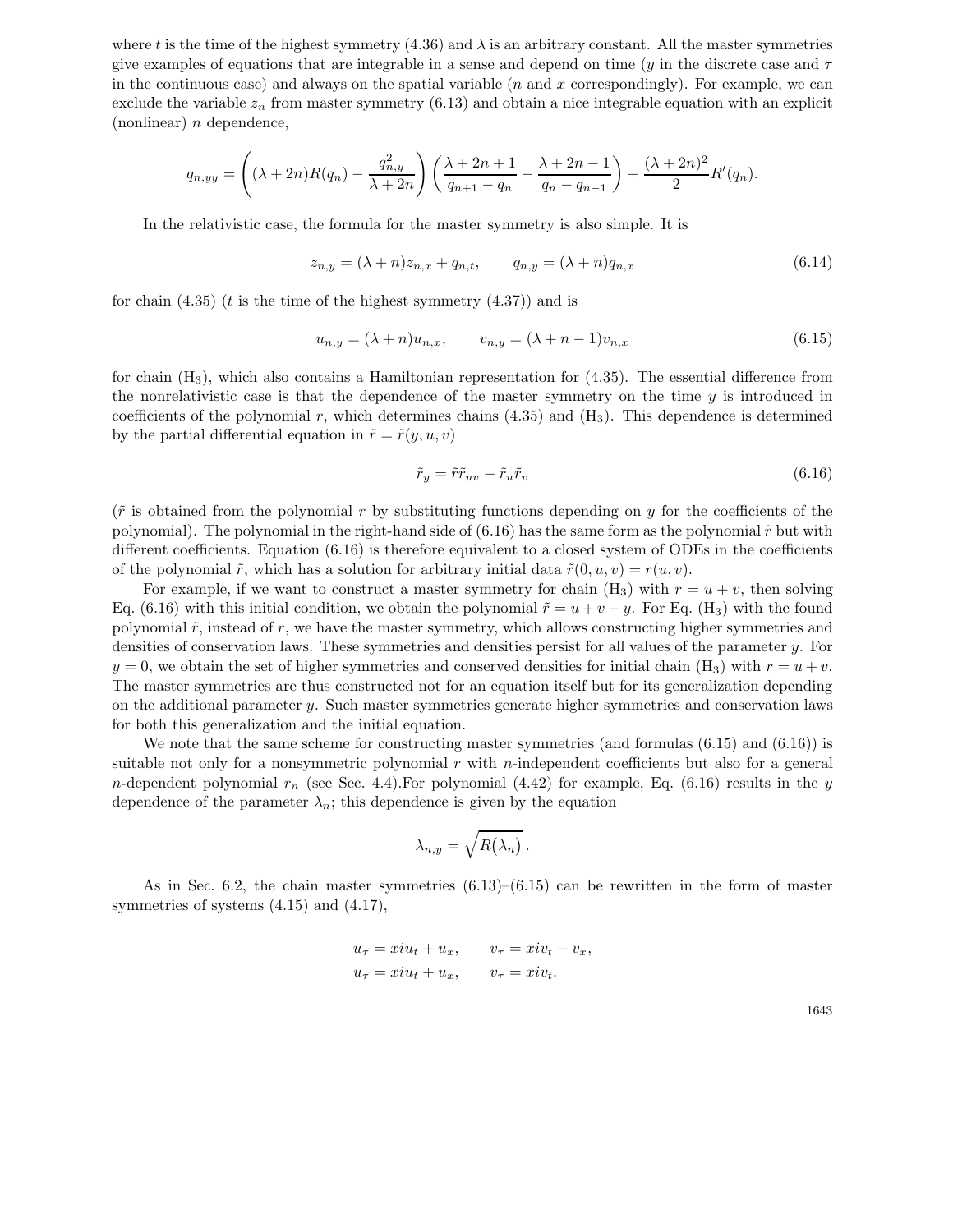In the second case, the dependence on the time  $\tau$  is introduced in the coefficients of the polynomial r again using Eq. (6.16), in which the variable y is replaced by  $\tau$ . Using transition formulas (4.18), (4.20), and (4.21), we can prove that the master symmetry in the first case coincides with the master symmetry of Landau–Lifshitz equation (4.19).

The Sklyanin chain, which was discussed in Sec. 5.2, must presumably have a local master symmetry because the chain is an elliptic-type equation. However, we presently know such a master symmetry only for the particular case corresponding to the Heisenberg magnet, namely, for chain  $(5.9)$  with  $b = 0$  and  $a=1$ :

$$
s_{n,y} = \left[ s_n, \frac{(\varepsilon + n)s_{n+1}}{1 + \langle s_n, s_{n+1} \rangle} + \frac{(\varepsilon + n - 1)s_{n-1}}{1 + \langle s_n, s_{n-1} \rangle} \right]
$$

# **7. Necessary condition for the integrability of two-dimensional equations**

We now consider equations that can be transformed into their nontrivial master symmetries by proper invertible changes of variables. We call such equations B-integrable (by analogy with the S- and C-integrable Calogero equations). In the one-dimensional case, the Burgers equation

$$
u_t = u_{xx} + 2uu_x
$$

is B-integrable. Substituting

$$
u \to x^{1/2}u, \qquad x \to 2x^{1/2}, \qquad t \to \tau,
$$

it becomes the equation

$$
u_{\tau} = xu_t + u^2 + \frac{3}{2}u_x,
$$

which is its master symmetry. The  $B$ -integrable equations therefore satisfy the conditions

$$
[[D_{\tau}, D_t], D_t] = 0, \qquad D_{\tau} \sim D_t,
$$
\n(7.1)

.

where the respective evolution differentiations  $D_t$  and  $D<sub>\tau</sub>$  correspond to the equation and its master symmetry and the equivalence is up to invertible transformations. Moreover, a master symmetry must increase the order of a symmetry such that the sequence of recursively determined higher symmetries

$$
[D_{\tau}, D_t] = D_{t_1}, \qquad [D_{\tau}, D_{t_k}] = D_{t_{k+1}}
$$

 $(D_{t_k}$  corresponds to the kth higher symmetry) is infinite.

If an equation admits B-integrability, it is necessarily integrable. In the  $(1+1)$ -dimensional case, Bintegrable equations are presumably just linearizable equations, while the situation is changed in the  $(2+1)$ dimensional case. The class of two-dimensional B-integrable equations that are simultaneously S-integrable (i.e., integrable using the inverse scattering method) is rather wide. To demonstrate this, we present several examples pertaining to the Kadomtsev–Petviashvili (KP) and Davey–Stewartson (DS) equations. The definition of B-integrability is constructive, which feeds the hope that it can be used to classify integrable cases and to refine the integrability test. An analogous example (the pointwise relation between the KP equations and the cylindric KP equation) was given in [66].

**7.1. The Kadomtsev–Petviashvili equation.** We discuss the examples pertaining to the KP equation. In [67], the KP equation

$$
u_{t_3} = u_{xxx} - 6uu_x + 3v_{yy}, \qquad v_x = u \tag{7.2}
$$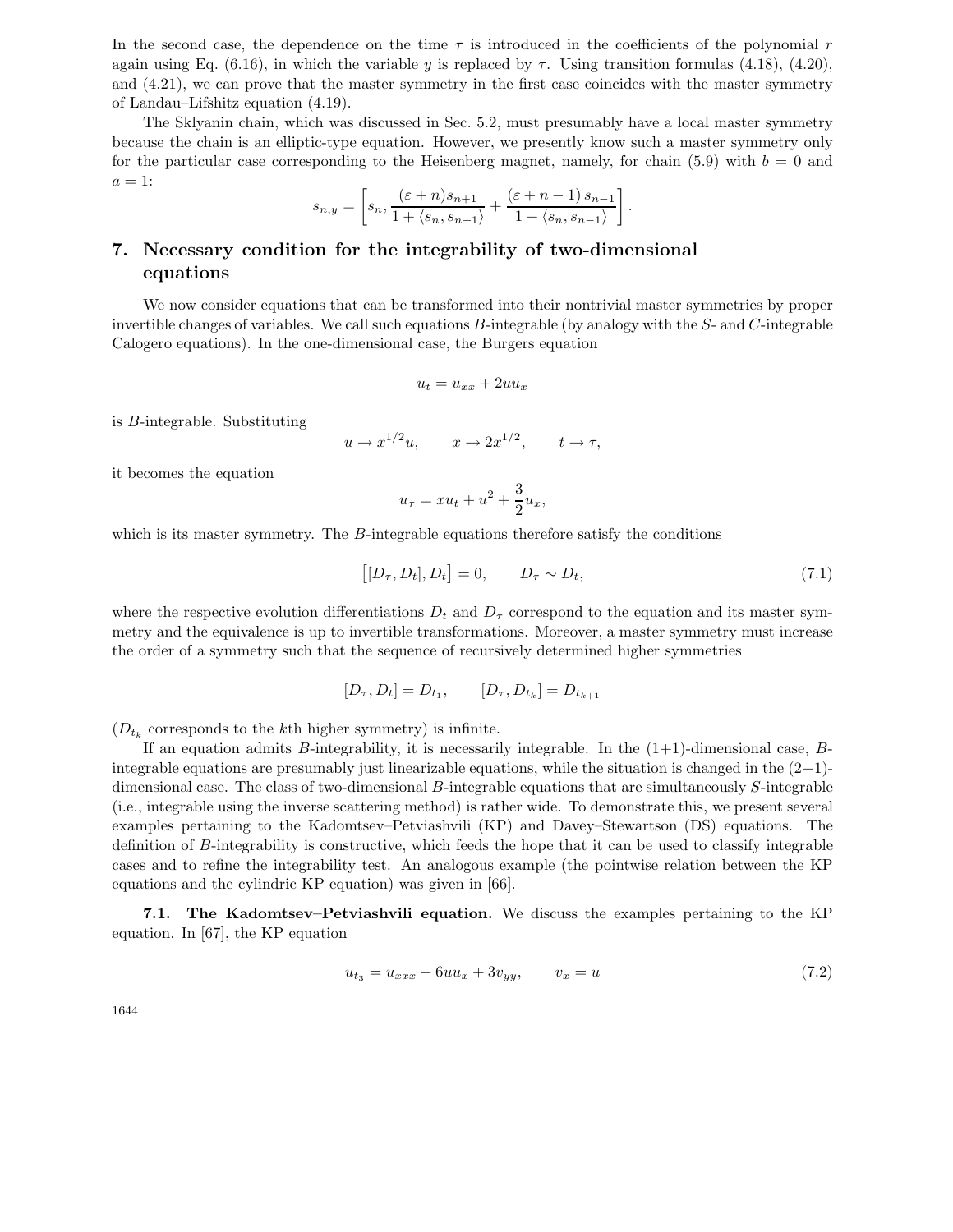was endowed with the master symmetry

$$
u_{\tau_1} = y u_{t_3} - 2u_x + 2x u_y + 4v_y, \tag{7.3}
$$

which in turn can be obtained from the KP equation by a pointwise transformation of the form

$$
\tilde{x} = \xi(x, y),
$$
  $\tilde{y} = \eta(y),$   $\tilde{u} = \alpha(x, y)u + \beta(x, y).$ 

In what follows, we write such changes of variables concisely in the form

$$
x \to \xi(x, y), \qquad y \to \eta(y), \qquad u \to \alpha(x, y)u + \beta(x, y), \tag{7.4}
$$

assuming that the variables  $\tilde{x}$ ,  $\tilde{y}$ , and  $\tilde{u}$  correspond to the initial equation and the variables x, y, and u correspond to its master symmetry. We also often replace the formulas for transformations of  $x$  and  $y$  with the formulas for  $D_x$  and  $D_y$ , which are more convenient for calculations.

In the KP equation, the replacement is

$$
D_x \to y^{1/3} D_x, \qquad D_y \to \frac{1}{3}xy^{-1/3} D_x + y^{2/3} D_y, u \to y^{2/3} (u + a_x), \qquad v \to y^{1/3} (v + a), \qquad a = \frac{x^3}{54y^2} + \frac{x}{3y}
$$
 (7.5)

(the variables x and y then are transformed as  $x \to xy^{-1/3}$  and  $y \to 3y^{1/3}$ ).

The modified KP equation and its master symmetry,

$$
u_t = u_{xxx} - 6u^2 u_x + 6u_x v_y + 3v_{yy}, \qquad v_x = u,\tag{7.6}
$$

$$
u_{\tau} = yu_t - u_x + 2xu_y - u^2 + 3v_y \tag{7.7}
$$

are related to (7.2) and (7.3) by the Miura transformation

$$
\tilde{u} = u_x + u^2 - v_y \tag{7.8}
$$

 $(\tilde{u}$  satisfies the KP equation). The conjugation between change (7.5) and the Miura transformation is a relation that is much more involved than a pointwise transformation. Nevertheless, we also have a pointwise change of variables between  $(7.6)$  and  $(7.7)$  (this change is of form  $(7.4)$ ). The variables x and y are changed as in  $(7.5)$ , and the dependent variables u and v are transformed by the formulas

$$
u \to y^{1/3}(u + a_x), \qquad v \to v + a, \qquad a = \frac{x^2}{12y} - \frac{1}{6}\log y. \tag{7.9}
$$

A higher symmetry of the KP equation is

$$
u_{t_4} = u_{xxy} - 4uu_y - 2u_xv_y + w_{yyy}, \qquad w_x = v. \tag{7.10}
$$

We now consider the integrable equation

$$
u_t = u_{t_4} + \varepsilon u_{t_3},\tag{7.11}
$$

where  $\varepsilon$  is arbitrary, and show that different nontrivial master symmetries can be obtained by different changes of variables.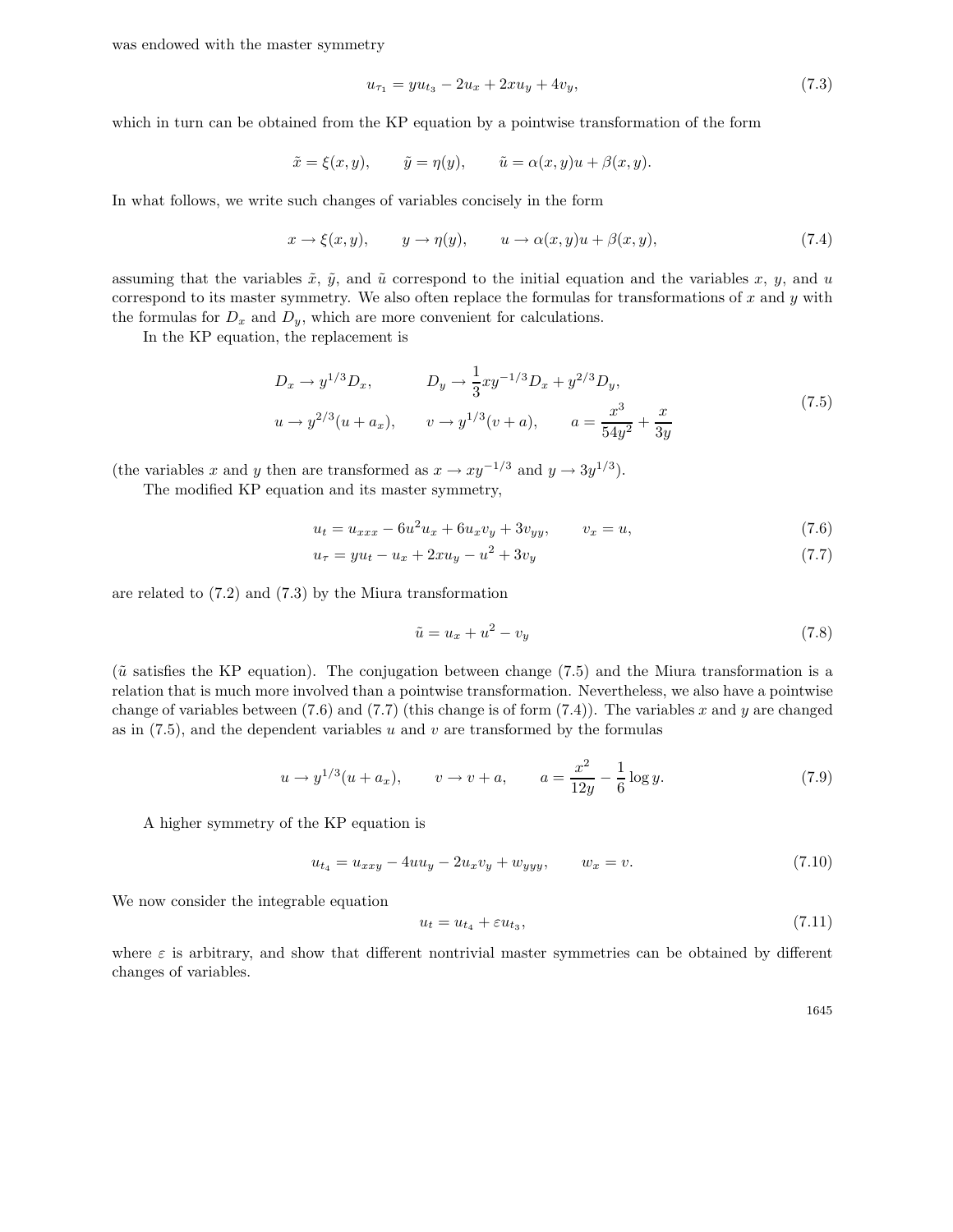The first change of variables,

$$
D_x \to y^{1/4} D_x, \qquad D_y \to \left(\frac{1}{4}xy^{-1/2} - \varepsilon y^{1/4}\right) D_x + y^{1/2} D_y,
$$
  
\n
$$
u \to y^{1/2} (u + a_{xx}), \qquad v \to y^{1/4} (v + a_x), \qquad w \to w + a,
$$
  
\n
$$
a = \frac{x^4}{256y^2} + \left(\frac{3}{16}y^{-1} - \frac{3\varepsilon^2}{8}y^{-1/2}\right)x^2 + 2\varepsilon^3 y^{1/4}x - \frac{3}{8}\log y,
$$

transforms Eq. (7.11) into its master symmetry

$$
u_{\tau_2} = y u_{t_4} + \frac{x}{4} u_{t_3} + u_{xx} - \frac{3}{2} u_y + \frac{3}{2} w_{yy} - \frac{1}{2} v u_x - 2 u^2. \tag{7.12}
$$

The second, simpler change transforms (7.11) into the linear combination  $u_{\tau} = u_{t_4} + k u_{\tau_1}$  of Eq. (7.10) and lower master symmetry (7.3), which is also its nontrivial master symmetry,

$$
D_x \to D_x, \qquad D_y \to (ky - \varepsilon)D_x + D_y,
$$
  

$$
u \to u + a_{xx}, \qquad v \to v + a_x, \qquad w \to w + a,
$$

where

$$
a = -\frac{k}{12}x^3 + \frac{3}{8}(k^2y^2 - \varepsilon^2)x^2 - \left(\frac{7}{16}k^3y^3 - \frac{3}{8}\varepsilon^2ky - k - \varepsilon^3\right)yx + + \frac{k}{96}(15k^3y^3 - 9k\varepsilon^2y - 64k - 48\varepsilon^3)y^3.
$$

This change is analogous to the simpler transformation

$$
D_x \to D_x, \qquad D_y \to 2cyD_x + D_y,
$$
  

$$
u \to u + a_x, \qquad v \to v + a, \qquad a = 2c^2xy^2 - \frac{5}{3}c^3y^4 - \frac{1}{2}cx^2,
$$

which relates the KP equation to its deformation

$$
u_{\tau} = u_{t_3} + 6c\big(xu_x + 2(yu)_y\big).
$$

We note that the equation

$$
u_{\tau_0} = x u_x + 2(y u)_y \tag{7.13}
$$

is then a trivial master symmetry. Indeed, giving the variables x, y, and u the respective weights  $-1, -2,$ and 2 (i.e.,  $D_x$  and  $D_y$  have the respective weights 1 and 2) and the differentiations  $D_{t_n}$  and  $D_{\tau_n}$  the weights n, Eqs. (7.2) and (7.10) become homogeneous with the homogeneity powers 5 and 6, and master symmetries (7.3), (7.12), and (7.13) have the homogeneity powers 3, 4, and 2. The master symmetries  $D_{\tau_n}$ increase the degrees of higher symmetries by n.

We showed in Sec. 2 that Painlevé equations  $(P_1)$ – $(P_5)$  describe stationary solutions of deformations of the KdV and NS equations. The two-dimensional analogue of Eq. (2.2) is the linear combination

$$
u_t = c_2 u_{\tau_2} + c_1 u_{\tau_1} + c_0 u_{\tau_0}.\tag{7.14}
$$

However, this combination can be reduced to Eq. (7.10) (for  $c_2 \neq 0$ ) or to (7.2) (for  $c_2 = 0$ ,  $c_1 \neq 0$ ) by a pointwise substitution, which leaves time the invariant variable, and the stationarity condition then does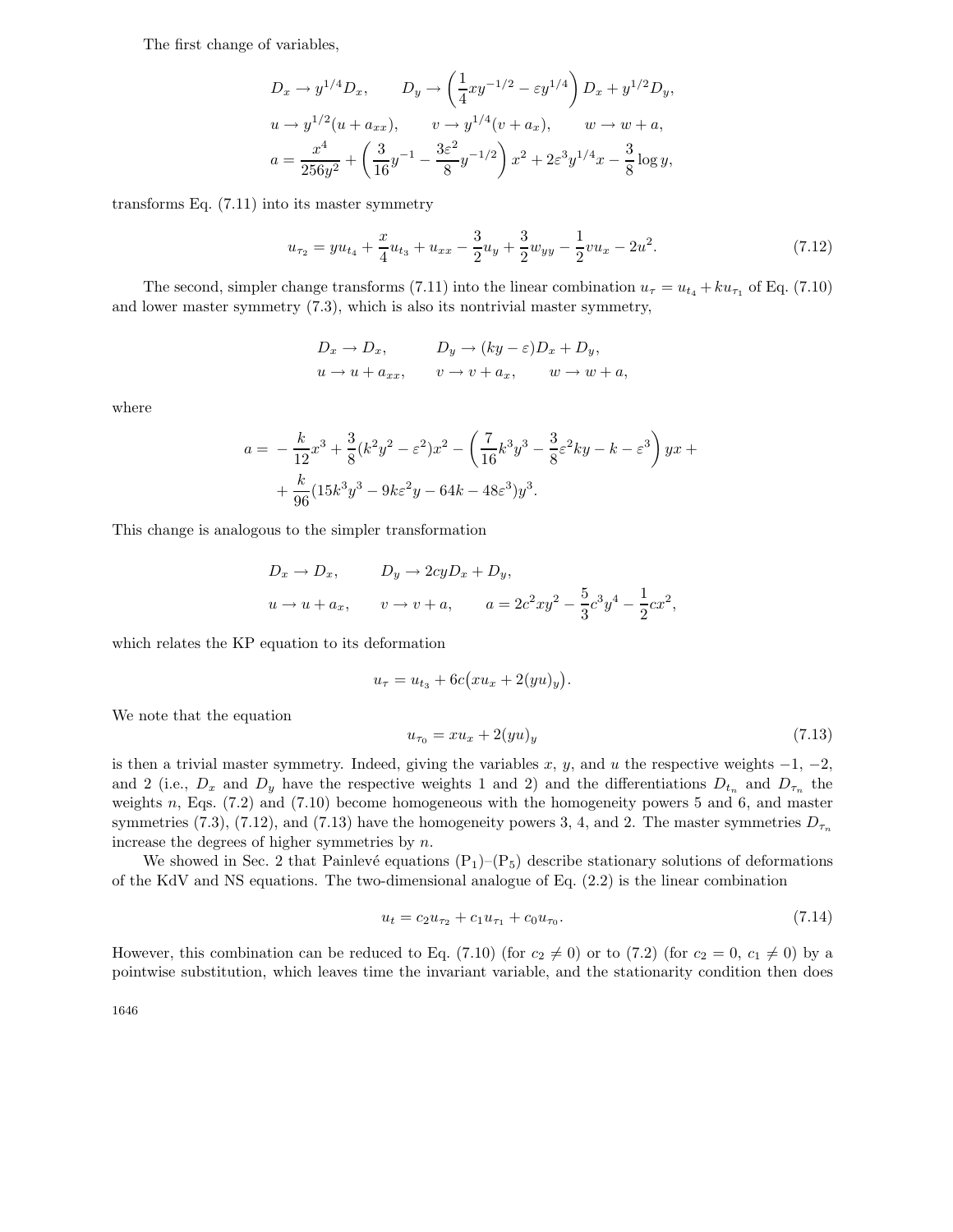not lead to "two-dimensional" Painlevé equations. For example, for  $c_2 = 0$ , the stationary equation is pointwise equivalent to the Boussinesq equation

$$
(u_{xxx} - 6uu_x)_x + 3u_{yy} = 0.
$$

On the other hand, Eqs. (7.14) determine the two-dimensional analogue of the Painlevé equation therefore relating it not only to the Boussinesq equation itself (see, e.g., [68]) but also to its higher symmetry.

All the above changes of variables belong to the group of gauge transformations of the auxiliary linear problem for the KP equation,

$$
\psi_y = \psi_{xx} - u\psi,\tag{7.15}
$$

which is a two-dimensional analogue of the one-dimensional Schrödinger spectral problem  $(2.5)$ . The gauge transformations are

$$
D_x \to aD_x, \qquad D_y \to 2a^2 \sigma_x D_x + a^2 D_y, \qquad \psi \to e^{\sigma} \psi,
$$
  

$$
u \to a^2 (u + \sigma_{xx} - \sigma_x^2 - \sigma_y), \qquad \sigma = \frac{a'}{4a} x^2 + bx + c,
$$

where a, b, and c are arbitrary functions of y. In particular, replacement  $(7.5)$  together with the formula  $\psi \rightarrow y^{-1/6} \exp(x^2/12y) \psi$  transforms the symmetry of linear problem (7.15)

$$
\psi_t = A(y)\psi_{xxx} + \frac{1}{2}xA'\psi_{xx} - \frac{3}{2}Au\psi_x - \frac{1}{4}(3A(u_x + v_y) + A'(2xu + v))\psi
$$

with  $A = 1$ , which corresponds to the KP equation, into the symmetry with  $A = y$ , which corresponds to its master symmetry (7.3). We note that the function  $\psi_x/\psi$  satisfies modified KP equation (7.6) and its master symmetry (7.7). This formula determines the transformation inverse to Miura transformation (7.8).

To conclude this section, we recall the well-known matrix KP equation, which is also B-integrable. It is easy to verify that the equation

$$
u_t = u_{xxx} - 3(uu_x + u_x u - v_{yy} + v_y u - uv_y), \qquad v_x = u,
$$

where  $u \in Mat_n(\mathbb{R})$ , and its master symmetry

$$
u_{\tau} = yu_t - 2u_x + 2xu_y + 4v_y + uv - vu
$$

are mutually related by the same change of variables (7.5) as in the scalar case.

**7.2. The Davey–Stewartson equation.** The class of equations discussed in this section differs from the previous one by simpler formulas for transformations of the independent variables  $x$  and  $y$ . These replacements belong to the group of gauge transformations

$$
D_x \to a(x)D_x, \qquad D_y \to b(y)D_y, \qquad \psi \to c(x)\psi,
$$
  

$$
u \to a\left(u + \frac{c'}{c}\right), \qquad v \to abv
$$
 (7.16)

of the spectral problem

$$
\psi_{xy} = u\psi_y + v\psi. \tag{7.17}
$$

Equation (7.17) is a two-dimensional analogue of spectral problem (2.6) with arbitrary parameters, and (7.15) is an analogue of reduced problem (2.5). We consider the basic examples of equations that are integrable through (7.17) and are hence close to the DS equation.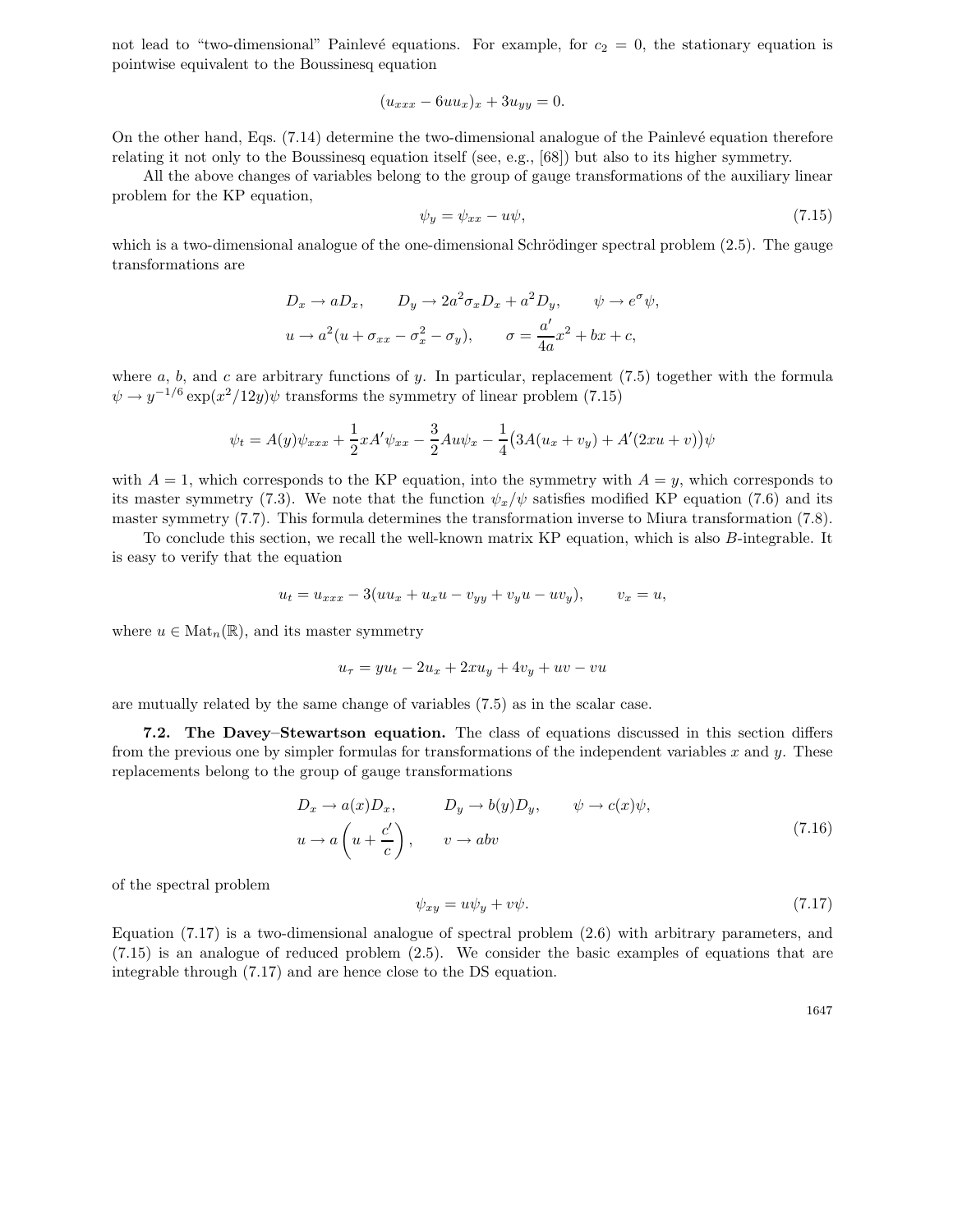**Example 1.** Starting with the linear equation

$$
\psi_t = A(x)\psi_{xx} - (2Aw_x + A_xw)\psi,
$$

we obtain the systems

$$
u_t = (u_x + u^2 - 2w_x)_x, \qquad v_t = (-v_x + 2uv)_x, \qquad w_y = v,
$$
\n(7.18)

$$
u_{\tau} = (x(u_x + u^2 - 2w_x) - w)_x, \qquad v_{\tau} = (x(-v_x + 2uv) - v)_x,
$$
\n(7.19)

corresponding to  $A = 1$  and  $A = x$  respectively. The second system is the master symmetry of the first system. In particular,  $[D_\tau, D_t] = 2D_{t'}$ , where the differentiation w.r.t. t' determines the higher symmetry of system (7.18)

$$
u_{t'} = (u_{xx} + 3uu_x + u^3 - 3uw_x - 3w_{1,x})_x,
$$
  

$$
v_{t'} = (v_{xx} - 3uv_x + 3u^2v - 3vw_x)_x, \qquad w_{1,y} = uv.
$$

Systems (7.18) and (7.19) are related by the pointwise substitution

$$
D_x \to x^{1/2} D_x, \qquad D_y \to D_y,
$$
  
\n
$$
u \to x^{1/2} u - \frac{1}{4} x^{-1/2}, \qquad v \to x^{1/2} v, \qquad w \to x^{1/2} w - \frac{3}{16} x^{-1/2},
$$
\n(7.20)

i.e., system (7.18) is B-integrable.

The following three examples, as well as the example with the modified KP equation, demonstrate that a pointwise equivalence between an equation and its master symmetry can survive even noninvertible transformations and reductions.

**Example 2.** The following formulas determine the system and its master symmetry:

$$
u_t = u_{xx} + 2uw_x, \t -v_t = v_{xx} + 2vw_x, \t w_y = uv,
$$
(7.21)

$$
u_{\tau} = xu_t + uw + (2k+1)u_x, \qquad v_{\tau} = xv_t - vw + (2k-1)v_x.
$$
 (7.22)

They are related to (7.18) and (7.19) by the transformation

$$
\tilde{u} = \frac{u_x}{u}, \qquad \tilde{v} = -uv
$$

(the tilde denotes variables in systems (7.18) and (7.19)). Strictly speaking, this transformation is consistent with master symmetry (7.22) at  $k = -1/2$ , but the parameter k can be arbitrary in general because it corresponds to adding a classical symmetry. For  $k = \pm 1/4$ , Eqs. (7.21) and (7.22) are related by the pointwise transformation given by formulas (7.20) and

$$
u \to x^{1/4+k}u, \qquad v \to x^{1/4-k}v, \qquad w \to x^{1/2}w. \tag{7.23}
$$

To pass to the DS equation, we relabel the evolution differentiations  $D_t$  and  $D_\tau$  corresponding to (7.21) and (7.22) with  $D_{t+}$  and  $D_{\tau+}$ . The involution

$$
x \leftrightarrow y, \qquad D_{t_+} \leftrightarrow D_{t_-}, \qquad D_{\tau_+} \leftrightarrow D_{\tau_-}, \qquad w \leftrightarrow \hat{w} \tag{7.24}
$$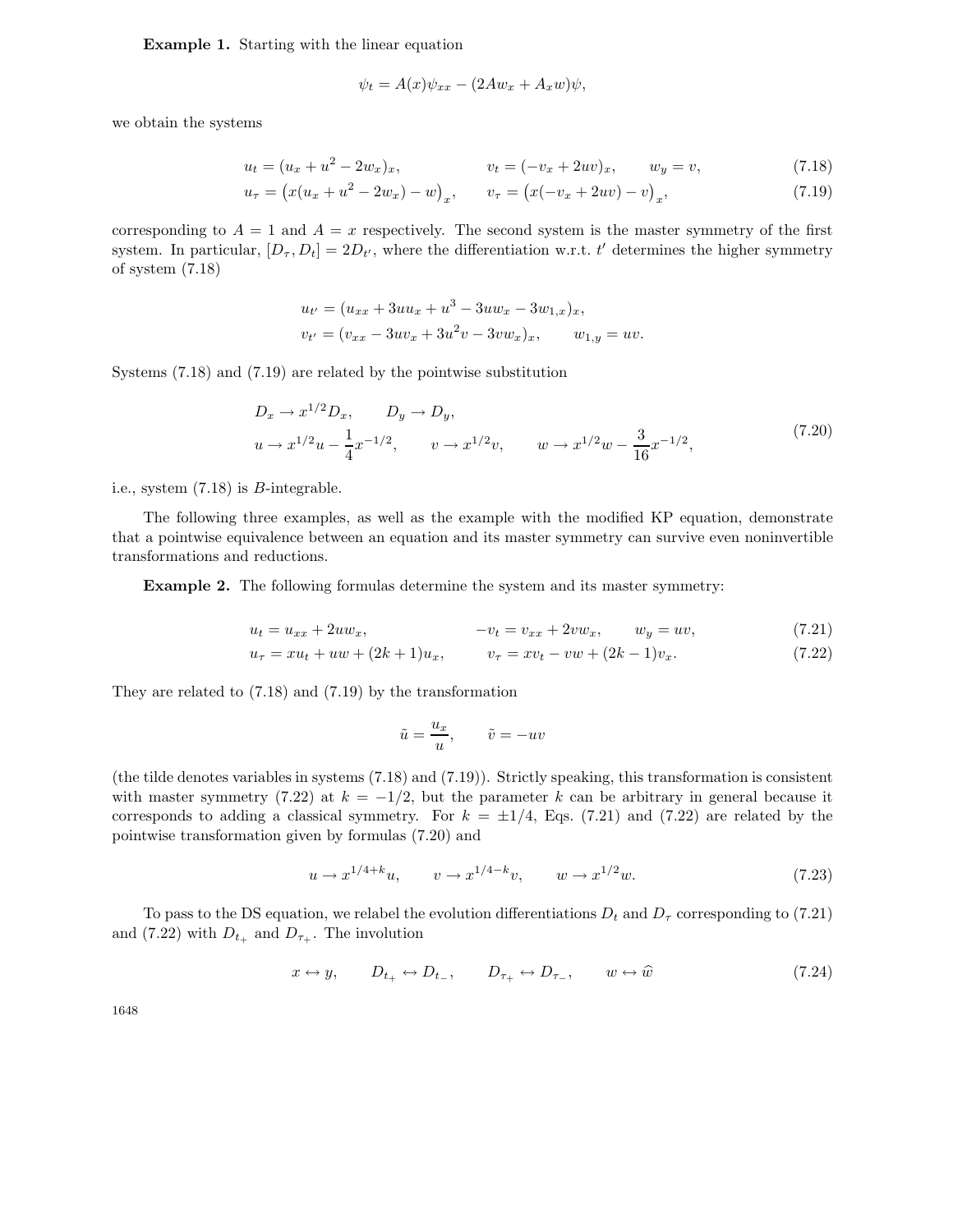results in the system, the master symmetry, and the pointwise transformation relating them dual to (7.21)– (7.23). For example, the system of equations dual to (7.21) is

$$
u_{t-} = u_{yy} + 2u\hat{w}_y, \qquad -v_{t-} = v_{yy} + 2v\hat{w}_y, \qquad \hat{w}_x = uv.
$$
 (7.25)

The differentiations  $D_{t+}$  and  $D_{t-}$  commute, and their linear combination therefore results in the integrable system of equations (cf. Sec. 5.2)

$$
u_t = \alpha u_{t+} + \beta u_{t-}, \qquad v_t = \alpha v_{t+} + \beta v_{t-}.
$$
\n(7.26)

In particular, the condition  $\beta = \pm \alpha$  corresponds to the DS equation. The composition of replacement (7.20), (7.23) and the dual replacement transforms system (7.26) into the master symmetry corresponding to the differentiation  $D_{\tau} = \alpha D_{\tau_+} + \beta D_{\tau_-}$ . System (7.26) with arbitrary  $\alpha$  and  $\beta$  and therefore the DS equation are then B-integrable. We note that the differentiation  $D_{\tau+}$  commutes with  $D_{t-}$ , which follows because replacement (7.20), (7.23) leaves the variable y invariant and does not change system (7.25). The differentiations  $D_{\tau-}$  and  $D_{t+}$  commute for the same reason.

**Example 3.** The higher symmetry of system  $(7.21)$  constructed using  $(7.22)$  is

$$
u_{t_3} = u_{xxx} + 3u_x D_y^{-1}(uv)_x + 3u D_y^{-1}(u_x v)_x,
$$
  
\n
$$
v_{t_3} = v_{xxx} + 3v_x D_y^{-1}(uv)_x + 3v D_y^{-1}(uv_x)_x.
$$
\n(7.27)

It admits the reduction  $v = 1$ , which results in the equation

$$
u_t = (u_{xx} + 3uw_x)_x, \qquad w_y = u. \tag{7.28}
$$

The master symmetry and the replacement, which allows constructing this master symmetry, are

$$
u_{\tau} = (x(u_{xx} + 3uw_x) + u_x + uw)_x,
$$
\n
$$
u_{\tau} = (x(u_{xx} + 3uw_x) + u_x + uw)_x,
$$
\n
$$
u_{\tau} = (x(u_{xx} + 3uw_x) + u_x + uw)_x,
$$
\n
$$
u_{\tau} = (x(u_{xx} + 3uw_x) + u_x + uw)_x,
$$
\n
$$
u_{\tau} = (x(u_{xx} + 3uw_x) + u_x + uw)_x,
$$
\n
$$
u_{\tau} = (x(u_{xx} + 3uw_x) + u_x + uw)_x.
$$
\n
$$
u_{\tau} = (x(u_{xx} + 3uw_x) + u_x + uw)_x.
$$
\n
$$
u_{\tau} = (x(u_{xx} + 3uw_x) + u_x + uw)_x.
$$
\n
$$
u_{\tau} = (x(u_{xx} + 3uw_x) + u_x + uw)_x.
$$

$$
D_x \to x^2 D_x, \qquad D_y \to D_y,
$$
  

$$
u \to x^{1/3}u, \qquad w \to x^{1/3}w - \frac{1}{18}x^{-2/3}.
$$
 (7.30)

For example, this master symmetry generates the higher symmetry  $[D_{\tau}, D_t]=3D_{t_5}$ ,

$$
u_{t_5} = (u_{xxxx} + 5(u_x w_x)_x + 5u(w_{xxx} + w_x^2 + w_{1,x}))_x,
$$

where  $w_1$  is nonlocal and such that  $w_{1,y} = uw_x$ .

Equations (7.28) and (7.29) arise from the compatibility condition for the two linear problems

$$
\psi_{xy} + u\psi = 0, \qquad \psi_t = A(x)\psi_{xxx} + A'\psi_{xx} + C\psi_x, \qquad C = 3Aw_x + A'w
$$

corresponding to the respective choices  $A = 1$  and  $A = x$ . The form of the linear problem suggests that we deal with the Veselov–Novikov hierarchy [69–71]. Using involution (7.24) as in Example 2, we obtain the equation

$$
u_{t'} = (u_{yy} + 3u\widehat{w}_y)_y, \qquad \widehat{w}_x = u \tag{7.31}
$$

and can prove that the equations, which correspond to differentiations of the form  $D_{\hat{t}} = \alpha D_t + \beta D_{t'}$  and hence the Veselov–Novikov equation, are B-integrable.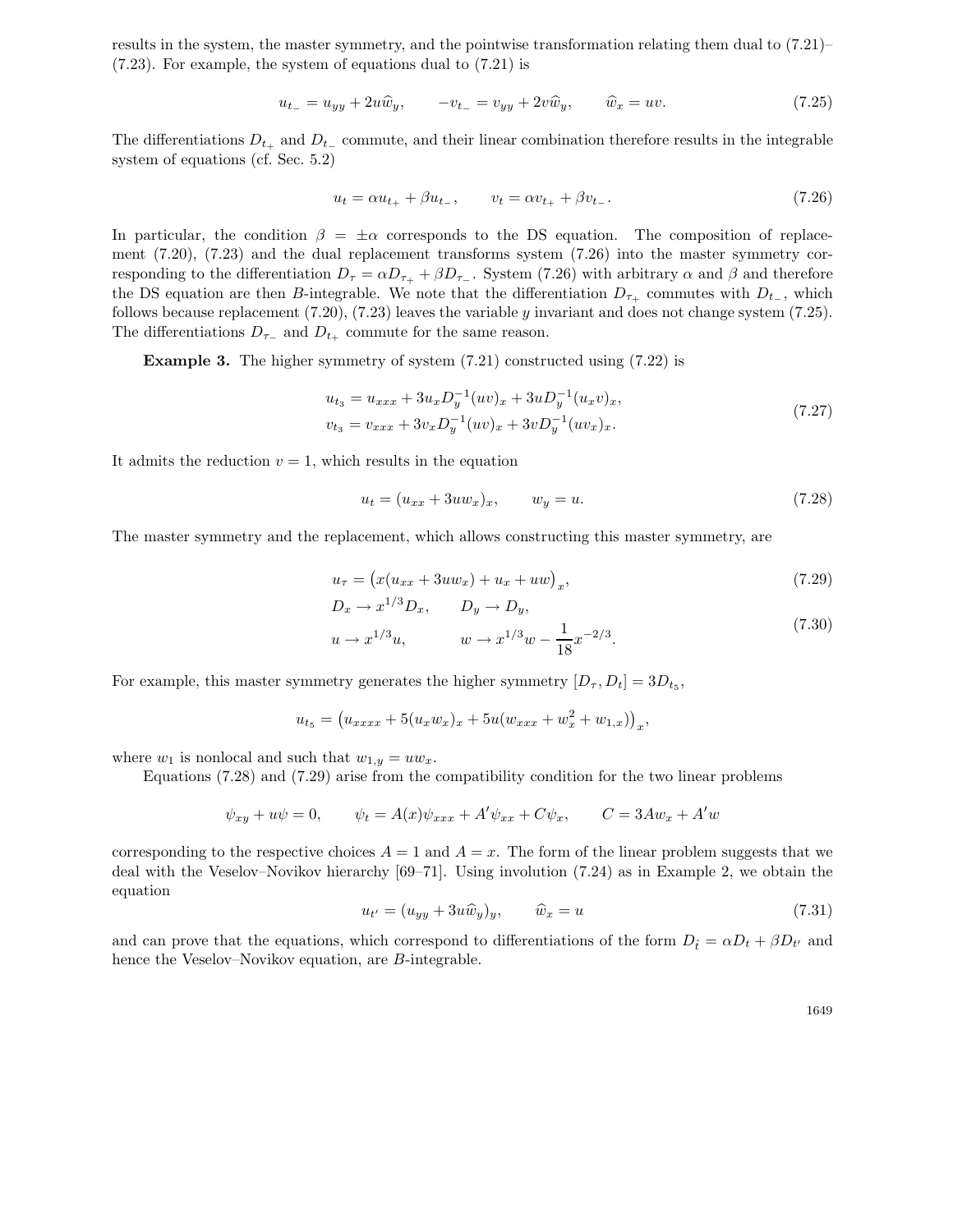**Example 4.** The reduction  $v = u$  of system (7.27) results in the equation

$$
u_t = u_{xxx} + 3u_x w_x + \frac{3}{2} u w_{xx},
$$
  $w_y = u^2.$ 

This reduction has all the properties of the preceding two examples. In particular, the master symmetry

$$
u_{\tau} = xu_t + \frac{3}{2}u_{xx} + 3u_x w + 2uw_x
$$

can be obtained using the pointwise transformation

$$
D_x \to x^{1/3} D_x, \qquad D_y \to D_y,
$$
  

$$
u \to x^{1/6} u, \qquad w \to x^{1/3} w - \frac{7}{72} x^{-2/3}.
$$

Using involution (7.24), we can prove the B-integrability of an arbitrary linear combination.

**7.3. The two-dimensional Boussinesq equation.** We now discuss the hierarchy of the system of equations

$$
u_t = u_{xx} + 2v_x, \qquad -v_t = v_{xx} - 2uu_x + 2u_y,\tag{7.32}
$$

which differs from those above from the standpoint of B-integrability and provides a negative example. System  $(7.32)$  generalizes  $(Bq_1)$  in the list of systems of the Boussinesq equation type in Appendix 1. We can exclude the variable  $v$  by differentiating the first equation w.r.t.  $t$ , which results in the equation

$$
u_{tt} = D_x(u_{xxx} + 4uu_x - 4u_y).
$$
 (7.33)

Up to the redefinition  $y \leftrightarrow t$  and scalings, it is KP equation (7.2). To be precise, the independent variables  $t_3$  and y in the KP equation become the respective y and t variables in Eq. (7.33). We can easily rewrite higher symmetries in the new variables and, in particular, obtain the higher symmetry of system  $(7.32)$ 

$$
u_{t_4} = D_x(u_{xxx} + 2u_y + 2v_{xx} + 2uu_x + 4uv) + 4v_y,
$$
  

$$
-v_{t_4} = D_x\left(v_{xxx} + 2v_y + 2u_{xy} - 2uu_{xx} - u_x^2 + 2uv_x - 2v^2 - \frac{4}{3}u^3\right) + 4w_{yy}
$$
(7.34)

from (7.10), where  $w_x = u$ .

On the one hand, the master symmetry for system (7.32) cannot be related to the very equation by a pointwise transformation as was the case in the previous examples. Indeed, if such a system existed, a master symmetry would become local and therefore generate local higher symmetries, while higher symmetries of (7.32) are nonlocal. On the other hand, the pointwise transformation in (7.34),

$$
D_x \to y^{1/4} D_x, \qquad D_y \to y^{3/4} D_y + \frac{1}{4} xy^{-1/4} D_x,
$$
  

$$
u \to y^{1/2} u + \frac{1}{4} xy^{-1/2}, \qquad v \to y^{3/4} v, \qquad w \to y^{1/4} w + \frac{1}{8} x^2 y^{-3/4},
$$

corresponds to the master symmetry

$$
u_{\tau} = yu_{t_4} + xu_t + \frac{5}{2}u_x + 4v,
$$
  

$$
v_{\tau} = yv_{t_4} + xv_t - u_{xx} - \frac{5}{2}v_x - 5w_y + u^2.
$$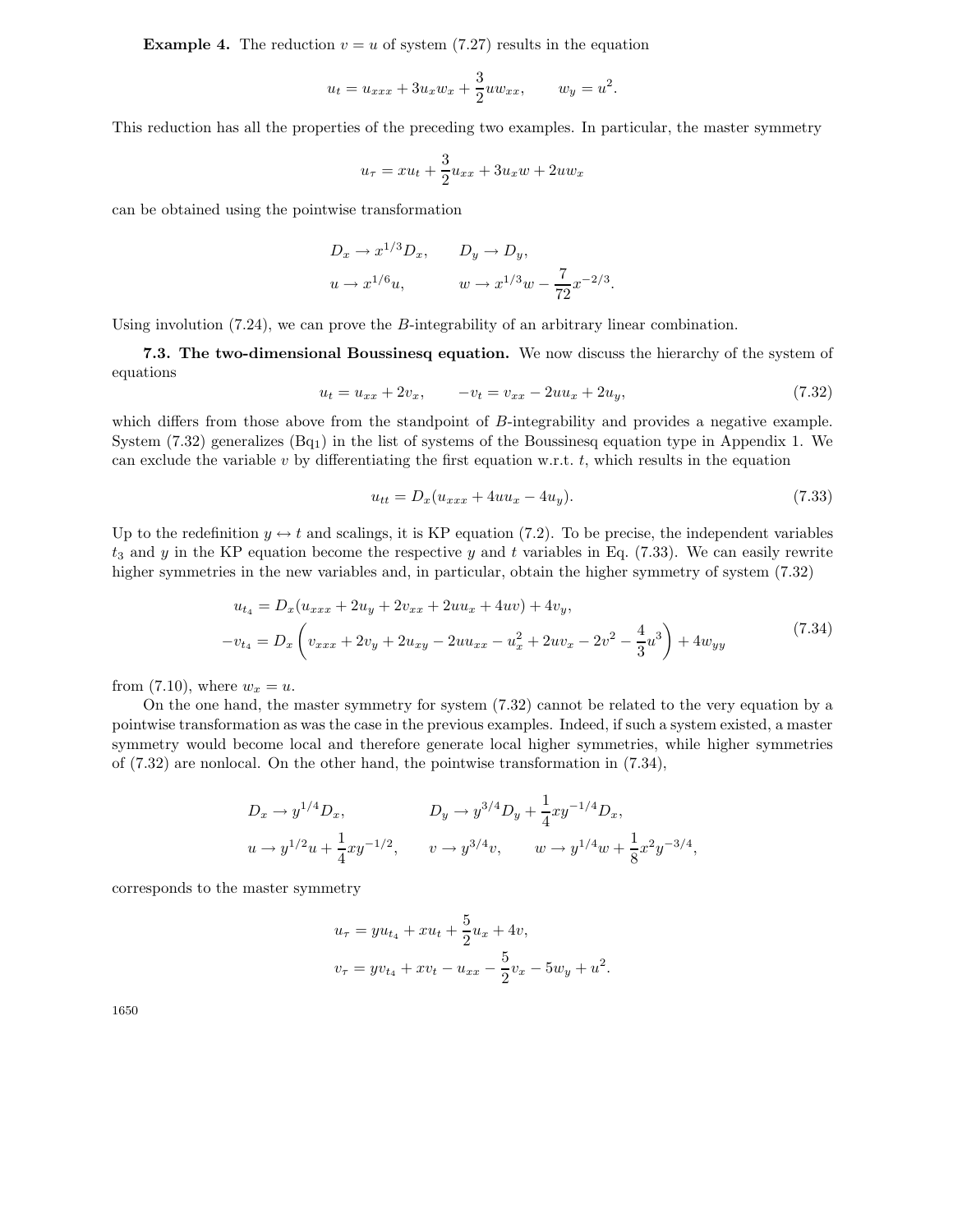In particular, letting  $D_{t_1}$  and  $D_{t_3}$  denote the differentiations corresponding to the respective equations  $u_{t_1} = u_x$  and  $u_{t_3} = u_y$ , we obtain

$$
\mathrm{ad}_{D_{\tau}}\colon D_{t_1}\to D_t\to D_{t_3}\to D_{t_4}.
$$

We therefore have a mismatch on the very first step; all other hierarchy members presumably remain B-integrable.

Similar examples exist for  $(1+1)$ -dimensional equations, where the integrability within the symmetry approach naturally means the existence of infinite hierarchies of local higher symmetries and conservation laws. This integrability can sometimes be broken by a simple transformation analogous to  $\tilde{u} = u_x$ . Such examples nevertheless do not distort the picture, and we can use this definition for classifying and testing. One such example pertains to system of equations  $(Bq_1)$  in Appendix 1, whose two-dimensional generalization is system (7.32). The transformation  $\tilde{u} = u$ ,  $\tilde{v} = v_x - u^2/2$  results in the system

$$
u_t = u_{xx} + p, \qquad v_t = -v_{xx} + u_x^2 - up, \qquad p = 2v + u^2. \tag{7.35}
$$

Equations (A.6) imply that  $\rho_2 = 4u + \text{const}$ , but this function is not a conserved density. System (7.35), in contrast to  $(Bq<sub>1</sub>)$ , therefore cannot have local conservation laws and higher symmetries.

**7.4. The calculation technique.** In fact, we must not use the auxiliary linear problem to verify conditions (7.1). We now describe this procedure with the example of the equation

$$
u_{yt} + \alpha u_x u_{xy} + \beta u_y u_{xx} + u_{xxxy} = 0, \qquad \alpha \beta \neq 0.
$$
 (7.36)

The known test indicates that it is integrable only for  $\alpha = \beta$  (see [72, 73]).

The first problem is the choice of the general form of the change of variables. In the scalar equation case, we must a priori admit arbitrary contact transformations (for systems, they are exhausted by pointwise transformations according to the classic Bäcklund result, but we must also include invertible differential substitutions). Nevertheless, in the most of the significant examples, it suffices to consider pointwise substitutions of the form

$$
x \to \xi(x, y), \qquad y \to \eta(x, y), \qquad u \to \varphi(u, x, y). \tag{7.37}
$$

Roughly speaking, this corresponds to equations with constant coefficients in the principal linear part. Nonlocal terms of an equation provide corrections to the form of the replacement. Indeed, in practice, the structures of singularities of an equation and of its master symmetry coincide. Because the operators  $D_x$ and  $D_y$  under replacement (7.37) are changed as

$$
D_x \to \frac{1}{\Delta} (\eta_y D_x - \eta_x D_y), \qquad D_y \to \frac{1}{\Delta} (\xi_x D_y - \xi_y D_x)
$$
\n(7.38)

(where  $\Delta = \xi_x \eta_y - \xi_y \eta_x$ ), which implies that if, for instance, the equation contains the operator  $D_y^{-1}$  (as is the case for Eq. (7.28)), then  $\xi_y = 0$ . Indeed, supposing the opposite, we find that the operator  $D_n^{-1}$ transforms into the operator that is inverse to the operator in the right-hand side of (7.38), which drives the master symmetry out of the limits of the class under consideration. Analogously, if an equation contains the operator  $D<sub>x</sub><sup>-1</sup>$  (as is the case for KP equation (7.2)), then  $\eta_x = 0$ . Eventually, for equations containing nonlocalities of both types in the right-hand side, we have  $\xi_y = \eta_x = 0$ , which means that we deal with the simplest change of variables. The Veselov–Novikov equation, which is a linear combination of Eqs. (7.28) and (7.31), has such a structure.

In all the examples above, the replacement was linear in  $u$ . This is because a nonlocality of the type  $D_{x}^{-1}(u)$  must be expressed through a nonlocality of the same type. Of course, if we "distort" an equation with such a nonlocality by a transformation  $u = f(\tilde{u})$ , then the linearity of the substitution is broken.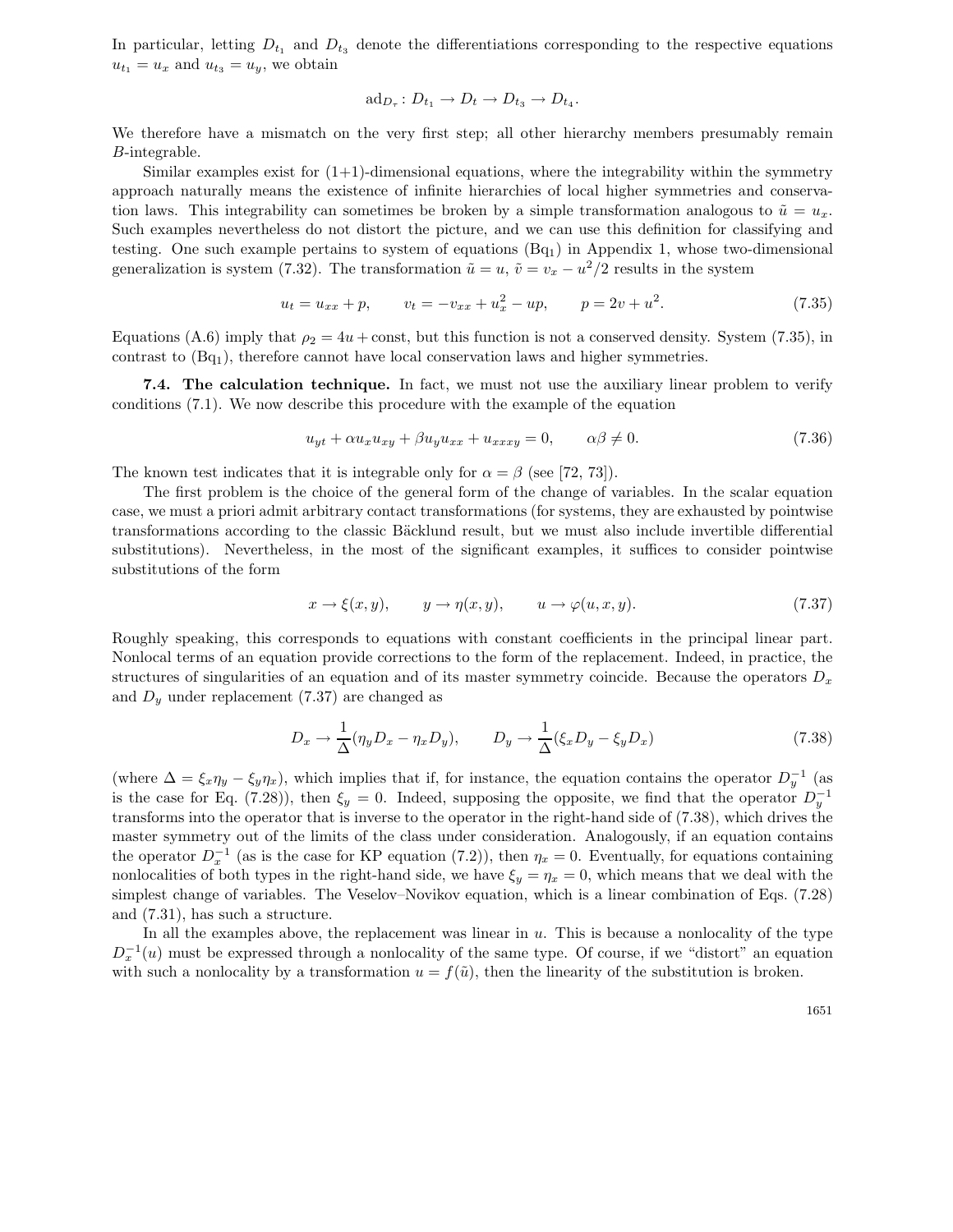The above reasoning is by no means rigorous; it only clarifies how the form of an equation determines the form of the substitution. However, we can easily prove it for a concrete equation by analyzing determining relation (7.1).

The second problem is the problem of nonlocalities, which is general for the theory of two-dimensional integrable equations. We do not propose new tools for solving it and only briefly discuss the specific properties of our problem.

In the simplest cases, we can work with local equations at the price of abandoning the evolution property. For example, an equation of the form (which is true for Eq. (7.36))

$$
u_{y,t} = F(x, y, u, u_x, u_y, u_{xx}, u_{xy}, u_{yy}, \dots)
$$

can be transformed by replacement (7.37) with  $\xi_y = 0$  into an equation of the form

$$
u_{y,\tau} = G(x, y, u, u_x, u_y, u_{xx}, u_{xy}, u_{yy}, \dots).
$$

Defining

$$
u_{y,t'} = H = D_{\tau}(F) - D_t(G),
$$

we can in principle verify the equality  $R = D_t(H) - D_{t'}(F) = 0$ . The difficulty is that this equality now contains not only derivatives w.r.t. x and y but also w.r.t. t, t', and  $\tau$ . We can eliminate these derivatives using a multiple differentiation w.r.t. y, which also produces the condition for the equation  $R = 0$  to be consistent with the initial equation.

It is more convenient to work with the evolutionary type of equations. Replacing  $t \to -t$  and  $\alpha u_y \to 3u$ , we can reduce Eq. (7.36) to the form

$$
u_t = u_{xxx} + 3uD_y^{-1}u_{xx} + 3\lambda u_x D_y^{-1}u_x, \tag{7.39}
$$

which coincides with (7.28) for  $\lambda = 1$  (which corresponds to  $\alpha = \beta$ ). When verifying determining relation (7.1), we encounter the need to further replace the changes around nonlocalities. We must then take the integration constants into account; for example, the nonlocality of  $D_{\nu}^{-1}u$  is transformed as

$$
D_y^{-1}u \to D_y^{-1}(\eta_y \varphi(u, x, y)) + \mu(x).
$$

If we have several nonlocalities, we must introduce several functions  $\mu$ .

In conclusion, we note that the operator language is convenient for actual calculations where the equality of functions is replaced by the condition for equality of the corresponding pseudodifferential operator of the form

$$
\sum_{i,j<\infty} a_{ij} D_x^i D_y^j = \sum_{i<\infty} A_i D_x^i,
$$

obtained by the linearization. Determining equation (7.1) is then replaced by the relations

$$
[F_*, H_*] + D_{t'}(F_*) - D_t(H_*) = 0, \qquad H_* = [F_*, G_*] + D_{\tau}(F_*) - D_t(G_*), \tag{7.40}
$$

where  $F_*, G_*,$  and  $H_*$  are the linearization operators for the right-hand sides of the equation, its master symmetry, and their commutator, i.e.,

$$
u_t = F
$$
,  $u_\tau = G$ ,  $u_{t'} = H = D_\tau(F) - D_t(G)$ .

We analyze relation  $(7.40)$  step by step, subsequently fitting the replacement form. For example, to verify the linearity of a replacement, we can verify it only for the first two terms in  $F_*$  and in  $G_*$ . We have

$$
F_* = D_x^3 + u D_y^{-1} D_x^2 + \dots
$$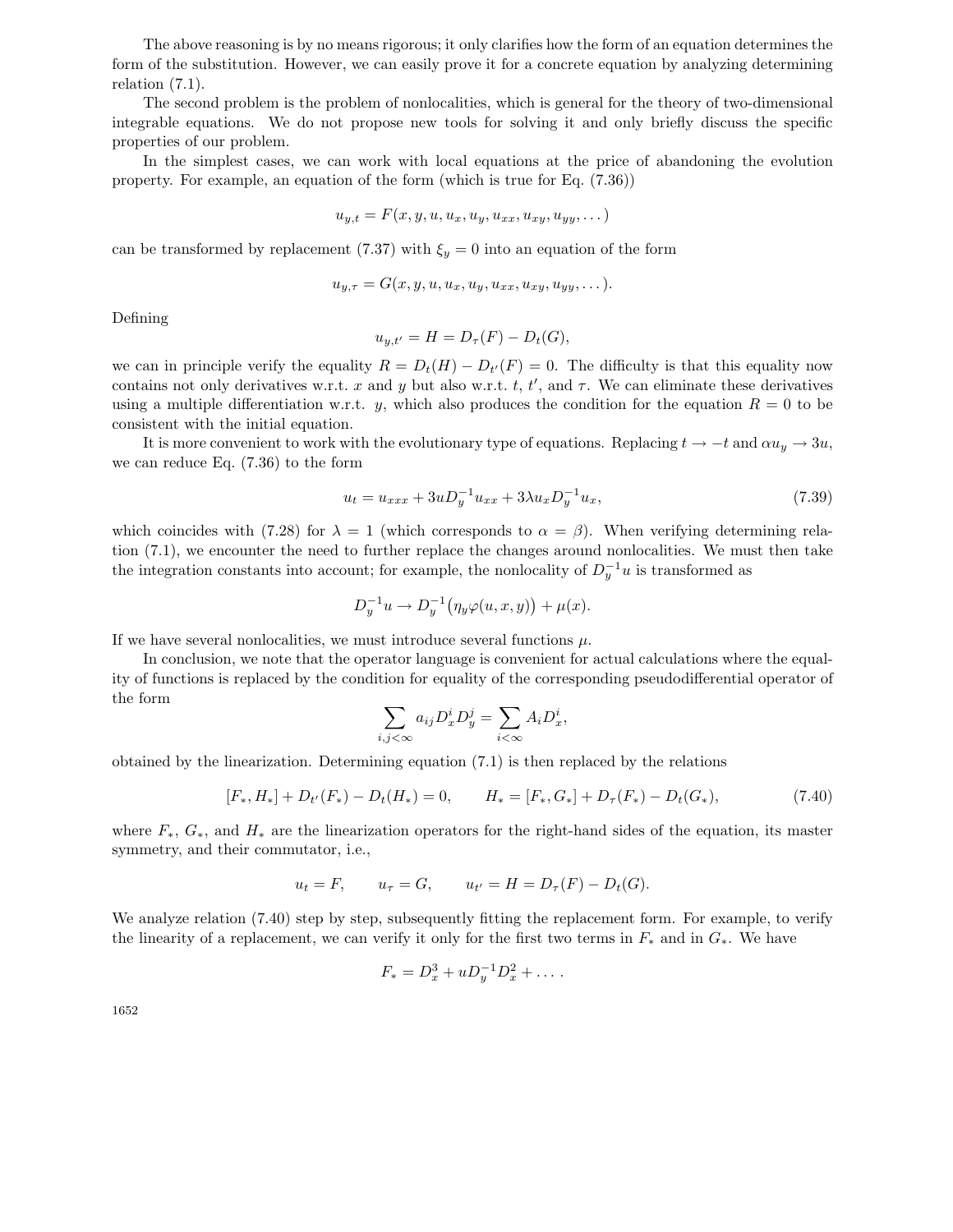Because the nonlocality is related to  $D_y^{-1}$ , we have  $\xi = \xi(x)$  and

$$
D_x \to A = a(x)D_x + b(x,y)D_y, \qquad D_y \to c(x,y)D_y, \qquad ac \neq 0.
$$

The transformed equation is

$$
u_{\tau} = G = \frac{1}{\varphi_u} \left( A^3(\varphi) + 3\varphi A^2(\psi) + 3A(\varphi)A(\psi) \right), \qquad \psi = D_y^{-1} \left( \frac{\varphi}{c} \right) + \mu(x),
$$

whence

$$
G_* = g_3 D_x^3 + 3g_2 D_x^2 + \dots,
$$
  
\n
$$
g_3 = a^2 b, \qquad g_2 = g_{2,1} D_y + g_{2,0} + \dots,
$$
  
\n
$$
g_{2,1} = a^2 b, \qquad g_{2,0} = \frac{\varphi_{uu}}{\varphi_u} a^2 (au_x + bu_y) + d(u, x, y).
$$

Substituting these expressions in (7.40) and zeroing the coefficients of  $D_x^7$  and  $D_x^6$ , we obtain

$$
D_x^2(g_3) = D_x^2(g_{2,1}) = D_x^2(g_{2,0}) = 0,
$$

which proves the linearity of the replacement:  $\varphi_{uu} = 0$ . Clarifying its form further and analyzing conditions (7.40) in several steps, we obtain either a contradiction if  $\lambda \neq 1$  or formula (7.30) if  $\lambda = 1$ .

### Appendix 1: Canonical densities

We now briefly discuss the integrability conditions and lists of integrable equations for the classes of KdV, Burgers, NS, and Boussinesq equations (see, e.g., [10, 12]). We first consider the scalar evolution equations

$$
u_t = G(x, u, u_1, u_2, \dots, u_n), \quad n \ge 2,
$$
\n(A.1)

where  $u_1 = u_x$ ,  $u_2 = u_{xx}$ , etc. In what follows, we use the notation  $G_0 = \frac{\partial G}{\partial u}$  and  $G_k = \frac{\partial G}{\partial u_k}$  for brevity.

For Eq.  $(A.1)$  of any order n, we can write the simplest integrability conditions (the necessary conditions for the existence of higher symmetries and conservation laws), which are local conservation laws  $\rho_t =$  $\sigma_x$ , where  $\rho$  is the special density (the so-called canonical density) constructed by the right-hand side of the equation. This condition states that there exists such a function  $\sigma$  of a finite number of variables  $x, u, u_1, u_2, \ldots$ , and this condition can be easily verified for any given equation.

**Statement 3.** *If Eq.* (A.1) *has a symmetry of order higher than n, then the function*  $\rho = G_n^{-1/n}$  *is a canonical density. If the equation*

$$
u_t = u_n + F(x, u, u_1, u_2, \dots, u_m), \quad F_m \neq 0, \quad m \leq n - 2,
$$
\n(A.2)

*has a symmetry of order higher than*  $n + m$ , then the function  $\rho = F_m$  is also a canonical density.

As shown in Sec. 6.1, canonical densities for Eq. (A.1) are defined as the residues of powers of the first-order solution of Eq. (6.2):  $\rho_k = \text{res } L^k$ . If an equation is integrable, the operator L coincides in principal with  $G_*^{1/n}$ , i.e., the first among the canonical densities is  $\rho_{-1}$ . Similar considerations show that the *n* subsequent densities  $\rho_k$  are

$$
\rho_k = \text{res}(G_*)^{k/n}, \quad k = 1, ..., n-1, \quad \rho_n = \sigma_1,
$$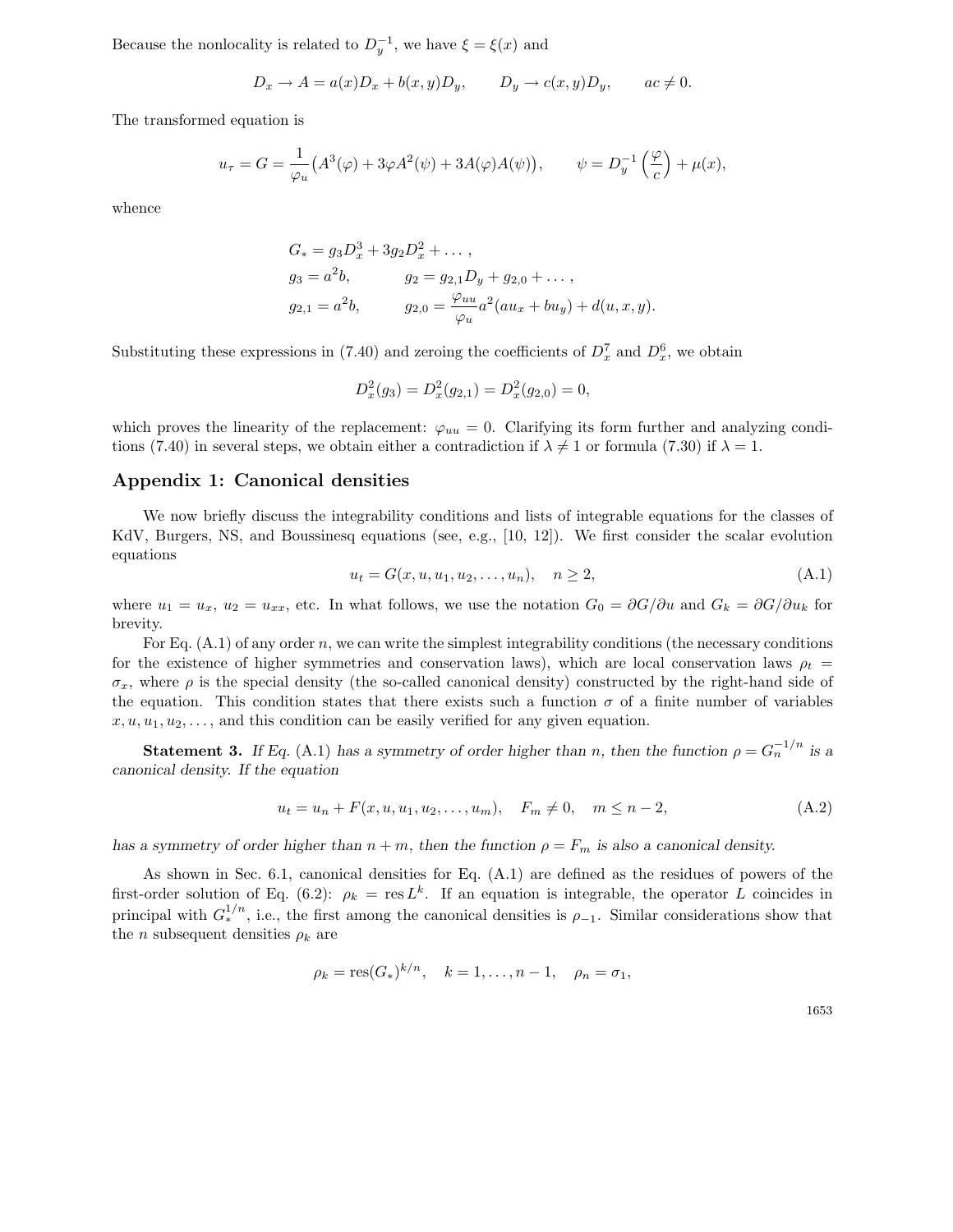where  $\sigma_1$  is found from the relation  $(\rho_1)_t = (\sigma_1)_x$ . For equations of form  $(A.2)$ , we present the first four such canonical densities:

$$
\rho_1 = F_{n-2},
$$
  
\n
$$
\rho_2 = F_{n-3},
$$
  
\n
$$
\rho_3 = F_{n-4} + \frac{3-n}{2n} F_{n-2}^2,
$$
  
\n
$$
\rho_4 = F_{n-5} + \frac{4-n}{n} F_{n-3} F_{n-2}.
$$
  
\n(A.3)

For example, for the third-order equations

$$
u_t = u_3 + F(x, u, u_1),
$$

the canonical densities are

$$
\rho_1 = F_1, \quad \rho_2 = F_0, \quad \rho_3 = \sigma_1.
$$

Up to pointwise transformations (including the Galileo transformation) and potential transformations  $u \rightarrow$  $u_x$ , the equations that have higher symmetries and conservation laws constitute the following list.

The list of equations of the KdV type is

$$
u_t = u_3 + P(u)u_1, \qquad P''' = 0; \tag{K_1}
$$

$$
u_t = u_3 - \frac{1}{2}u_1^3 + (\alpha e^{2u} + \beta e^{-2u})u_1.
$$
 (K<sub>2</sub>)

In [12], the reader can find a wider list of integrable third-order equations from which we select the Krichever–Novikov equation [74]

$$
u_t = u_3 - \frac{3}{2u_1} \left( u_2^2 + R(u) \right), \tag{A.4}
$$

where  $R$  is an arbitrary polynomial of the fourth degree. This equation, akin to the Landau–Lifshitz model or to Eq.  $(P_6)$ , is the universal equation in the corresponding class.

For the fifth-order equations

$$
u_t = u_5 + F(x, u, u_1, u_2, u_3),
$$

the canonical densities are

$$
\rho_1 = F_3
$$
,  $\rho_2 = F_2$ ,  $\rho_3 = F_1 - \frac{1}{5}F_3^2$ ,  $\rho_4 = F_0 - \frac{1}{5}F_2F_3$ ,  $\rho_5 = \sigma_1$ .

In this case, the list of integrable equations (up to the same transformations as in the previous example) comprises five equations. (The higher symmetries of third-order equations are excluded.)

The list of equations of the fifth order is

$$
u_t = u_5 + 5uu_3 + 5u_1u_2 + 5u^2u_1, \tag{K_1^5}
$$

$$
u_t = u_5 + 5uu_3 + \frac{25}{2}u_1u_2 + 5u^2u_1,
$$
\n(K<sub>2</sub><sup>5</sup>)

$$
u_t = u_5 + 5(u_1 - u^2)u_3 + 5u_2^2 - 20uu_1u_2 - 5u_1^3 + 5u^4u_1,
$$
 (K<sub>3</sub><sup>5</sup>)

$$
u_t = u_5 + 5(u_2 - u_1^2 + ae^{2u} - be^{-4u})u_3 + 15(ae^{2u} + 4be^{-4u})u_1u_2 -
$$
  

$$
-5u_1u_2^2 + u_1^5 - 90be^{-4u}u_1^3 + 5(ae^{2u} - be^{-4u})^2u_1,
$$
 (K<sup>5</sup>)

$$
u_t = u_5 + 5(u_2 - u_1^2 - ae^{2u} + be^{-u})u_3 - 5u_1u_2^2 -
$$
  

$$
- 15ae^{2u}u_1u_2 + u_1^5 + 5(ae^{2u} - be^{-u})^2u_1.
$$
 (K<sup>5</sup><sub>5</sub>)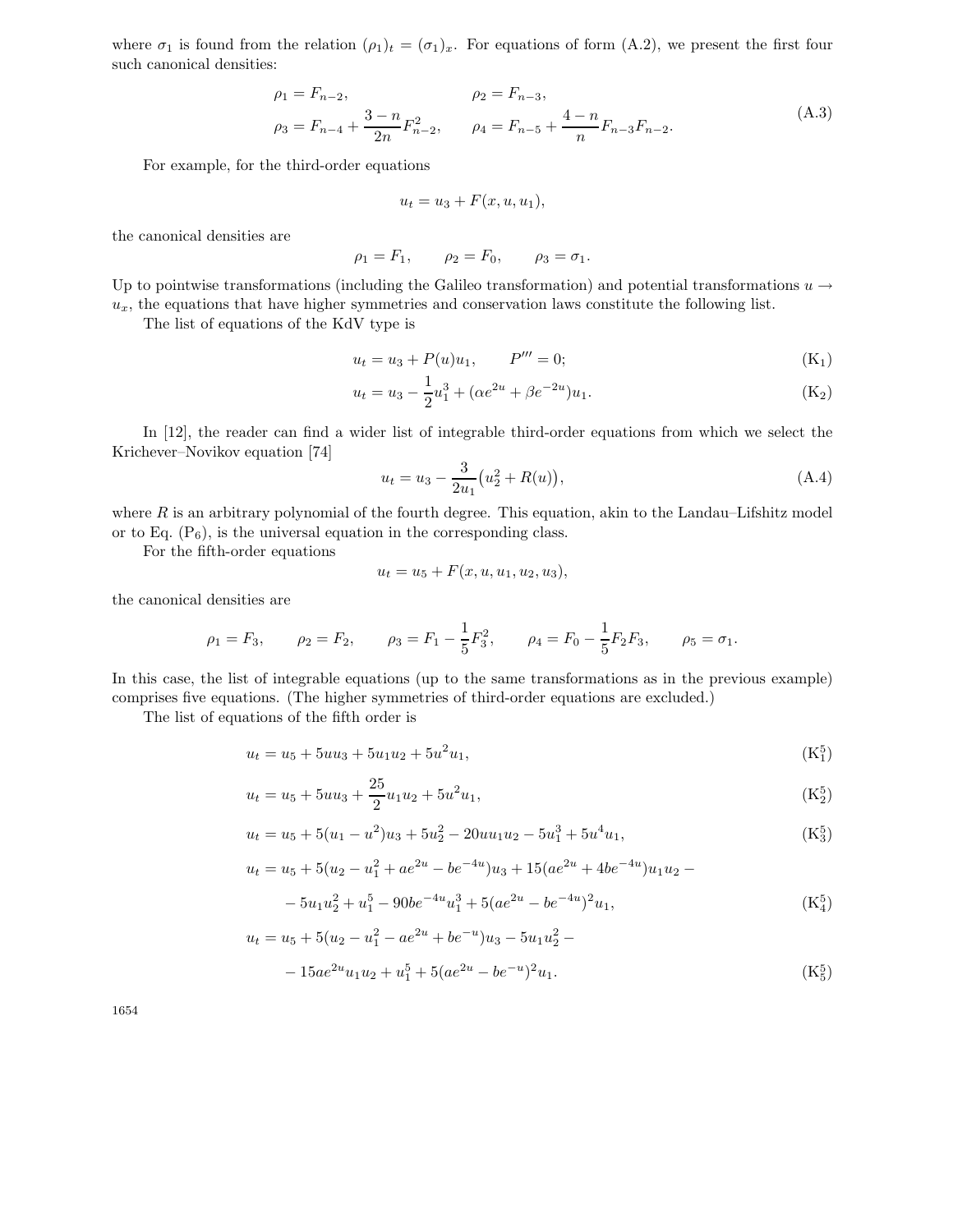There is a hypothesis that starting with order six, all nonlinear integrable equations of form (A.2) are exhausted by higher symmetries of equations of orders 2, 3, 4, and 5.

For the second-order equations, the classification problem was completely solved for equations of general form (A.1). Up to contact transformations, the list of nonlinear equations is as follows.

The list of equations of the Burgers type is

$$
u_t = D_x(u_1 + u^2 + a), \tag{B_1}
$$

$$
u_t = D_x \left(\frac{u_1}{u^2} + \alpha x u + \beta u\right),\tag{B_2}
$$

$$
u_t = D_x \left(\frac{u_1}{u^2} - 2x\right),\tag{B}_3
$$

where  $\alpha$  and  $\beta$  are arbitrary constants and  $a(x)$  is an arbitrary function. This classification result was obtained in [75].

Eventually, for the systems of equations

$$
u_t = u_2 + F(u, v, u_1, v_1), \qquad v_t = -v_2 + G(u, v, u_1, v_1)
$$
\n(A.5)

(comparing with (4.3) we scale the time, which does not change the symmetry properties of the equations), the three lowest canonical densities are

$$
\rho_1 = \frac{1}{2}(F_{u_1} + G_{v_1}),
$$
  
\n
$$
\rho_2 = \sigma_1 - \frac{1}{4}(F_{u_1}^2 + G_{v_1}^2) + F_{v_1}G_{u_1} + F_u - G_v,
$$
  
\n
$$
\rho_3 = \sigma_2,
$$
\n(A.6)

where  $\sigma_i$  must be found from the relations  $(\rho_i)_t = (\sigma_i)_x$ . The lists of NS-type systems having conservation laws with such densities are in Sec. 4.1 (the complete lists of such integrable systems were found in [10, 30]), and we here present only those systems from the Boussinesq equation class that are related to spectral problems of the third order.

The list of systems of the Boussinesq type is

$$
u_t = u_2 + 2v_1, \t\t v_t = -v_2 + 2uu_1, \t\t (Bq_1)
$$

$$
u_t = u_2 + v_1, \qquad v_t = -v_2 + u_1^2 + \left(v + \frac{u^2}{2}\right)u_1, \qquad (Bq_2)
$$

$$
u_t = u_2 + (u+v)^2, \qquad -v_t = v_2 + (u+v)^2, \qquad (Bq_3)
$$

$$
u_t = u_2 + (u+v)v_1 - \frac{(u+v)^3}{6}, \qquad v_t = -v_2 + (u+v)u_1 + \frac{(u+v)^3}{6}, \qquad (Bq_4)
$$

$$
u_t = u_2 + v_1^2 + W_u v_1 + Z_v, \qquad -v_t = v_2 + u_1^2 - W_v u_1 + Z_u, \qquad (Bq_5)
$$

where

$$
W = \sum_{k=1}^{3} \alpha_k e^{-w_k}, \qquad Z = \sum_{k=1}^{3} (\beta_k e^{w_k} + \gamma_k e^{-2w_k}), \qquad w_k = \varepsilon^k u + \varepsilon^{-k} v,
$$

and  $\varepsilon = \exp(2\pi i/3)$  is the cubic root of unity:  $\varepsilon^3 = 1$ .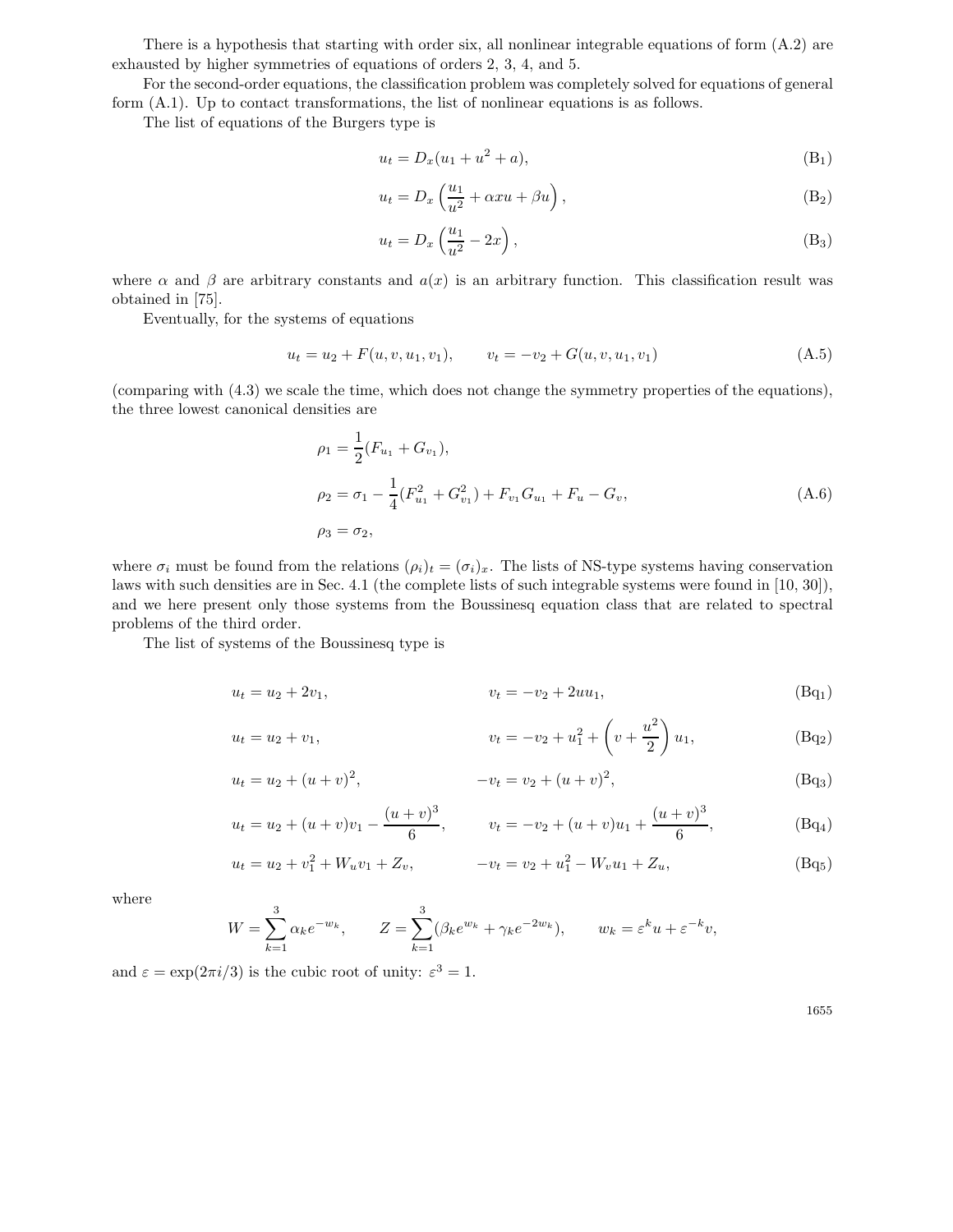# **Appendix 2: Integrability conditions and classification results for differential–difference equations**

The classification results and integrability conditions for equations on the lattice, which we discuss in this section, are presented in the literature not as well as for the continuous equations. There are four classification results obtained for the lattice equations with one discrete and one continuous variable within the symmetry approach. These results pertain to the classes of equations

$$
u_x = f(u_1, u, u_{-1}), \qquad f_{u_1}f_{u_{-1}} \neq 0, \qquad (A.7)
$$

$$
q_{xx} = f(q_x, q_1, q, q_{-1}), \qquad f_{q_1} f_{q_{-1}} \neq 0, \qquad (A.8)
$$

$$
q_{xx} = f(q_1, q, q_{1,x}, q_x) - g(q, q_{-1}, q_x, q_{-1,x}), \qquad f_{q_{1,x}} g_{q_{-1,x}} \neq 0,
$$
\n(A.9)

$$
u_x = f(u_1, u, v), \qquad v_x = g(v_{-1}, v, u), \qquad f_{u_1} f_v g_{v_{-1}} g_u \neq 0.
$$
 (A.10)

Elementary representatives of these classes are the respective Volterra equation (5.10), Toda chain (4.26), relativistic Toda chain (R<sub>3</sub>) with  $\mu = 1$  and  $\nu = 0$  (see Sec. 4.2), and its Hamiltonian form (4.40). The classification results explain, in particular, why the three lists presented in Sec. 4 using several Lagrangians are indeed three *complete* lists of integrable chains. The detailed derivation of integrability conditions and the scheme of the symmetry approach as applied to lattice equations was given in [9, 55].

For Eqs. (A.7) (see [52, 53]), several lower integrability conditions are

$$
\rho_x^i = (T - 1)\sigma^i, \quad i = 1, 2, 3,
$$
  
\n
$$
\rho^1 = \log f_{u_1}, \qquad \rho^2 = \sigma^1 + f_u, \qquad \rho^3 = \sigma^2 + \frac{1}{2}(\rho^2)^2 + f_{u_1}Tf_{u_{-1}} \tag{A.11}
$$

and

$$
\omega^{i} = (T - 1)s^{i}, \quad i = 1, 2,
$$
  

$$
\omega^{1} = \log\left(-\frac{f_{u_1}}{f_{u_{-1}}}\right), \qquad \omega^{2} = s_{x}^{1} + 2f_{u}.
$$
 (A.12)

**Theorem 4.** *If an equation of form* (A.7) *has two local conservation laws of orders*  $N_1 > N_2 > 4$  *then it satisfies conditions* (A.11) *and* (A.12)*.*

We recall that the functions  $\rho$  and  $\sigma$ , which determine the local conservation law  $\rho_x = (T-1)\sigma$ , depend on a finite number of variables  $u, u_{\pm 1}, u_{\pm 2}, \ldots$  in the case of chains (A.7). The formal variational derivative  $\delta \rho / \delta u$  is

$$
\frac{\delta \rho}{\delta u} = \sum_{k} \frac{\partial}{\partial u} T^{k} \rho = \hat{\rho}(u_N, u_{N-1}, \dots, u_{-N}),
$$

and the number N is the *order* of the conservation law.

The presented integrability conditions do not depend (as is the case in the classical scheme of the symmetry approach) on the forms and orders of conservation laws. We can use a formal variational derivative when verifying integrability conditions because

$$
\frac{\delta h}{\delta u} = 0 \quad \Leftrightarrow \quad h \in \text{const} + \text{Im}(T - 1).
$$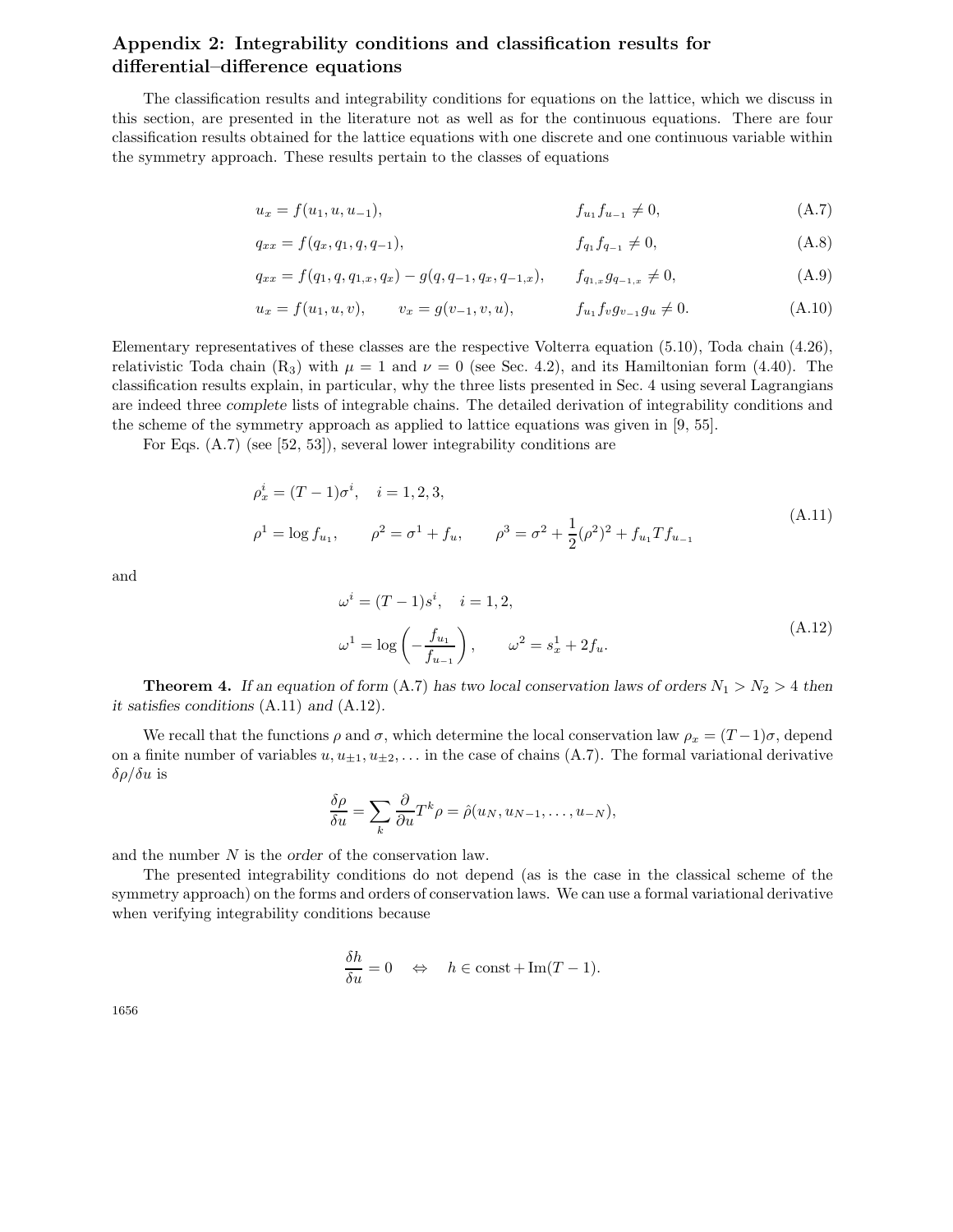Integrability conditions (A.11) and (A.12) are sufficiently effective for us to obtain the complete list of equations satisfying these conditions. An extra analysis of equations from this list shows that these conditions are simultaneously sufficient conditions for the existence of symmetries and conservation laws of arbitrarily high orders. The integrability conditions, which we present below for other classes of chains, are both necessary and sufficient conditions. The list of equations satisfying conditions (A.11) and (A.12) coincides (up to the transformations  $\tilde{u}_n = \nu(u_n)$ ,  $\tilde{x} = cx$ ) with list (V) in Sec. 5.3.

We also note that first-type conditions (A.11) allow constructing simplest local conservation laws for the equations in list  $(V)$ . Both conditions  $(A.11)$  and conditions  $(A.12)$  can be easily verified for any given equation, i.e., provide a convenient integrability test.

We now discuss the chains of form (A.8). The integrability conditions are then determined by the functions (see [32])

$$
\rho^1 = \log f_{q_1}, \qquad \rho^2 = 2\sigma^1 + f_{q_x}, \qquad \rho^3 = 2\sigma^2 - \frac{1}{2}(f_{q_x})_x + \frac{1}{4}(f_{q_x}^2 + (\rho^2)^2) + f_q,
$$
  

$$
\omega^1 = \log\left(\frac{f_{q_1}}{f_{q_{-1}}}\right), \qquad \omega^2 = s_x^1 + f_{q_x}.
$$

**Theorem 5.** *The conditions with the above functions*  $\rho^i$  and  $\omega^i$  are satisfied if we have at least two *conservation laws of orders*  $N_1 \geq 8$  *and*  $N_2 > 2N_1 - 3$ *.* 

The functions  $\rho$  and  $\sigma$ , which determine a local conservation law, now depend on the variables  $q, q_x, q_{\pm 1}, q_{\pm 1,x}, \ldots$ . The variational derivatives  $\delta \rho / \delta q$  and  $\delta \rho / \delta q_x$  are

$$
\frac{\delta \rho}{\delta q} = \hat{\rho}(q_N, q_{N,x}, \dots, q_{-N}, q_{-N,x}), \qquad \frac{\delta \rho}{\delta q_x} = \tilde{\rho}(q_N, q_{N,x}, \dots, q_{-N}, q_{-N,x})
$$

(we assume that  $\hat{\rho}$  or  $\tilde{\rho}$  depends on at least one of the variables  $q_N, q_{N,x}, q_{-N}, q_{-N,x}$ ), and the number N of higher variables is called the order of the conservation law. Verifying the integrability conditions, we must investigate double variational derivatives because

$$
\frac{\delta h}{\delta q} = \frac{\delta h}{\delta q_x} = 0 \quad \Leftrightarrow \quad h \in \text{const} + \text{Im}(T - 1).
$$

The list of equations satisfying the integrability conditions comprises (up to the transformations  $\tilde{q}_n =$  $\nu(q_n)$ ,  $\tilde{x} = cx$ , and  $\tilde{q}_n = (-1)^n q_n$  chains (4.31), (4.34), and

$$
q_{xx} = \exp(q_1 - 2q + q_{-1}) + \mu. \tag{A.13}
$$

Chain (A.13) is an obvious modification of Toda chain (4.26); the transformation is  $\tilde{q} = q_1 - q$  ( $\tilde{q}$  is a solution of (4.26)). Using the integrability conditions, we can construct not only simplest conservation laws but also higher symmetries for chains (4.31) and (4.34) because these chains are Hamiltonian.

The class of chains  $(A.10)$ , in contrast to  $(A.7)$  and  $(A.8)$ , is less convenient from the standpoint of the symmetry approach because of the presence of "nonstandard" higher symmetries and integrability conditions. The list of integrability conditions and the classification result, which we present below, are from [36].

We consider systems that have Hamiltonian structure (4.39). We can then demand only the presence of higher symmetries. It is of no purpose to involve local conservation laws because they cannot not lead to additional integrability conditions analogous to (A.12) (see, e.g., [36, 55]). The higher symmetries of chains (A.10) are segregated into two absolutely different kinds.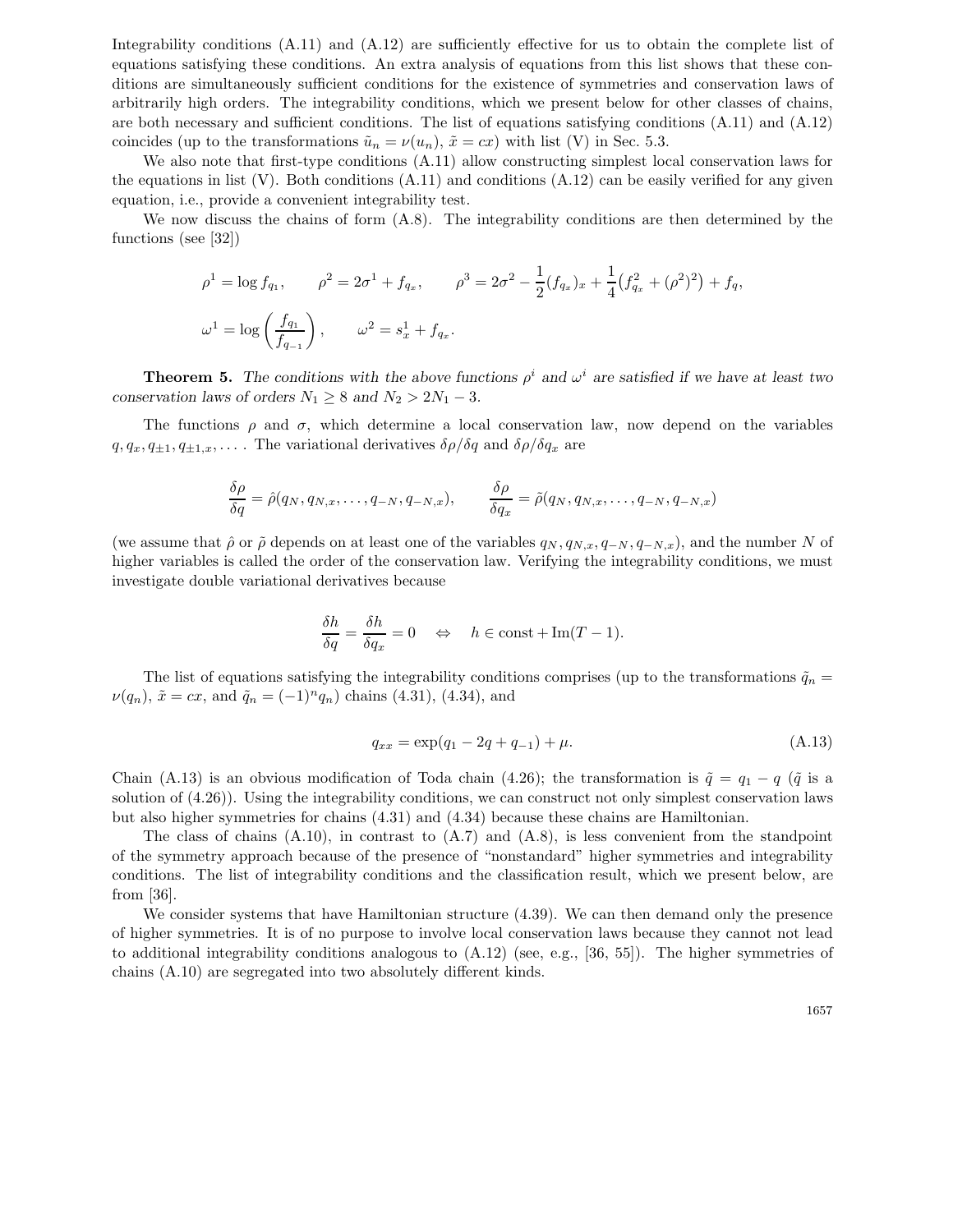If we consider a symmetry of order  $N$ ,

$$
u_t = F(u_N, v_N, u_{N-1}, v_{N-1}, \dots), \qquad v_t = G(u_N, v_N, u_{N-1}, v_{N-1}, \dots) \tag{A.14}
$$

and investigate the condition for the compatibility of (A.14) and (A.10), we find that  $F_{vw} = G_{uw} = 0$  and derive the first integrability condition. In the case  $F_{u_N} \neq 0$ , we obtain the condition

$$
(\log f_{u_1})_x = (T - 1)\sigma,\tag{A.15}
$$

which is a standard integrability condition analogous to  $(A.11)$ . The developed technique for investigating these conditions shows that they are sufficiently effective to classify integrable equations.

In the case  $G_{v_N} \neq 0$ , we obtain a condition of another type,

$$
\rho_x = (T^N - 1)g_v. \tag{A.16}
$$

It is again a local conservation law because

$$
T^{N} - 1 = (T - 1)(T^{N-1} + T^{N-2} + \dots + T + 1),
$$

but it now depends on the symmetry order N and has no definite density  $\rho$ . We do not know how to deal with such conditions. To implement a classification, we introduce the so-called special symmetries, which allow avoiding nonstandard conditions  $(A.16)$ . The special symmetry of order N is

$$
u_t = F(u_N, u_{N-1}, v_{N-1}, \dots), \qquad v_t = G(u_{N-1}, u_{N-2}, v_{N-2}, \dots), \quad F_{u_N} \neq 0.
$$

We therefore consider chains of form  $(A.10)$  with Hamiltonian structure  $(4.39)$ , which have special symmetries of sufficiently high orders. The classification is up to pointwise transformations of the form

$$
\tilde{u}_n = \nu(u_n), \qquad \tilde{v}_n = \eta(v_n), \qquad \tilde{x} = cx,
$$
\n(A.17)

which preserve the given structure of chains and their symmetries.

**Theorem 6.** *If system* (A.10) *admits a special symmetry of order*  $N \geq 4$ , *then it satisfies the conditions of form* (A.11) *with the functions*

$$
\rho^1 = \log f_{u_1},
$$
\n $\rho^2 = \sigma^1 + f_u,$ \n $\rho^3 = \sigma^2 + \frac{1}{2}(\rho^2)^2 + f_v g_u.$ 

The chain of form (A.10) with Hamiltonian structure (4.39) satisfies the given conditions iff change of variables (A.17) can be reduced to one of the chains in list (H) in Sec. 4.3. Because the systems in list (H) are Hamiltonian, their integrability conditions provide both the simplest conservation laws and the higher symmetries for these systems. When verifying integrability conditions for the given system, it is convenient to use the statement

$$
\frac{\delta h}{\delta u} = \frac{\delta h}{\delta v} = 0 \quad \Leftrightarrow \quad h \in \text{const} + \text{Im}(T - 1).
$$

We therefore see that the last classification result, albeit weaker than the two previous results, provides us with a number of integrable chains having numerous applications.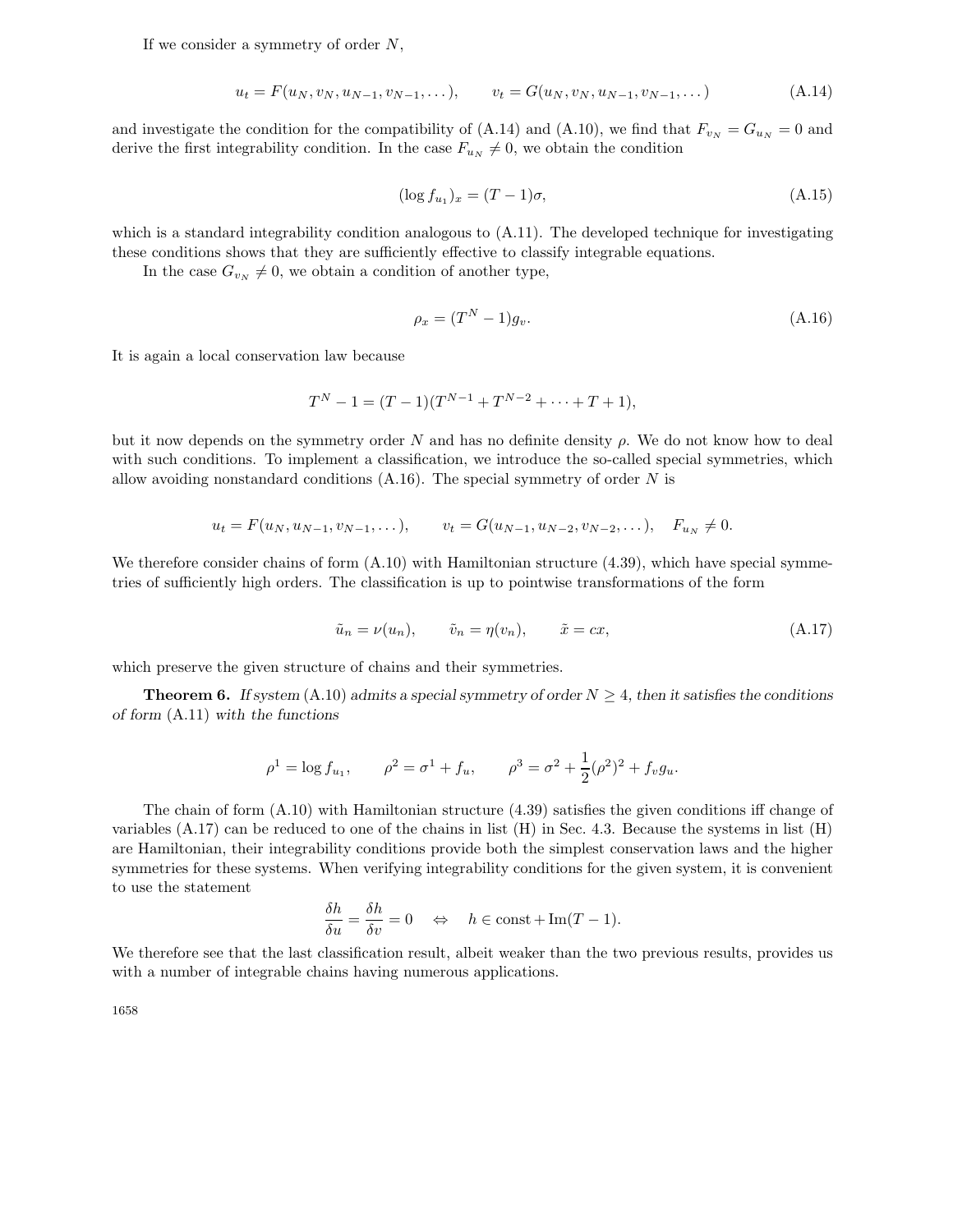From the standpoint of the general symmetry approach, the class of chains (A.9) is analogous to that of (A.10). Here, we again have two types of higher symmetries, which result in two different types of integrability conditions. The corresponding classification result was obtained in [33], where integrability conditions were not written and a simplified symmetry approach scheme was used. In [33], chains (A.9), having symmetries of the form

$$
q_t = f(q_1, q, q_{1,x}, q_x) + g(q, q_{-1}, q_x, q_{-1,x}),
$$
\n(A.18)

were considered. Such a symmetry can obviously be written in the variables  $u = q_{n+1}$  and  $v = q_n$  as a system of the NS type (we can rewrite the symmetry by virtue of (A.9)),

$$
u_t = u_{xx} + 2g(u, v, u_x, v_x), \qquad v_t = -v_{xx} + 2f(u, v, u_x, v_x). \tag{A.19}
$$

It is known (see, e.g., [10]) that a system of form  $(A.19)$  that admits conservation laws of sufficiently high order must satisfy the condition  $g_{u_x} - f_{v_x} \in \text{Im} D_x$ . This condition gives a relation of the form

$$
g_{u_x} - f_{v_x} = (s(u, v))_x = s_u u_x + s_v v_x.
$$

Returning to the variables  $q_i$ , we obtain the representation

$$
T(g_{q_x}) - f_{q_x} = s_{q_1} q_{1,x} + s_q q_x \tag{A.20}
$$

in terms of the right-hand side of the chain and a function of two variables  $s(q_1, q)$ . Relation (A.20) can be treated as the second condition (we also need a function s satisfying  $(A.20)$ ).

Up to transformations of the form  $\tilde{q}_n = \nu(q_n)$ , chains (A.9) that have a symmetry of form (A.18) and satisfy condition  $(A.20)$  are exhausted by the list of equations comprising  $(4.28)$ ,  $(4.30)$ , and  $(4.35)$ .

**Acknowledgments.** The work was supported in part by the Russian Foundation for Basic Research (Grant Nos. 99-01-00431, 98-01-01161, and 96-15-96093) and INTAS (Grant No. 99-1782).

#### **REFERENCES**

- 1. A. P. Veselov and A. B. Shabat, *Funct. Anal. Appl.*, **27**, No. 2, 81–96 (1993).
- 2. V. E. Adler, *Physica D*, **73**, 335–351 (1994).
- 3. A. B. Shabat, *Theor. Math. Phys.*, **121**, 1397–1408 (1999).
- 4. N. Kh. Ibragimov and A. B. Shabat, *Sov. Phys. Dokl.*, **24**, 15–17 (1979).
- 5. F. Calogero and A. Degasperis, *Spectral Transforms and Solitons*, North-Holland, Amsterdam (1982).
- 6. D. Levi, O. Ragnisco, and M. A. Rodriguez, *Theor. Math. Phys.*, **93**, 1409–1414 (1993).
- 7. S. P. Burtsev, V. E. Zakharov, and A. V. Mikhailov, *Theor. Math. Phys.*, **70**, 227–240 (1987).
- 8. B. Fuchssteiner, *Physica D*, **13**, 387–394 (1984).
- 9. A. B. Shabat and V. V. Sokolov, *Sov. Sci. Rev. Sect. C*, **4**, 221–280 (1984).
- 10. A. V. Mikhailov, A. B. Shabat, and R. I. Yamilov, *Russ. Math. Surv.*, **42**, No. 4, 1–63 (1987).
- 11. A. B. Shabat, "Canonical series of conservation laws," in: *Applications of Lie Groups to Differential Equations* [in Russian] (P. Olver, ed.), Mir, Moscow (1989), pp. 366–369.
- 12. A. V. Mikhailov, V. V. Sokolov, and A. B. Shabat, "The symmetry approach to classification of integrable equations," in: *What is Integrability?* (V. E. Zakharov, ed.), Springer, Berlin (1991), pp. 115–184.
- 13. A. V. Mikhailov and A. B. Shabat, "Symmetries—test of integrability," in: *Important Developments in Soliton Theory* (A. Fokas and V. Zakharov, eds.), Springer, Berlin (1993), pp. 355–372.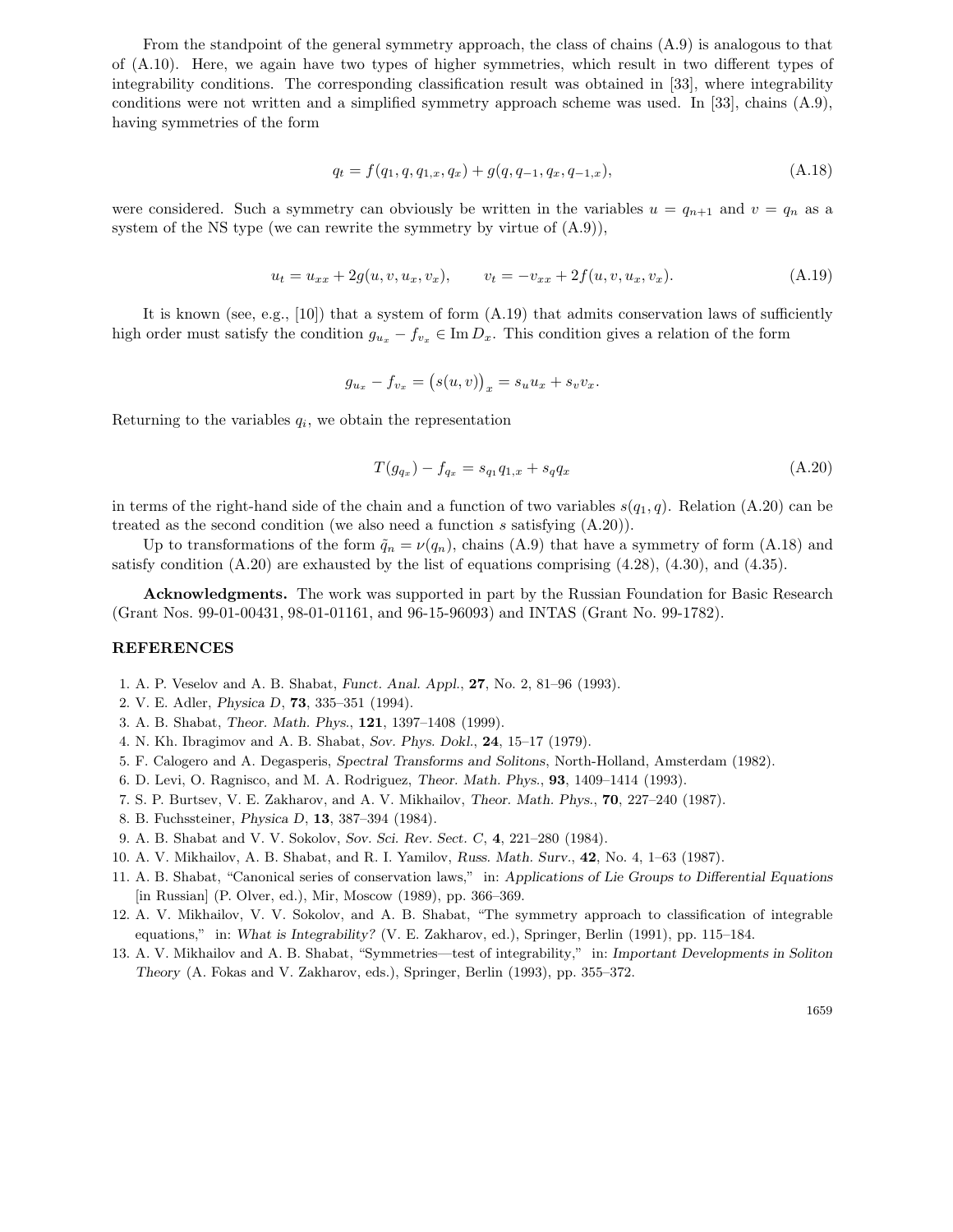- 14. I. T. Habibullin, V. V. Sokolov, and R. I. Yamilov, "Multi-component integrable systems and nonassociative structures," in: *Nonlinear Physics*: *Theory and Experiment. Nature, Structure, and Properties of Nonlinear Phenomena* (E. Alfinito, M. Boiti, L. Martina, and F. Pempinelli, eds.) (Proc. Workshop, Lecce, Italy, June 29–July 7, 1995), World Scientific, Singapore (1996), pp. 139–168.
- 15. A. Yu. Orlov and E. I. Shul'man, *Theor. Math. Phys.*, **64**, 862–866 (1986).
- 16. A. B. Shabat, *Dokl. Akad. Nauk SSSR*, **211**, 1310–1313 (1973).
- 17. S. P. Novikov, *Funct. Anal. Appl.*, **8**, 236–246 (1974).
- 18. B. A. Dubrovin, V. B. Matveev, and S. P. Novikov, *Russ. Math. Surv.*, **31**, No. 1, 59–146 (1976).
- 19. B. A. Dubrovin, *Russ. Math. Surv.*, **36**, No. 2, 11–92 (1981).
- 20. J. Weiss, *J. Math. Phys.*, **27**, 2647–2656 (1986); **28**, 2025–2039 (1987).
- 21. V. I. Gromak, *Diff. Uravn.*, **9**, 2082-2083 (1973).
- 22. V. E. Adler and I. T. Khabibullin, *Funct. Anal. Appl.*, **31**, No. 2, 75–85 (1997).
- 23. B. Grammaticos, V. Papageorgiou, and A. Ramani, *Phys. Lett. A*, **235**, 475–479 (1997).
- 24. F. Nijhoff, J. Satsuma, K. Kajiwara, B. Grammaticos, and A. Ramani, *Inverse Problems*, **12**, 697–716 (1996).
- 25. S. Yu. Dubov, V. M. Eleonskii, and N. E. Kulagin, *JETP*, **75**, 446–451 (1992).
- 26. A. B. Shabat, *Inverse Problems*, **6**, 303–308 (1992).
- 27. A. Degasperis and A. B. Shabat, "Construction of reflectionless potentials with infinitely many discrete eigenvalues," in: *Application of Analytic and Geometric Methods to Nonlinear Differential Equations* (P. A. Clarkson, ed.) (Proc. NATO Advanced Research Workshop, Exeter, United Kingdom, July 14–19), Kluwer, Dordrecht (1993).
- 28. A. Degasperis and A. B. Shabat, *Theor. Math. Phys.*, **100**, 970–984 (1995).
- 29. V. E. Adler, "On the rational solutions of the Shabat equation," in: *Nonlinear Physics*: *Theory and Experiment. Nature, Structure, and Properties of Nonlinear Phenomena* (E. Alfinito, M. Boiti, L. Martina, and F. Pempinelli, eds.) (Proc. Workshop, Lecce, Italy, June 29–July 7, 1995), World Scientific, Singapore (1996), pp. 53–61.
- 30. A. V. Mikhailov, A. B. Shabat, and R. I. Yamilov, *Commun. Math. Phys.*, **115**, 1–19 (1988).
- 31. A. B. Shabat and R. I. Yamilov, *Leningrad Math. J.*, **2**, 377–400 (1990).
- 32. R. I. Yamilov, "Classification of Toda type scalar lattices," in: *Proc. 8th Intl. Workshop on Nonlinear Evolution Equations and Dynamical Systems* (*NEEDS'92*) (V. Makhankov, I. Puzynin, and O. Pashaev, eds.) (Dubna, Russia, 6–17 July 1992), World Scientific, Singapore (1993), pp. 423–431.
- 33. V. E. Adler and A. B. Shabat, *Theor. Math. Phys.*, **111**, 647–657 (1997).
- 34. V. E. Adler and A. B. Shabat, *Theor. Math. Phys.*, **112**, 935–948 (1998).
- 35. V. G. Marikhin and A. B. Shabat, *Theor. Math. Phys.*, **118**, 173–182 (1999).
- 36. R. I. Yamilov, "Symmetric approach to classification from the standpoint of integrable differential–difference equations: Transformation theory," Doctoral dissertation, Mathematical Institute, Ufa Center, Russ. Acad. Sci., Ufa (2000).
- 37. V. E. Adler and R. I. Yamilov, *J. Phys. A*, **27**, 477–492 (1994).
- 38. V. E. Adler and A. B. Shabat, *Theor. Math. Phys.*, **115**, 639–646 (1998).
- 39. N. I. Akhiezer, *Elements of the Theory of Elliptic Functions* [in Russian], Nauka, Moscow (1970); English transl., Am. Math. Soc., Providence (1990).
- 40. A. V. Zhiber and A. B. Shabat, *Dokl. Akad. Nauk SSSR*, **247**, 1103–1107 (1979).
- 41. A. B. Borisov and S. A. Zykov, *Theor. Math. Phys.*, **115**, 530–541 (1998).
- 42. A. V. Zhiber and V. V. Sokolov, *Theor. Math. Phys.*, **120**, 834–839 (1999).
- 43. V. V. Sokolov and A. V. Zhiber, *Phys. Lett. A*, **208**, 303–308 (1995).
- 44. A. B. Shabat and R. I. Yamilov, "Exponential systems of type I and Cartan matrices [in Russian]," Preprint, Bashkir Branch, Acad. Sci. USSR, Ufa (1981).
- 45. A. N. Leznov, A. B. Shabat, and R. I. Yamilov, *Phys. Lett. A*, **174**, 397–402 (1993).
- 46. K. Pohlmeyer, *Commun. Math. Phys*, **46**, 207–218 (1976).
- 47. F. Lund and T. Regge, *Phys. Rev. D*, **14**, 1524–1538 (1976).
- 48. V. E. Adler, ´ *Theor. Math. Phys.*, **124**, 897–908 (2000).